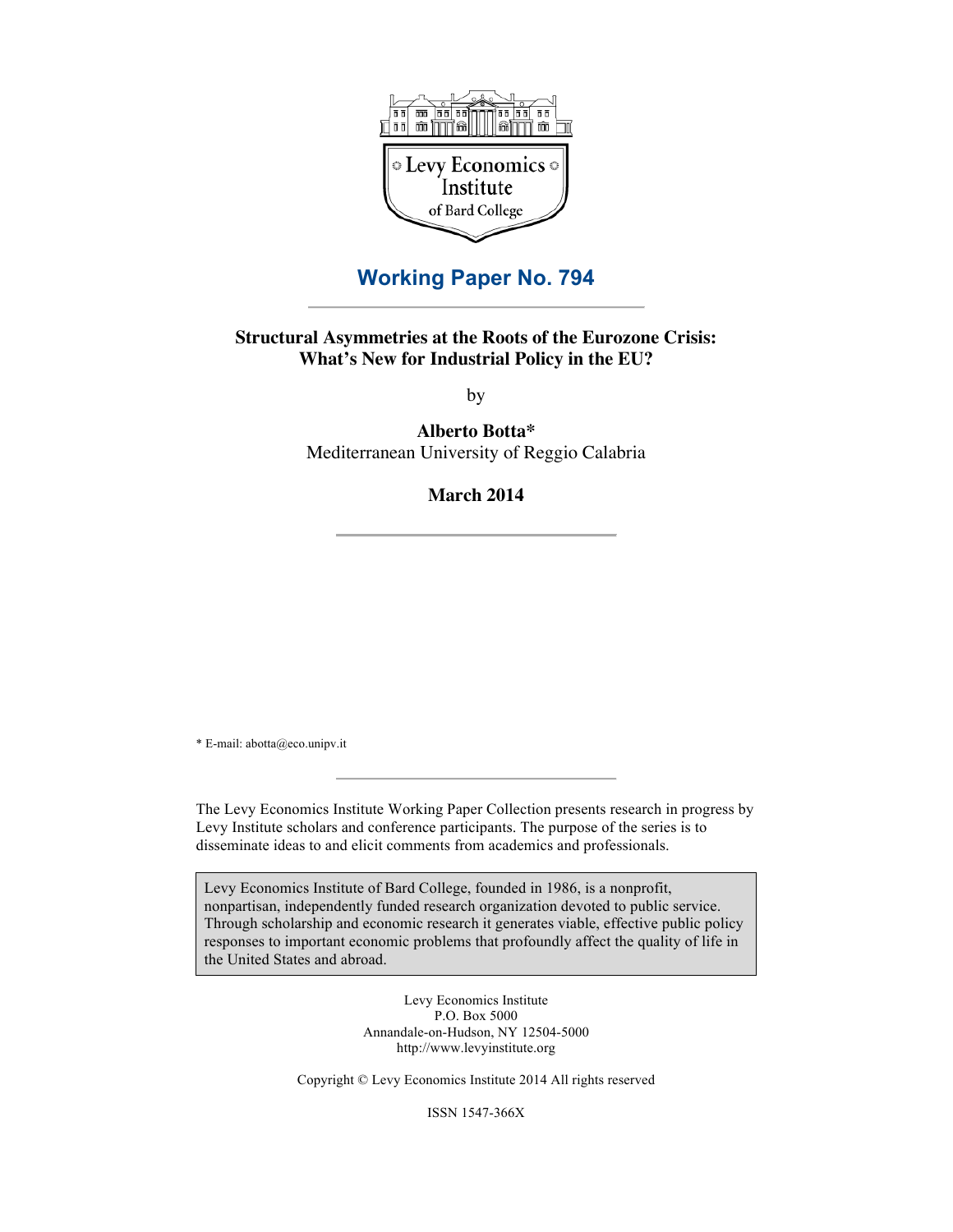### **ABSTRACT**

In this paper, we analyze and try to measure productive and technological asymmetries between central and peripheral economies in the eurozone. We assess the effects such asymmetries would likely bring about on center–periphery divergence/convergence patterns, and derive some implications as to the design of future industrial policy at the European level. We stress that future European Union (EU) industrial policy should be regionally focused and specifically target structural changes in the periphery as the main way to favor center–periphery convergence and avoid the reappearance of past external imbalances. To this end, a wide battery of industrial policy tools should be considered, ranging from subsidies and fiscal incentives to innovative firms, public financing of R  $\&$ D efforts, sectoral policies, and public procurements for home-produced goods. All in all, future EU industrial policy should be much more interventionist than it currently is, and dispose of much larger funds with respect to the present setting in order to effectively pursue both short-run stabilization and long-run development goals.

**Keywords:** Center–Periphery Structural Symmetries, EU Industrial Policy **JEL Classifications:** E12, F15, O25, O52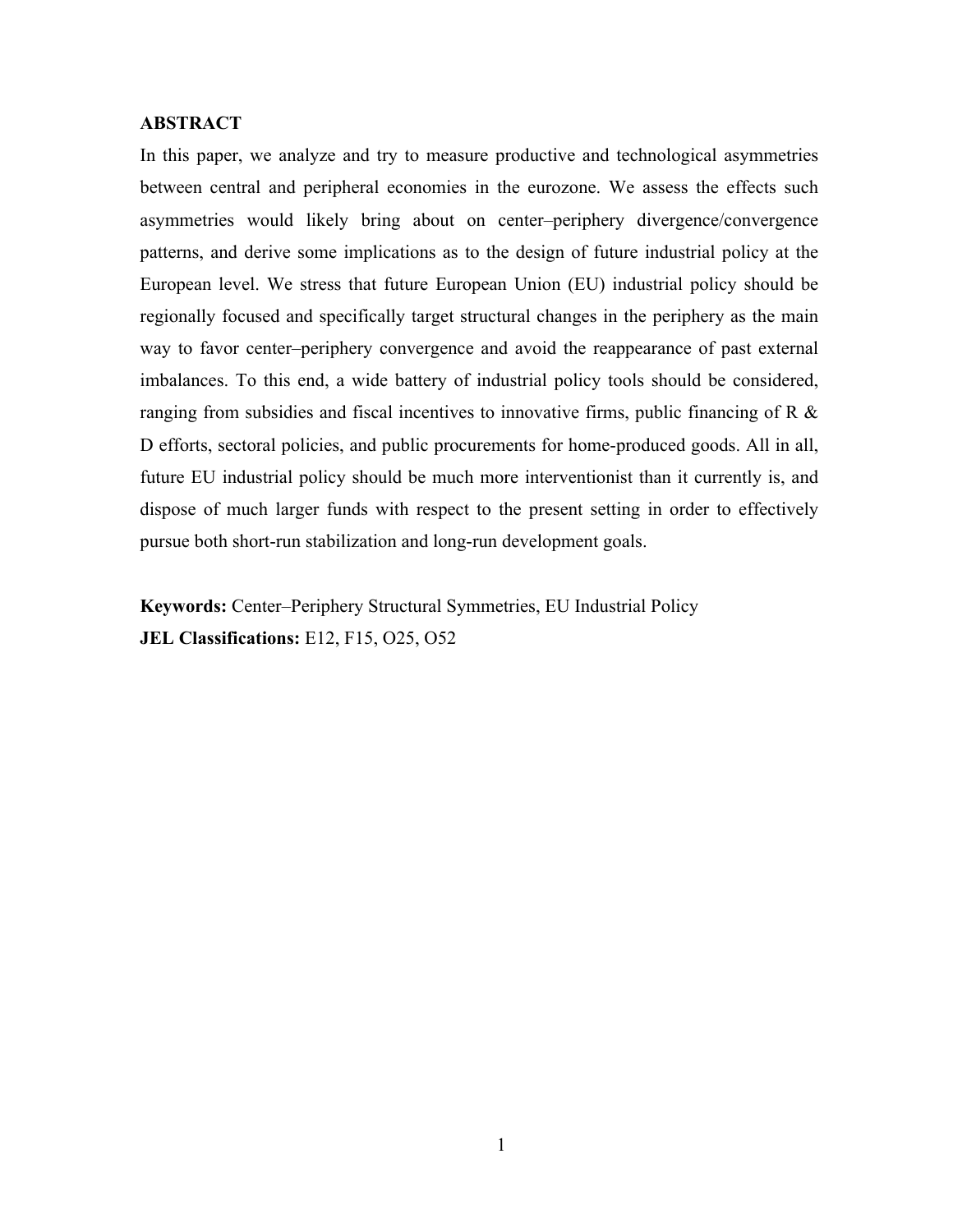### **1. INTRODUCTION**

Several economists describe the eurozone crisis in terms of to three main facts. First, before the 2007-2008 financial crash, the process of monetary and financial integration has allowed most peripheral eurozone countries to benefit from considerable capital inflows (Perez-Caldentey and Vernengo, 2012). Accordingly, their economies expanded rapidly, often faster than central economies, giving rise to a sort of center-periphery convergence (see Figure A.1 in the Appendix to the paper). Housing booms took place in Ireland, Spain, and (on to lesser extent) Greece in the first half of the 2000s, and increasing external imbalances emerged much in the same way they did historically in several developing countries after financial liberalization (Stockhammer, 2012)<sup>1</sup>. Second, the worldwide financial dislocation induced by the sub-prime crisis threw all of the eurozone into a deep recession, and forced national governments to come in to bail out close-to-bankruptcy private financial institutions, and provide relief against recession. A prevalently private sector problem has become a public concern (De Grauwe, 2010). The loss of monetary sovereignty by eurozone countries constitutes the third piece of the story, since it has increased the fear of sovereign debt default, and the floor to speculative attacks, as well as capital flights away from externally indebted peripheral countries.

Part of the above problems have a structural nature linked to long-lasting productive asymmetries between peripheral and central economies. According to the findings of this paper, Greece and Portugal are characterized by poorly diversified productive and export structures. Perhaps more relevantly, their economies are mostly concentrated in resource-intensive and labor-intensive low-tech sectors that provide scarce opportunities for introducing product and process innovation. In the case of Ireland, the development of a restricted bunch of high-tech dynamic industries has fed past growth and export performance. However, the Irish productive system is still affected by a lack of diversification, this fact being strikingly evident when capital good sectors are considered<sup>2</sup>. Larger peripheral countries such as Italy and Spain are characterized by more variegated productive and export structures compared to small economies. Yet, in the case of Italy in particular, traditional low-tech and poorly innovative sectors still dominate their productive systems. Given these structural features, finance-led

 

 $<sup>1</sup>$  See Figure A.3 in the Appendix to the paper on this point.</sup>

<sup>2</sup> See also Best (2013) for a critical assessment of FDI-centered industrial policies followed by the Irish government as to their effects on Irish productive system's dynamism and capability to undertake indigenous R&D and innovation.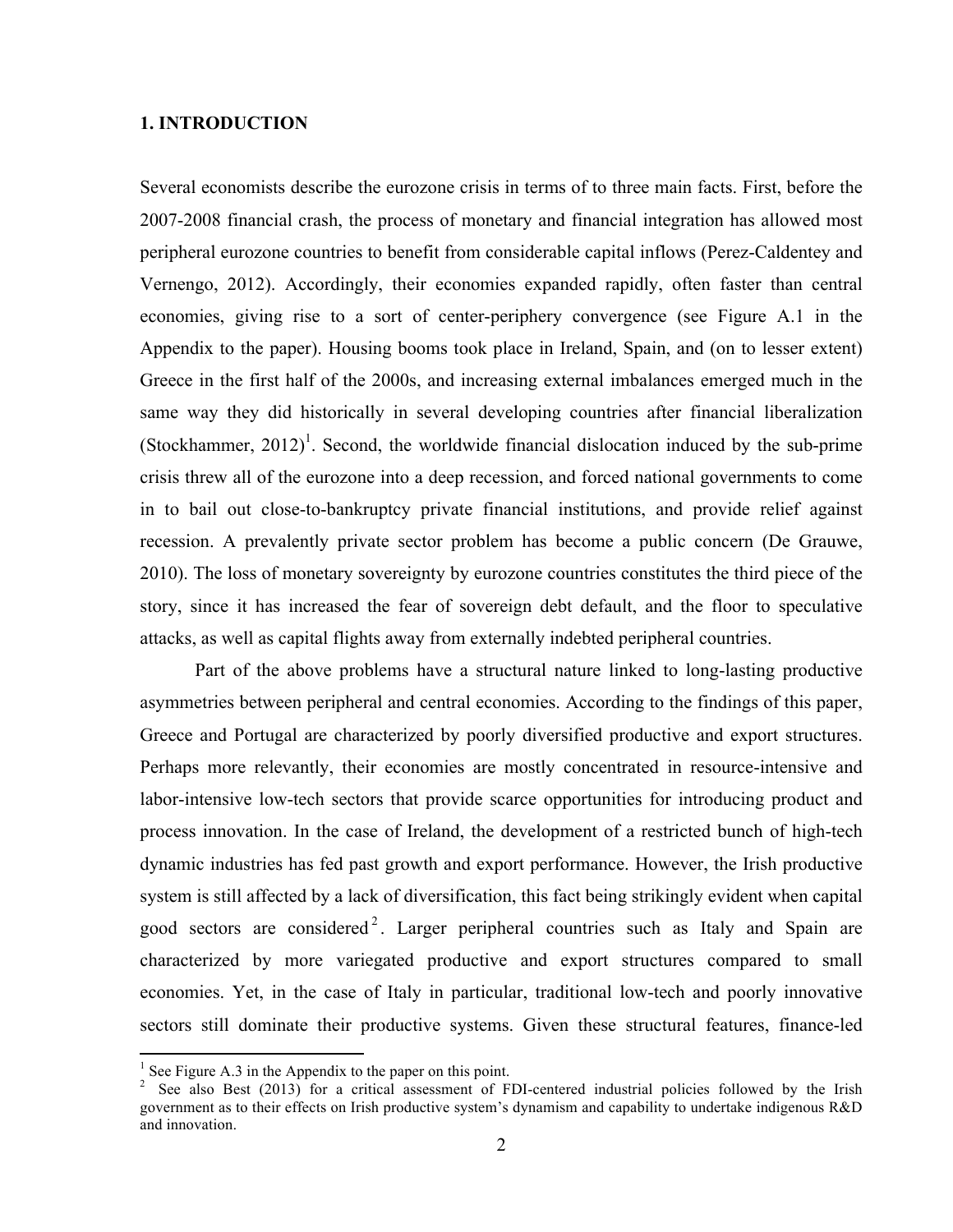growth accelerations have led peripheral countries to run considerable external imbalances, hence mounting external debts, vis-à-vis more developed central economies, by violating rather tight balance-of-payments constraints due to overdependence on imported goods, and difficulties penetrating foreign markets with highly valuable innovative exports (Hein, Truger and van Treeck,  $2011$ <sup>3</sup>. In this sense, austerity measures (read wage cuts) in the periphery try to address such external disequilibria by fostering price competitiveness of peripheral countries' products through internal devaluation. Since 2007, current account deficits in the peripheral euro countries have been effectively reduced, yet not eliminated or reversed in Greece, Portugal, Italy and Spain. This has happened at the cost of deep recessions. Moreover, there is the concrete risk that austerity measures could fail to restore financial soundness by setting off a vicious spiral between fiscal restrictions, further economic contractions, and deeper fiscal imbalances<sup>4</sup>.

In some previous contributions, we have shown that expansionary fiscal policies implemented by a monetarily sovereign eurozone central government, possibly funded by issuing Eurobonds, would likely represent the definitive way out of the crisis (Botta, 2013a, 2013b). Indeed, expansionary fiscal policies implemented by a federal euro government may favor economic recovery in the periphery, and avoid financial instability from spreading into the entire monetary union. In these contributions, we mainly focused on the short-run anti-cyclical nature of expansionary measures. Here we move to consider how short-run and long-run goals (i.e. reductions in center-periphery structural asymmetries) could be jointly pursued through industrial policies that support productive investment, hence effective demand and economic recovery, and stimulate the long-run growth potential of peripheral countries.

In this paper, we take into account a wide range of policies, from more "traditional" industrial measures influencing industrial and productive dynamics, to public involvement in research and development (R&D) activities. Nevertheless, they all depend on three main strategic actions. First, a euro-funded industrial policy should considerably increase

 

<sup>&</sup>lt;sup>3</sup> According to data from UNCTAD, Greece, Italy, Spain and Portugal scored remarkable and increasing trade account deficits vis-à-vis Germany since the end of the 90s and until 2008. Before the outbreak of the present crisis, trade deficits versus Germany were as high as 2,13 and 2,22 percent of GDP in the case of Portugal and Spain, respectively (around 1 percent in the case of Italy and Greece). In the case of Ireland, relevant trade account surpluses registered in the second half of the 90s were driven close to zero just before the burst of the worldwide financial meltdown.

<sup>&</sup>lt;sup>4</sup> Note that, despite the implementation of fiscal austerity programs, public debt-to-GDP ratios have continuously increased in peripheral countries. In 2012, a partial default has been arranged in Greece.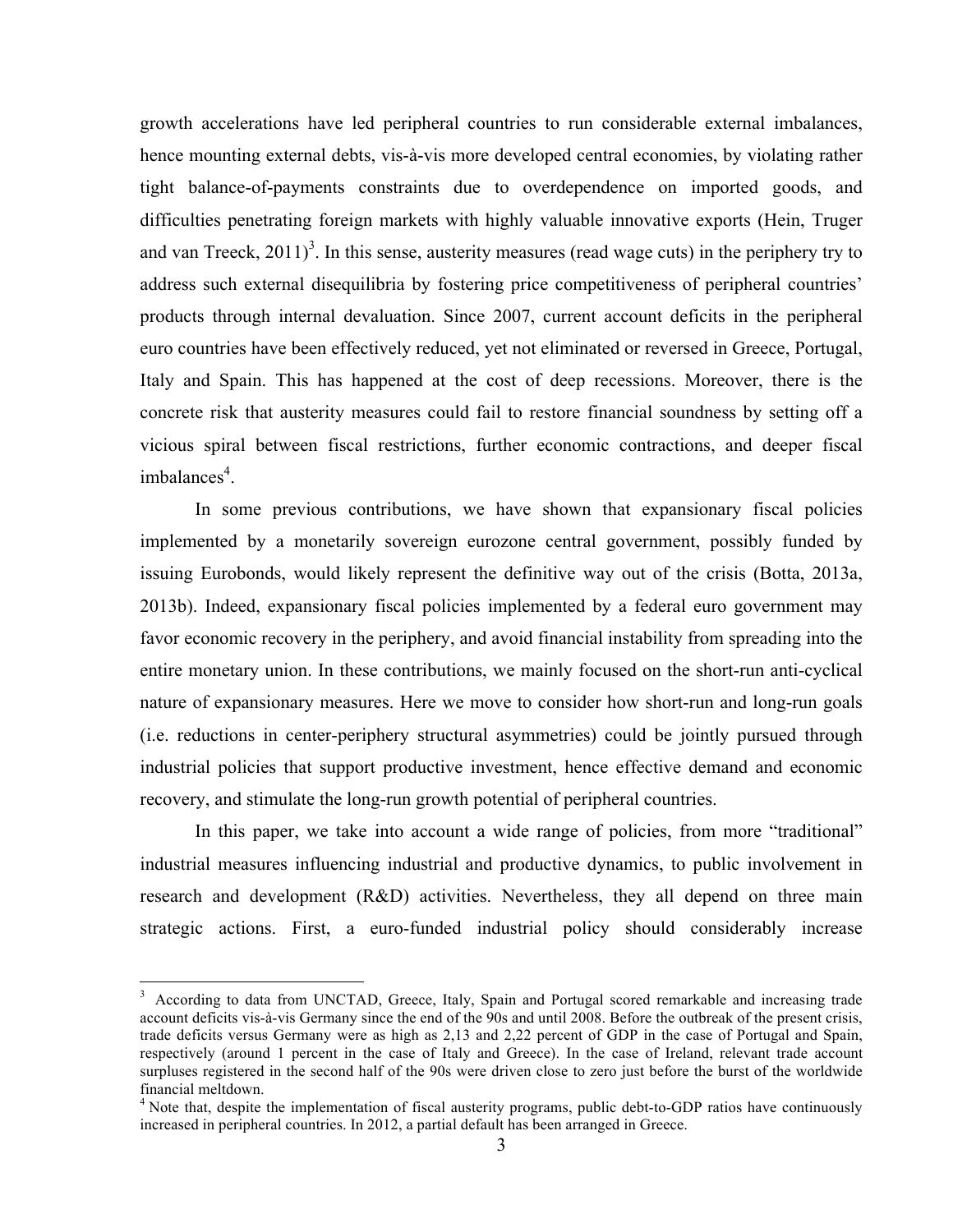expenditures devoted to basic research carried out through high-level education institutions. Indeed, according to Dosi et al. (2006), while these efforts are fundamental to expand the scientific knowledge through which applied innovations can be carried out, they create a "business-friendly" environment, and are most welcomed by private corporations. Second, alongside basic research, public-private research centers should strengthen R&D networks in national innovation systems and focus on applied applications of the above knowledge. Last, but not least, the emergence of innovative firms should be stimulated through public support, let's say subsidies or fiscal incentives. In this regard, sectoral policies should be reconsidered by European institutions. Provided that innovative sectors face highly dynamic demands from international markets, sectoral policies may help the eurozone's periphery to significantly improve its external balance position, and possibly achieve rapid and sustainable growth rates. All in all, we think it is strikingly clear that future eurozone industrial policy should look very different from the current exclusive emphasis on non-distortionary supply-side horizontal policies and market-driven comparative advantages.

This paper is organized as follows. Section 2 provides a picture of structural asymmetries among eurozone countries. We propose the creation of a synthetic Productive Structure Similarity Index (PSSI) through which peripheral countries' productive structures are compared with those prevailing in Germany. Further, we try to assess central-periphery dichotomies as to the degree of (sector) diversification of their productive and export patterns. Section 3 analyses the implications of the above asymmetries in terms of diverging centerperiphery development paths. Here, attention is on the cumulative nature of production development as a technology and innovation process, hence the possible lock-in of peripheral euro countries in a low-growth low-technology-intensive trap. Section 4 discusses how eurolevel R&D/industrial policy could address such dichotomies, and provide a way out of the crisis by favoring the upgrading of peripheral countries' production patterns. Section 5 concludes.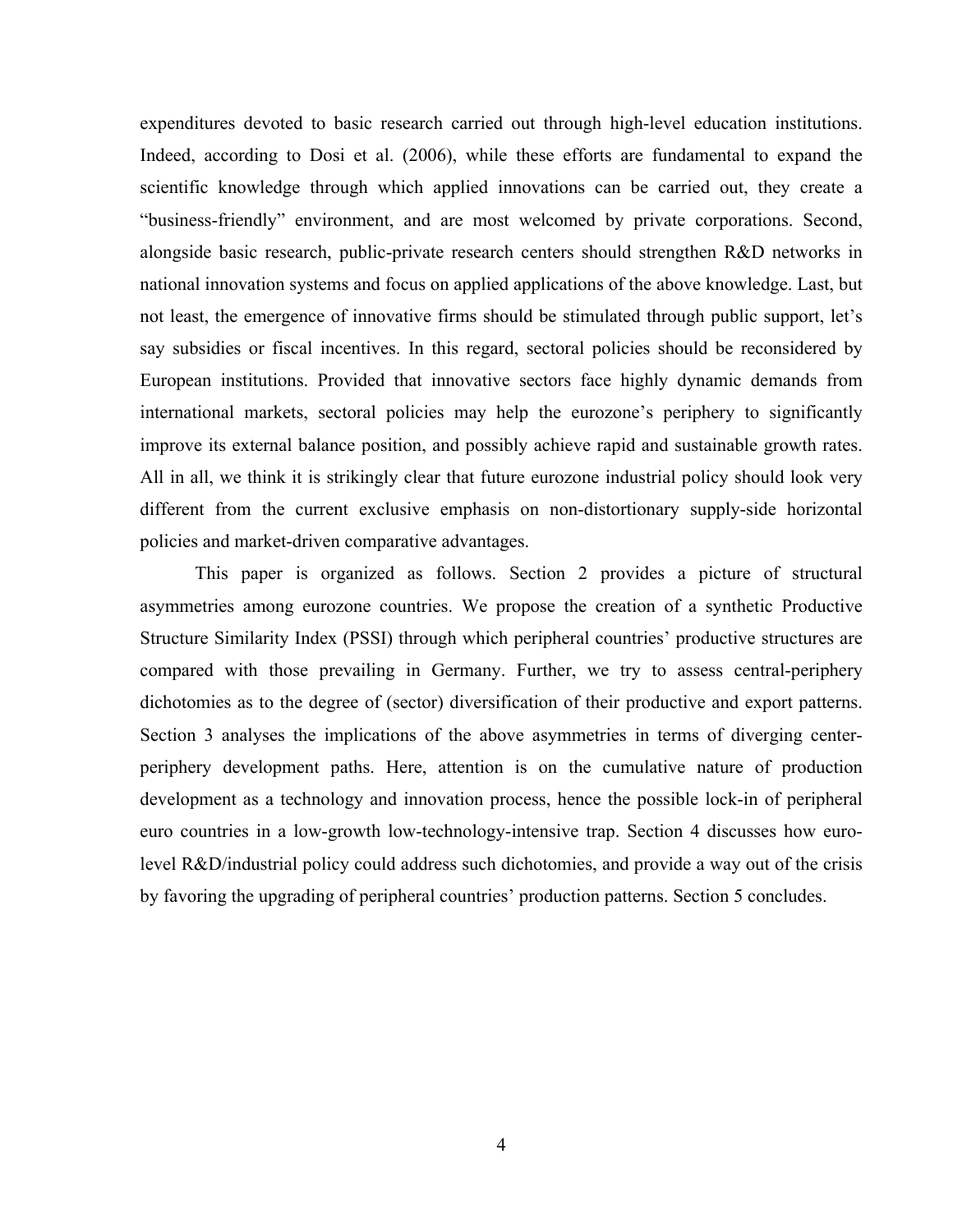## **2. CENTER-PERIPHERY STRUCTURAL ASYMMETRIES IN THE EUROZONE**

When finance-led economic booms take place in developing countries, asymmetric productive structures with respect to more developed economies likely give rise to increasing external imbalances. Obviously, capital inflows can easily fill the gap in times of financial euphoria, when financial markets do not care about macroeconomic fundamentals and long-run trends (Krugman, 2009). However, abrupt shocks like the 2007-2008 worldwide financial meltdown very often induce sudden changes in the sentiments of foreign investors, huge capital flights, and painful economic corrections in the host economies.

The most recent economic facts in peripheral eurozone countries broadly follow the above sequence of events, and the tough policy measures they are currently implementing basically aim to deal with the accumulated external debt position. On the one hand, austerity packages may work to reduce imports, by cutting expenditures, depressing economic activity, and (indirectly) bring about a real exchange rate devaluation<sup>5</sup>. On the other hand, since the exchange rate policy is out of the control of national monetary authorities, internal devaluation carried out through sharp wage cuts attempts to spur exports, and possibly, recovery. While these measures desperately try to counteract diverging inflation and unit cost trends between peripheral and central economies<sup>6</sup>, and restore the price competitiveness of peripheral goods, productive structure asymmetries (in the form of the specific types of goods produced and sold) may easily frustrate such efforts. Ultimately, contrary to what is supposed by most international organizations, whereas the export response to internal devaluation may be mild, huge wage cuts may throw the economy into a deep recession and further impinge fiscal solidity<sup>7</sup>.

<u> 1989 - Johann Stein, markin film yn y breninn y breninn y breninn y breninn y breninn y breninn y breninn y b</u>

 $<sup>5</sup>$  See Gibson and Van Seventer (2000) for an enlightening illustration of the mechanisms through which reductions</sup> in public expenditures likely induce a real exchange rate devaluation in a simplified open-economy neoclassical model.

<sup>6</sup> See Dullien and Fritsche (2009), and Bibow (2012) on diverging unit cost dynamics among eurozone countries.

<sup>&</sup>lt;sup>7</sup> Following the one-sector open economy model proposed by Taylor (1991, chapter 7), we know that:  $du/dw =$ −(∆/)/(∆/), with Δ being the usual open-economy equilibrium condition, *u*=(*X/K*) current capacity utilization, and *w* the monetary wage rate. Once assumed  $(\partial \Delta/\partial u)$  to be negative according to standard stability conditions, the above differential has a negative sign (i.e. wage cuts stimulate economic activity) if  $(\partial \Delta/\partial w)$  is negative. A necessary condition for this event to occur reads:  $\eta/a - (1 - \pi)(1 - s_w)X/E > 0$  (with  $\eta$  being exports elasticity to the real exchange rate, "*a*" domestic dependence on imported intermediate goods,  $\pi$  the profit share, *sw* saving propensity out of wages, *X* and *E* domestic production and exports, respectively). Very likely, some peripheral eurozone countries like Greece and Portugal won't meet the above conditions, due to their relatively low propensity to export, and heavy reliance on domestic demand injections.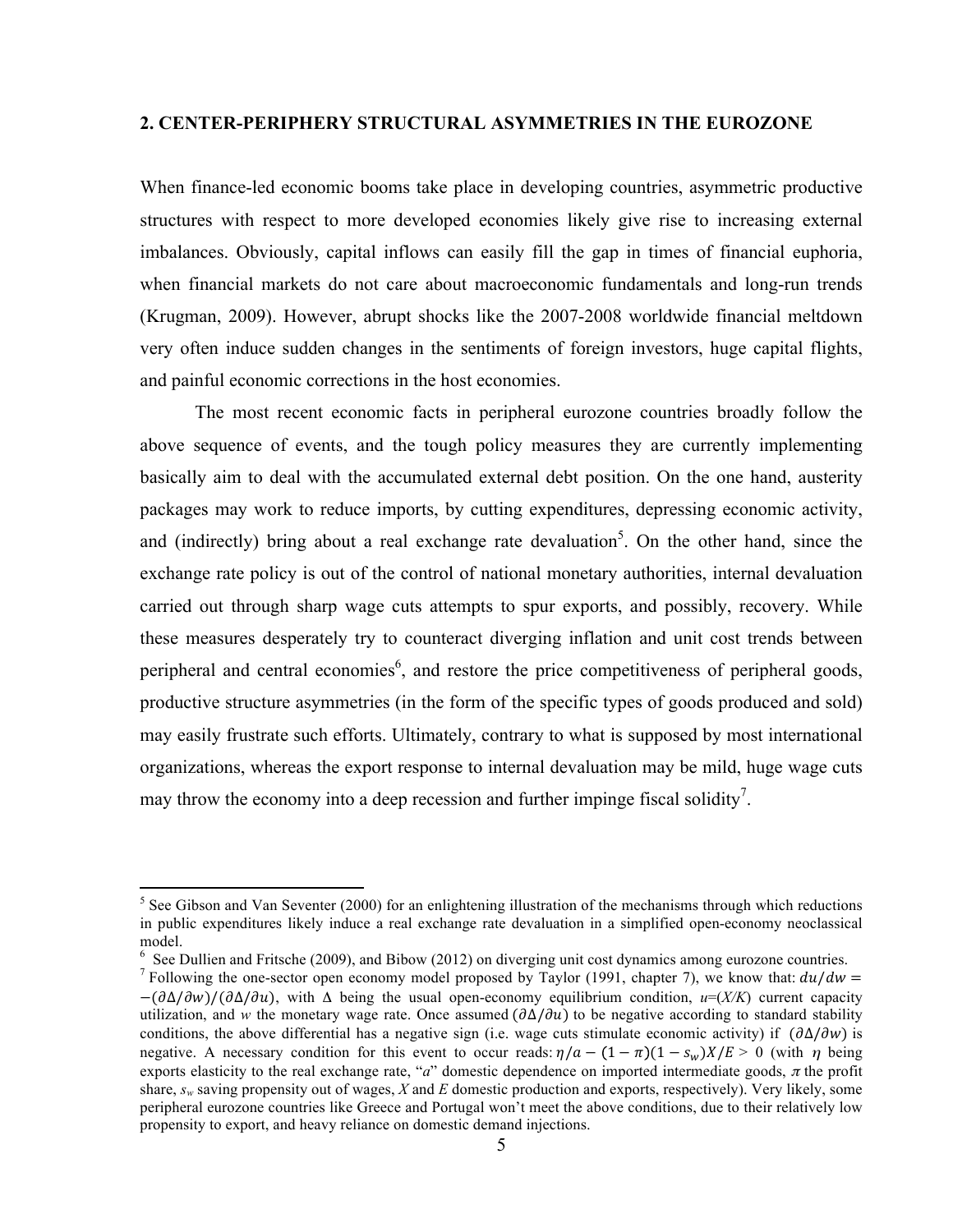What is the extent of the productive asymmetries among eurozone countries, in particular between central and peripheral economies? Simonazzi et al. (2013) have recently provided some evidence on structural differences between Germany and peripheral countries such as Spain, Greece and Portugal. They do so by analyzing cross-country differences in manufactured goods' exports, as synthesized by the Spearman rank correlation coefficient calculated on the revealed comparative advantage (RCA) Balassa index (BI). In this paper, we follow the same logic, but we first focus on differences in the industry composition of the overall domestic manufacturing sector rather than on trade statistics. In more details, we present a Productive Structure Similarity Index (PSSI), which is computed according to the following formula:

$$
PSSI_{jt}^{i} = \frac{|M_{jt}^{i} - M_{GI}^{i}|}{(M_{jt}^{i} + M_{GI}^{i})}
$$
 (industry-level PSS Index)

 $|PSSI_{jt}| = \sum_{l} \left| \frac{V^{i}I^{t}_{jt} + N_{i}I^{t}_{j}}{\sum_{l} (M_{l} + M_{l})} PSSI_{jt}^{i} \right|$  (aggregated manufacturing sector PSS Index)  $(M^i_{jt} + M^i_{Gt})$  $\left[\frac{N_{ijt}^{i} + N_{Gt}^{i}}{\sum (M_{jt}^{i} + M_{Gt}^{i})} PSSI_{jt}^{i}\right]$  $i = n$  $i = 1$ 

 $M_{jt}$ <sup>*i*</sup> is the share of sector *i* on total manufacturing value added in country *j* at time *t*, and  $M_{Gt}$ <sup>*i*</sup> represents the same figure in the case of Germany<sup>8</sup>. The PSS Index ranges from 0 (identical productive structures) to 1 (absolute divergence in the sectoral composition of the economy). We computed the PSSI for thirteen manufacturing sub-sectors, and for the manufacturing sector as a whole, from 1999 to 2011. We take into account all the peripheral eurozone countries (the so-called PIIGS). We include in our analysis the Czech Republic and Poland, as well. Actually, these countries do not participate to the monetary union. Yet, according to Simonazzi et al. (2013), their productive structures have been significantly influenced by increasing productive connections with Germany. It might thus be interesting to compare the evolution of their productive structures with those characterizing peripheral euro countries in order to check for the emergence of two different (and diverging) production poles inside Europe. In the case of Spain, Ireland and Greece we also computed a PSS index referred to as the construction sector, in order to emphasize the housing bubble (and the consequences for productive structures)

 

<sup>&</sup>lt;sup>8</sup> We built the PSS index in the same way as the well-known intra-industry trade Grubell-Lloyd index is. Of course, arguments in the PSS index are industry shares on total manufacturing value added in the economy under consideration and in the benchmark economy (Germany), instead of export and import flows among trading partners.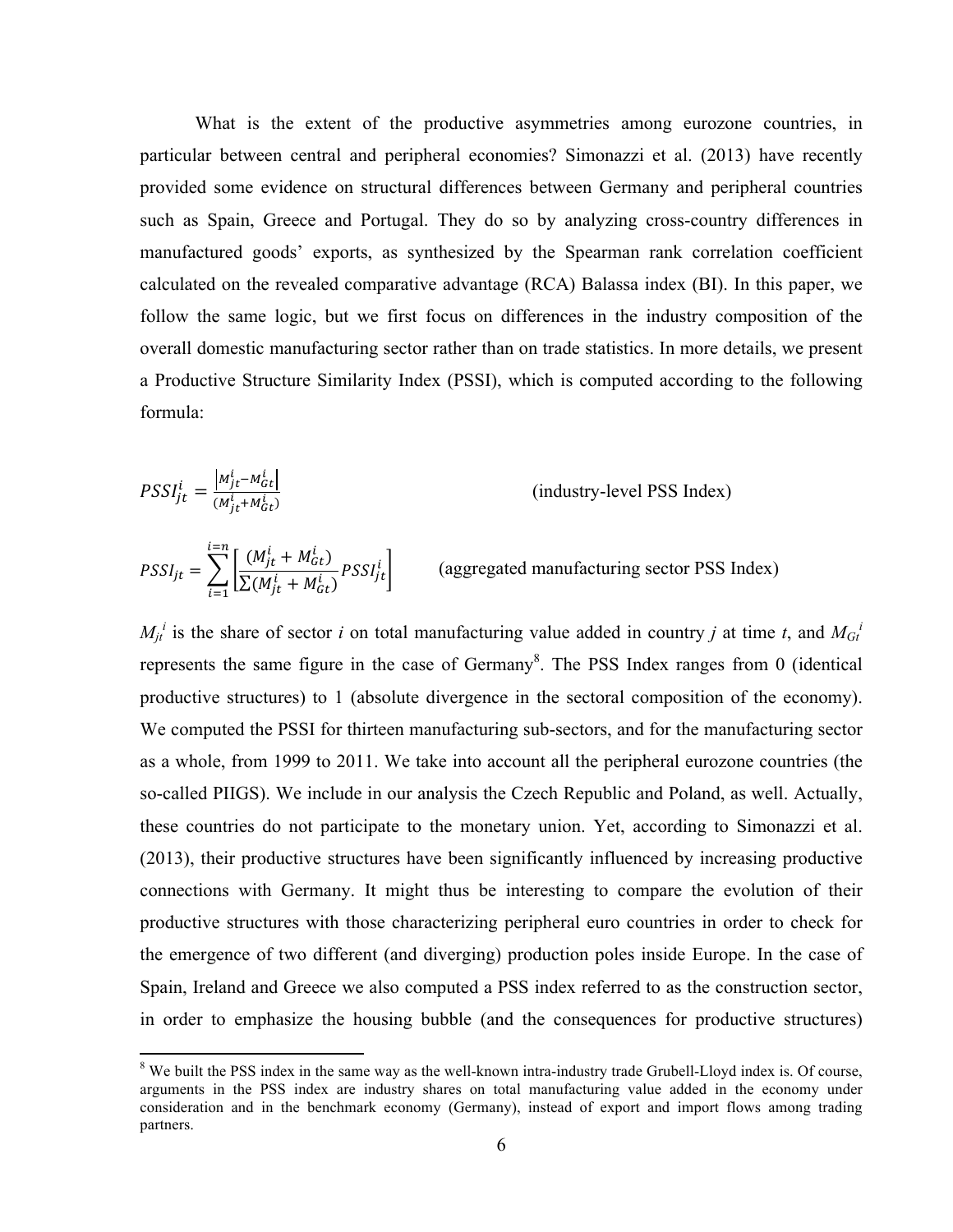affecting those countries before the 2007-2008 crisis. Results for the overall manufacturing sector are reported in Table 1 below.

| <b>OCHITALLY</b>      |      |      |      |      |      |      |           |      |      |      |      |      |      |
|-----------------------|------|------|------|------|------|------|-----------|------|------|------|------|------|------|
| Country/Year          | 1999 | 2000 | 2001 | 2002 | 2003 |      | 2004 2005 | 2006 | 2007 | 2008 | 2009 | 2010 | 2011 |
| Austria               |      |      |      |      |      |      |           |      |      |      |      |      |      |
| <b>PSSI</b>           | 0,18 | 0,17 | 0,18 | 0,18 | 0,18 | 0,17 | 0,17      | 0,16 | 0,16 | 0,15 | 0,14 | 0,18 | 0,17 |
| <b>Czech Republic</b> |      |      |      |      |      |      |           |      |      |      |      |      |      |
| <b>PSSI</b>           | 0.18 | 0,17 | 0,18 | 0,19 | 0,19 | 0,18 | 0,16      | 0,16 | 0,15 | 0,17 | 0,17 | 0,16 | 0,16 |
| France                |      |      |      |      |      |      |           |      |      |      |      |      |      |
| <b>PSSI</b>           | 0.14 | 0,14 | 0,17 | 0,18 | 0,18 | 0,18 | 0,17      | 0,18 | 0,19 | 0,18 | 0,17 | 0,20 | 0,20 |
| Greece                |      |      |      |      |      |      |           |      |      |      |      |      |      |
| PSSI(M)               | 0,40 | 0,40 | 0,38 | 0,37 | 0,39 | 0,38 | 0,38      | 0,37 | 0,39 | 0,39 | 0,41 | 0,44 | 0,45 |
| PSSI(C)               | 0,13 | 0,15 | 0,21 | 0,14 | 0,19 | 0,22 | 0,26      | 0,37 | 0,31 | 0,24 | 0,07 | 0,13 | 0,30 |
| <b>Ireland</b>        |      |      |      |      |      |      |           |      |      |      |      |      |      |
| PSSI(M)               | 0.49 | 0,44 | 0,48 | 0,49 | 0,46 | 0,46 | 0,44      | 0,45 | 0,46 | 0,47 | 0,48 | 0,52 | 0,53 |
| PSSI(C)               | 0,10 | 0,16 | 0,22 | 0,22 | 0,27 | 0,36 | 0,43      | 0,46 | 0,40 | 0,26 | 0,21 | 0,41 | 0,46 |
| <b>Italy</b>          |      |      |      |      |      |      |           |      |      |      |      |      |      |
| <b>PSSI</b>           | 0.19 | 0.19 | 0,20 | 0,21 | 0,22 | 0,21 | 0,21      | 0,21 | 0,22 | 0,22 | 0,19 | 0,22 | 0,22 |
| Poland                |      |      |      |      |      |      |           |      |      |      |      |      |      |
| <b>PSSI</b>           | 0,29 | 0,29 | 0,30 | 0,29 | 0,28 | 0,28 | 0,28      | 0,26 | 0,29 | 0,29 | 0,24 | 0,29 |      |
| Portugal              |      |      |      |      |      |      |           |      |      |      |      |      |      |
| <b>PSSI</b>           | 0,31 | 0,30 | 0,31 | 0,33 | 0,34 | 0,34 | 0,35      | 0,35 | 0,35 | 0,35 | 0,33 | 0,35 |      |
| Spain                 |      |      |      |      |      |      |           |      |      |      |      |      |      |
| PSSI(M)               |      | 0,20 | 0,20 | 0,21 | 0,22 | 0,23 | 0,24      | 0,24 | 0,25 | 0,25 | 0,22 | 0,24 | 0,24 |
| PSSI(C)               |      | 0,32 | 0,38 | 0,42 | 0,46 | 0,50 | 0,54      | 0,55 | 0,54 | 0,53 | 0,50 | 0,42 | 0,37 |

*Table 1* Productive Structure Similarity Index (PSSI) Between Selected European Countries and Germany

Source: Author's calculation on the base of data from Eurostat.

Note: Letters "M" and "C" in parentheses stand for "manufacturing sector" and "construction sector" respectively.

Results reported in Table 1 show that small peripheral eurozone countries such as Greece, Portugal and Ireland present largely different productive structures with respect to those prevailing in Germany. Further, productive asymmetries versus Germany seem to have widened and increased in the aftermath of the most recent financial meltdown and all along the ongoing eurozone crisis.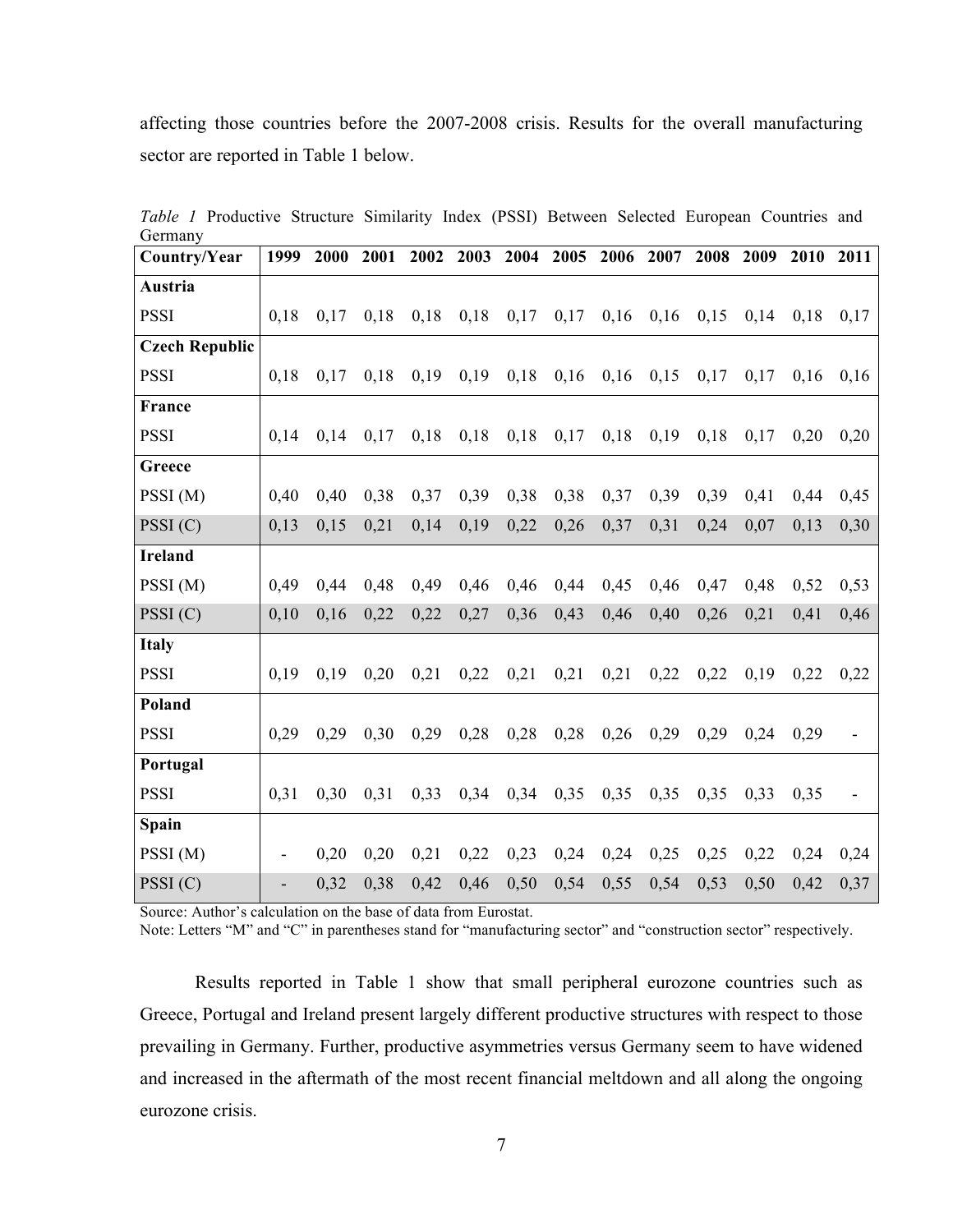More disaggregated data<sup>9</sup> tell us that most of these asymmetries come from the relative (and increasing) state of backwardness among the above peripheral countries in the production of capital goods, which, on the contrary, stands out as the core of German productive specialization. This evidence may be a sign that productive development is not fully completed in the peripheral economies mentioned before, since the emergence of a considerable capital good sector has been traditionally seen as the most advanced stage in the development process of an economy (Akamatzu, 1962; Ricottilli, 1993; Kojima, 2000). Further, provided that a productive structure featuring a relatively developed capital good sector is an important factor conducive to innovation and growth (Ricottilli, 1993), perverse structural changes linked to the ongoing crisis may have a long-lasting negative impact on the growth potential of small peripheral economies.

Productive asymmetries with respect to Germany are much less evident in the case of larger economies such as Italy and Spain. However, our results tell us that center-(big)peripheral countries' asymmetries are slightly increasing across time, this evidence being different from the conclusions reached by Simonazzi et al. (2013) in the case of Italy. In 2010 and 2011, in particular, the persistent recession affecting peripheral economies seems to have impeded the recovery of the investment goods sector, while Germany has recorded a significant upturn in its most typical industries<sup>10</sup>. Once again, should demand side-supply side interactions in the capital good sector be relevant sources of technological spill-over for the whole economic system, such a temporary shock may impinge long-run economic performances also in the case of larger peripheral countries.

As expected, Austria and the Czech Republic show a productive structure closely similar to that of Germany. In the case of the Czech Republic, according to Simonazzi, et al. (2013), this may be the result of the reorganization of German industries through partial delocalization in Eastern European countries. In the same vein, Poland presents a productive structure more similar to the German one than Portugal and Greece do, even though in 2008 the level of

<u> 1989 - Johann Stein, markin film yn y breninn y breninn y breninn y breninn y breninn y breninn y breninn y b</u>

 $9$  More disaggregated data are available from the authors on request.

<sup>&</sup>lt;sup>10</sup> According to data from Eurostat, in 2012 gross fixed capital formation (read investment demand) in Germany was higher than its 2005 pre-crisis level. By contrast, in Greece and Ireland investment demand was broadly half than that recorded in 2005. From 2005 to 2012, it has decreased by one-third in Portugal. In the case of Italy and Spain, drops in investment demand amount to 20 and 28 percentage points, respectively.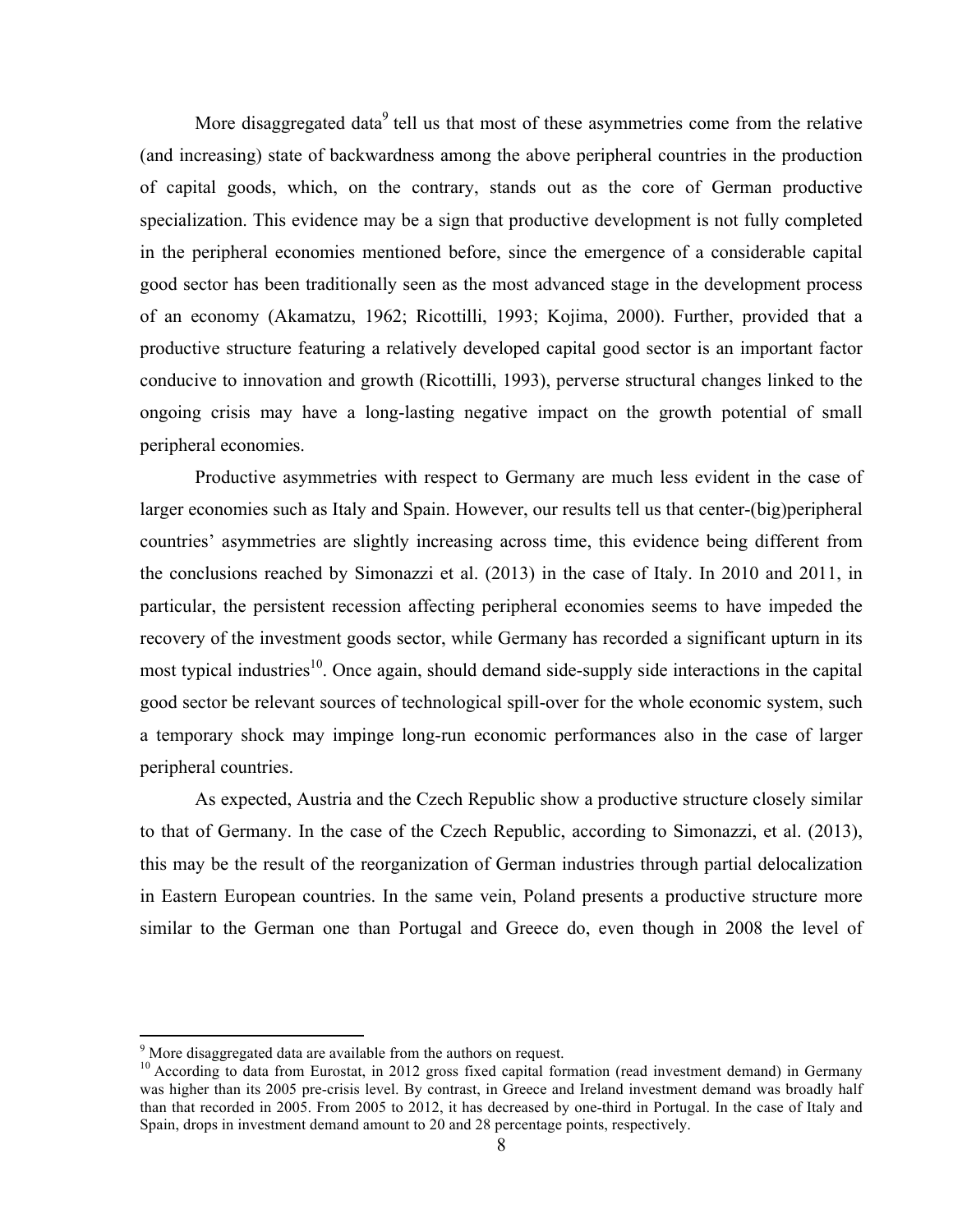economic development in Poland (as captured by GDP per-capita) was less than one-half of the Greek one, and barely 60 percent of Portuguese GDP per-capita<sup>11</sup>.

Finally, note the astonishing housing-boom-led expansion of the construction sector in Greece, Ireland and Spain with respect to Germany. Different productive structures often go hand-in-hand with differences in the product composition of exports. In Table 2, we compute the above similarity index by now taking into account the sectoral composition of country exports. Sector definition follows the "technological classification" provided by UNCTAD, according to which export flows are subdivided in four different groups on the basis of their input and technological intensity: resource-based and labor-intensive sectors; low-skill and lowtechnology-intensive sectors; medium-skill and technology-intensive productions; high-skill and technology-intensive industries. Arguments in the now-redefined Export Structure Similarity Index (ESSI) are sectors' export shares on total country exports.

Despite the fact that high levels of aggregation naturally tend to hide structural differences, center-periphery asymmetries appear clearly in the case of Greece, Portugal, and Ireland. By contrast, export structure differences are much lower or rapidly decreasing in the case of Austria, the Czech Republic and Poland. Once again, high or quickly increasing export similarity between Germany, the Czech Republic and Poland is likely due to German companies' outsourcing in the above-East-European countries, and of the ensuing increase in intra-industry trade.

| Country/Year          | 1999 | <b>2000</b> | 2001 | 2002 | 2003          | 2004 |      | 2005 2006     | 2007 | 2008 | 2009 | <b>2010</b> | 2011 | 2012 |
|-----------------------|------|-------------|------|------|---------------|------|------|---------------|------|------|------|-------------|------|------|
| Austria               | 0.19 | 0.18        | 0.19 | 0,18 | 0,19          | 0,16 | 0.16 | 0,15          | 0,15 | 0,16 | 0.16 | 0.16        | 0.16 | 0.17 |
| <b>Czech Republic</b> | 0.18 | 0.17        | 0,17 | 0,14 | $0,16$ $0,15$ |      |      | $0,15$ $0,16$ | 0.15 | 0,16 | 0,17 | 0.16        | 0.16 | 0.17 |
| France                | 0.09 | 0.10        | 0.10 | 0,10 | 0.11          | 0,10 | 0,11 | 0.11          | 0.11 | 0,12 | 0.13 | 0.15        | 0.16 | 0.17 |
| Greece                | 0.43 | 0.40        | 0.39 | 0.36 | 0.37          | 0.34 | 0,35 | 0,31          | 0,29 | 0.31 | 0.30 | 0.31        | 0.32 | 0.33 |
| <b>Ireland</b>        | 0.65 | 0.65        | 0.65 | 0.67 | 0.67          | 0.67 | 0.67 | 0.66          | 0.66 | 0.66 | 0.64 | 0.65        | 0.66 | 0,65 |
| <b>Italy</b>          | 0.23 | 0.24        | 0.24 | 0.23 | 0,22          | 0,22 | 0.21 | 0.21          | 0,20 | 0.19 | 0.19 | 0.19        | 0.19 | 0.21 |
| Poland                | 0.37 | 0.31        | 0.33 | 0.31 | 0,29          | 0.26 | 0.23 | 0.21          | 0.20 | 0,19 | 0.18 | 0.18        | 0.20 | 0.20 |
| Portugal              | 0.38 | 0.36        | 0.37 | 0.36 | 0,35          | 0,34 | 0,32 | 0,30          | 0,31 | 0,30 | 0.31 | 0.30        | 0.30 | 0.30 |
| <b>Spain</b>          | 0.09 | 0.10        | 0.10 | 0.10 | 0.09          | 0,10 | 0,10 | 0,11          | 0.09 | 0,10 | 0,10 | 0.10        | 0.11 | 0.11 |
|                       |      |             |      |      |               |      |      |               |      |      |      |             |      |      |

*Table 2* Export Structure Similarity Index (ESSI) Between Selected European Countries and Germany

Source: Author's calculations on data from UNCTAD

<u> 1989 - Johann Stein, markin film yn y breninn y breninn y breninn y breninn y breninn y breninn y breninn y b</u>

 $11$  According to traditional trade theory, trade and productive structures might be expected to become more similar the closer is the development level of the economies under observation. The above results may thus be considered as partially surprising.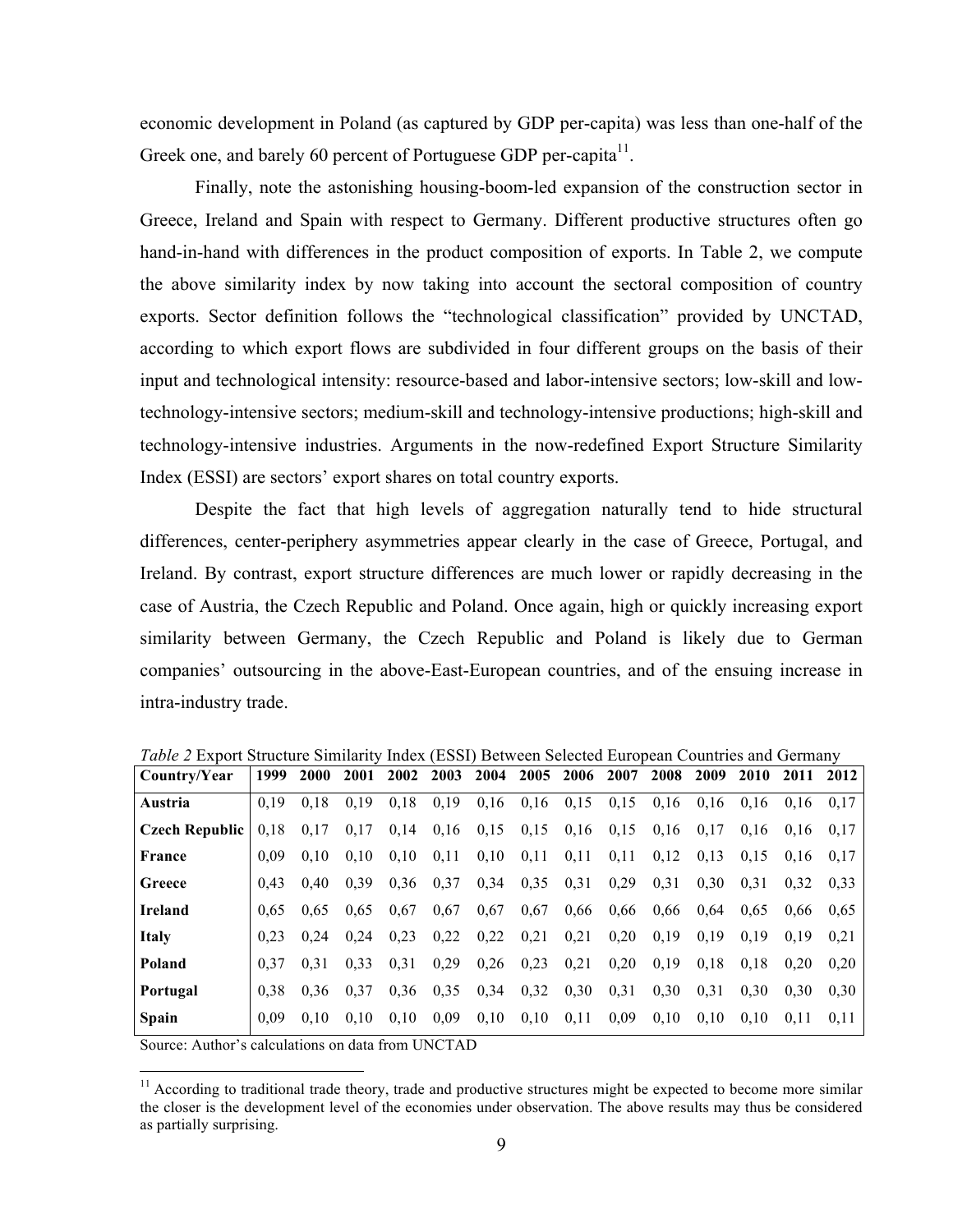The high level of aggregation tends to downsize the value of the ESS index, and therefore of perceived export structure differences with respect to Germany, in the case of large peripheral economies such as Italy and, above all, Spain. Asymmetries, however, partially reemerge if we move on our analysis and consider RCA Balassa indexes associated to the above defined sectors. Data are reported in Table 3.

Consistent with the structural features summarized in Table 1, Germany shows a persistent comparative advantage in medium-tech manufacturing sectors including most capital good industries. From 1999 to 2012, German exports seem to concentrate even further in the medium/high-tech segment of manufacturing goods, while a process of increasing *de*specialization is taking place in labor and resource-intensive or low-tech sectors. Quite interestingly, the same processes can be detected in countries such as Poland and the Czech Republic.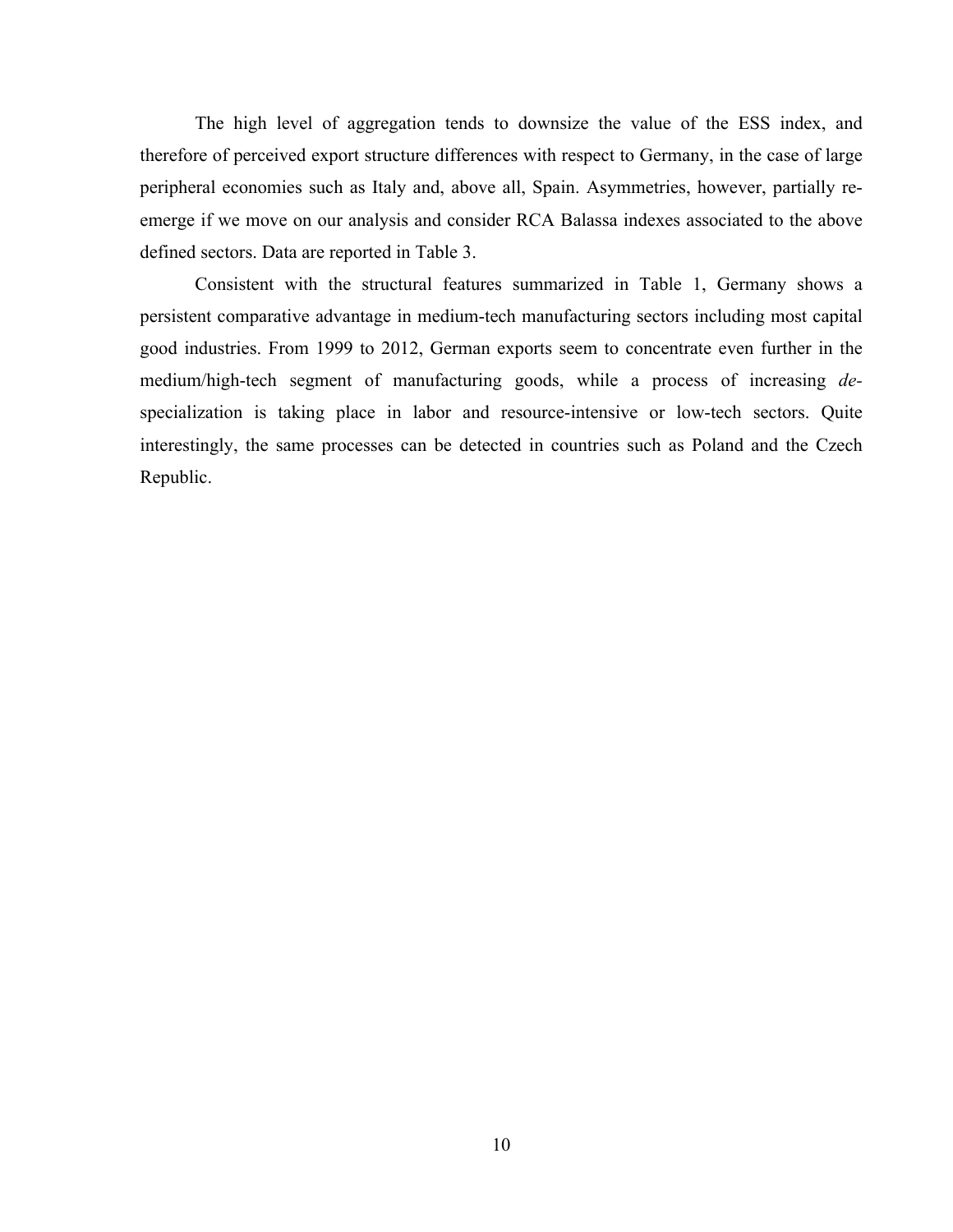| Country/Year                           | 99   | 0 <sub>5</sub> | 06   | 07                                               | 08   | 09   | 10   | 11            | 12   |
|----------------------------------------|------|----------------|------|--------------------------------------------------|------|------|------|---------------|------|
| Austria                                |      |                |      |                                                  |      |      |      |               |      |
| Labor-intensive and resource-intensive | 1,04 | 0,94           | 0,91 | 0,94                                             | 0,93 | 0,90 | 0,87 | 0,87          | 0,95 |
| Low-skill and technology-intensive     | 1,66 | 1,51           | 1,45 | 1,48                                             | 1,49 | 1,67 | 1,61 | 1,62          | 1,64 |
| Medium-skill and technology-intensive  | 1,07 | 1,17           | 1,17 | 1,16                                             | 1,17 | 1,17 | 1,16 | 1,15          | 1,11 |
| High-skill and technology-intensive    | 0,56 | 0,59           | 0,62 | 0,63                                             | 0,61 | 0,66 | 0,68 | 0,67          | 0,68 |
| <b>Czech Republic</b>                  |      |                |      |                                                  |      |      |      |               |      |
| Labor-intensive and resource-intensive | 1,06 | 0,85           | 0,80 | 0,79                                             | 0,76 | 0,72 | 0,69 | 0,69          | 0,68 |
| Low-skill and technology-intensive     | 1,78 | 1,51           | 1,41 | 1,35                                             | 1,32 | 1,35 | 1,29 | 1,33          | 1,35 |
| Medium-skill and technology-intensive  | 1,13 | 1,36           | 1,39 | 1,40                                             | 1,43 | 1,55 | 1,54 | 1,52          | 1,49 |
| High-skill and technology-intensive    | 0,50 | 0,43           | 0,42 | 0,42                                             | 0,42 | 0,42 | 0,42 | 0,41          | 0,42 |
| France                                 |      |                |      |                                                  |      |      |      |               |      |
| Labor-intensive and resource-intensive | 0,70 | 0,65           | 0,65 | 0,67                                             | 0,66 | 0,63 | 0,61 | 0,64          | 0,67 |
| Low-skill and technology-intensive     | 1,06 | 0,91           | 0,90 | 0,92                                             | 0,86 | 0,89 | 0,85 | 0,81          | 0,82 |
| Medium-skill and technology-intensive  | 1,01 | 1,04           | 1,01 | 1,00                                             | 0,99 | 0,98 | 0,94 | 0,94          | 0,90 |
| High-skill and technology-intensive    | 1,30 | 1,31           | 1,34 | 1,33                                             | 1,35 | 1,34 | 1,42 | 1,42          | 1,42 |
| Germany                                |      |                |      |                                                  |      |      |      |               |      |
| Labor-intensive and resource-intensive | 0,57 | 0,53           | 0,53 | 0,54                                             | 0,55 | 0,54 | 0,53 | 0,54          | 0,51 |
| Low-skill and technology-intensive     | 1,01 | 0,92           | 0,91 | 0,90                                             | 0,86 | 0,93 | 0,90 | 0,86          | 0,88 |
| Medium-skill and technology-intensive  | 1,23 | 1,32           | 1,29 | 1,29                                             | 1,31 | 1,33 | 1,35 | 1,35          | 1,32 |
| High-skill and technology-intensive    | 1,09 | 1,01           | 1,03 | 1,02                                             | 1,02 | 1,01 | 0,99 | 0,97          | 1,01 |
| Greece                                 |      |                |      |                                                  |      |      |      |               |      |
| Labor-intensive and resource-intensive | 2,57 | 1,80           | 1,70 | 1,62                                             | 1,56 | 1,46 | 1,46 | 1,35          | 1,53 |
| Low-skill and technology-intensive     |      |                |      | $1,18$ $1,43$ $1,34$ $1,34$ $1,56$ $1,54$ $1,42$ |      |      |      | $1,85$ $1,69$ |      |
| Medium-skill and technology-intensive  | 0,33 | 0,42           | 0,49 | 0,55                                             | 0,49 | 0,47 | 0,49 | 0,50          | 0,45 |
| High-skill and technology-intensive    | 0,82 | 1,22           | 1,21 | 1,20                                             | 1,18 | 1,24 | 1,26 | 1,19          | 1,22 |
| Ireland                                |      |                |      |                                                  |      |      |      |               |      |
| Labor-intensive and resource-intensive | 0,23 | 0,14           | 0,14 | 0,14                                             | 0,12 | 0,08 | 0,11 | 0,10          | 0,11 |
| Low-skill and technology-intensive     | 0,19 | 0,10           | 0,11 | 0,12                                             | 0,10 | 0,08 | 0,09 | 0,10          | 0,10 |
| Medium-skill and technology-intensive  | 0,27 | 0,16           | 0,18 | 0,18                                             | 0,17 | 0,14 | 0,14 | 0,15          | 0,15 |
| High-skill and technology-intensive    | 2,92 | 3,19           | 3,14 | 3,18                                             | 3,13 | 2,91 | 2,95 | 2,98          | 2,97 |

*Table 3* Revealed comparative advantages in manufacturing sub-groups in selected European Countries.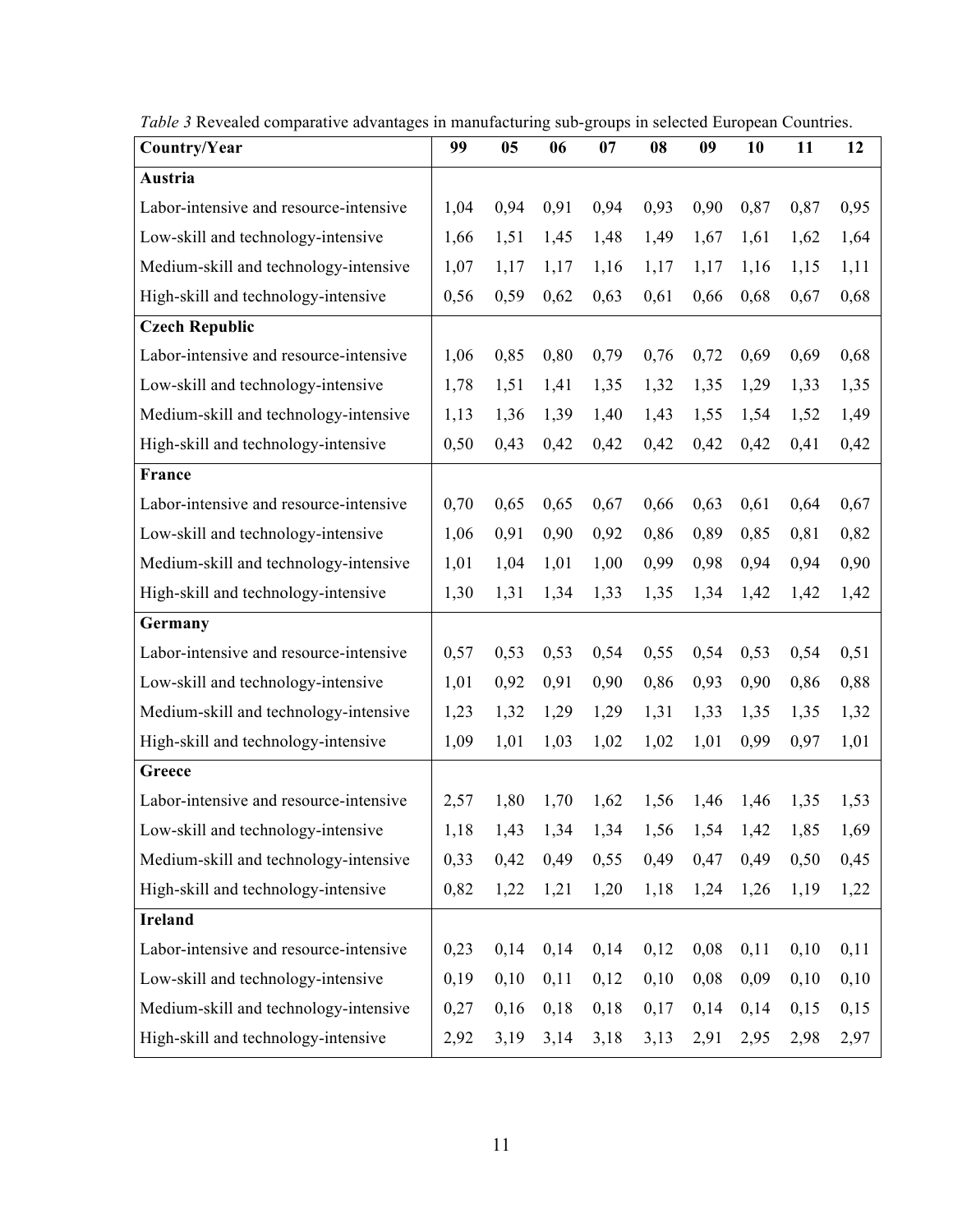| <b>Italy</b>                           |      |      |      |      |      |      |      |      |      |
|----------------------------------------|------|------|------|------|------|------|------|------|------|
| Labor-intensive and resource-intensive | 1,49 | 1,40 | 1,39 | 1,36 | 1,35 | 1,29 | 1,31 | 1,32 | 1,39 |
| Low-skill and technology-intensive     | 1,21 | 1,27 | 1,27 | 1,31 | 1,25 | 1,40 | 1,32 | 1,30 | 1,30 |
| Medium-skill and technology-intensive  | 0,92 | 0,99 | 1,01 | 1,03 | 1,07 | 1,11 | 1,07 | 1,06 | 1,01 |
| High-skill and technology-intensive    | 0,65 | 0,69 | 0,67 | 0,65 | 0,63 | 0,64 | 0,68 | 0,68 | 0,70 |
| Poland                                 |      |      |      |      |      |      |      |      |      |
| Labor-intensive and resource-intensive | 1,84 | 1,34 | 1,27 | 1,27 | 1,22 | 1,21 | 1,25 | 1,24 | 1,26 |
| Low-skill and technology-intensive     | 2,22 | 1,70 | 1,56 | 1,56 | 1,48 | 1,56 | 1,42 | 1,55 | 1,59 |
| Medium-skill and technology-intensive  | 0,73 | 1,11 | 1,15 | 1,15 | 1,19 | 1,29 | 1,23 | 1,17 | 1,12 |
| High-skill and technology-intensive    | 0,42 | 0,43 | 0,45 | 0,45 | 0,48 | 0,46 | 0,52 | 0,53 | 0,57 |
| Portugal                               |      |      |      |      |      |      |      |      |      |
| Labor-intensive and resource-intensive | 2,42 | 2,22 | 2,17 | 2,25 | 2,21 | 2,18 | 2,18 | 2,19 | 2,12 |
|                                        |      |      |      |      |      |      |      |      |      |
| Low-skill and technology-intensive     | 0,67 | 0,88 | 0,95 | 0,98 | 0,95 | 1,04 | 0,97 | 0,95 | 1,10 |
| Medium-skill and technology-intensive  | 0,83 | 0,89 | 0,91 | 0,87 | 0,91 | 0,95 | 0,93 | 0,92 | 0,92 |
| High-skill and technology-intensive    | 0,36 | 0,48 | 0,48 | 0,51 | 0,51 | 0,46 | 0,52 | 0,54 | 0,54 |
| Spain                                  |      |      |      |      |      |      |      |      |      |
| Labor-intensive and resource-intensive | 0,92 | 0,88 | 0,91 | 0,92 | 0,96 | 0,95 | 0,94 | 0,94 | 0,99 |
| Low-skill and technology-intensive     | 1,22 | 1,26 | 1,26 | 1,15 | 1,11 | 1,20 | 1,21 | 1,20 | 1,19 |
| Medium-skill and technology-intensive  | 1,23 | 1,20 | 1,20 | 1,21 | 1,21 | 1,26 | 1,19 | 1,21 | 1,14 |

*Table 3* Revealed comparative advantages in manufacturing sub-groups in selected European Countries (Continued).

Source: Author's calculations on data from UNCTAD

Small peripheral countries such as Greece, Ireland, and Portugal are characterized by a radically different picture. Their export de-specialization in the medium-tech capital good sector is evident and striking in the case of Ireland and Greece. In Greece and Portugal, comparative advantages are still significantly localized in labor and resource intensive and low-tech sectors. In Greece and Ireland, finally, an RCA Balassa index higher than 1 is recorded in the case of high-tech industries. This perhaps surprising result largely depends on the type of manufacturing productions included in such a group. According to UNCTAD classification, most chemical industries are classified as high-tech production. It is in these sectors that Greece and Ireland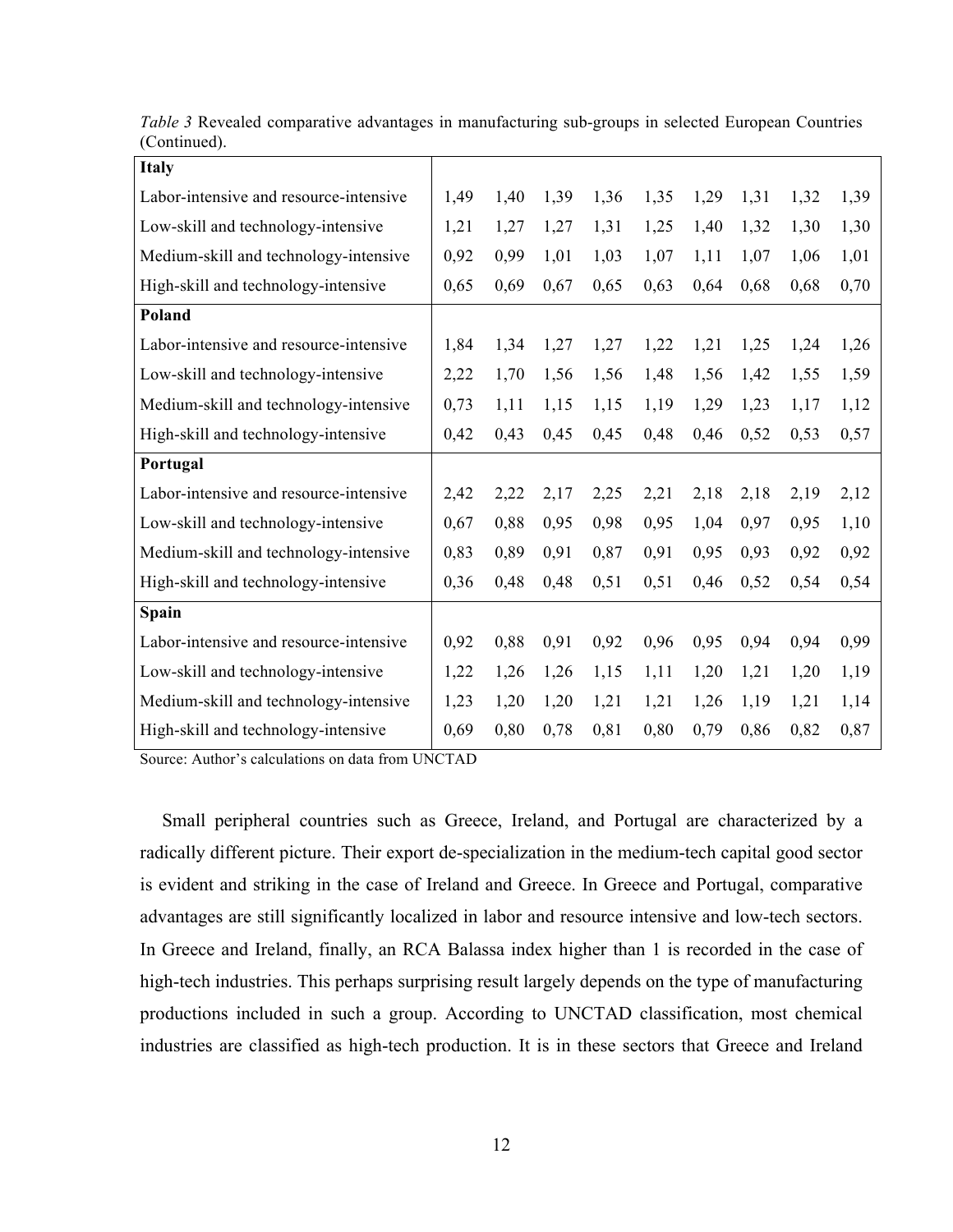score an increasing export specialization<sup>12</sup>. Germany, on the contrary, is acquiring an increasing specialization in the production of high-tech transport equipment and scientific instruments (sector codes 791 and 87 in the SITC rev. 3 classification). Center-periphery differences that may appear somehow softened at an aggregate level of analysis thus clearly re-emerge when a more disaggregated perspective is adopted.

Italy and Spain are somehow midway on a hypothetical technology ladder from the eurozone periphery to Germany. In the case of Italy, in particular, it is evident that persisting export specialization in labor-intensive and low-tech sectors. Italy also maintain a relatively weak specialization in the mechanical industry (a traditional pillar of Italian exports), whilst (revealed) comparative *dis*advantages are deep in the high-tech sector.

### **2.1 Specialization Versus Diversification in the Eurozone**

 

Some economists might reply to this analysis by arguing that productive and export differences among countries might not necessarily imply negative consequences on the long-run growth potential of an economy. According to them, trade and monetary integration might actually accelerate economic growth thanks to dynamic economies of scale originating from production and trade specialization (Rivera-Batiz and Romer, 1991; Bachus et al., 1992; Lee, 1995; Lane, 1996). While this argument is generally referred to integration among similar developed countries (Rivera-Batiz and Romer, 1991), two possible answers could be levied against such an objection. First, a traditional response would stress that growth performance depends on the specific sector you specialize in. Growth potential in the periphery may thus worsen (at least with respect to the center) should it perversely specialize in passive sectors experiencing poor technological improvements. Second, according to some recent evidence, economic growth and a relevant part of the development process are significantly characterized by a process of productive ad export diversification, instead of concentration and specialization (Imbs and Wacziarg, 2003; Klinger and Lederman, 2004; Rodrik, 2007). It is the enlargement of the

 $12$  Greece specialization is relevant in the production of fertilizers, perfumes, and plastic goods (sector codes 55, 56 and 57 in the SITC rev.3 classification). In the case of Ireland, specialization is strongly concentrated in the production of perfumes and pharmaceutics goods (sector codes 541, 542 and 551 in the SITC rev. 3 classification at three-digit disaggregation level).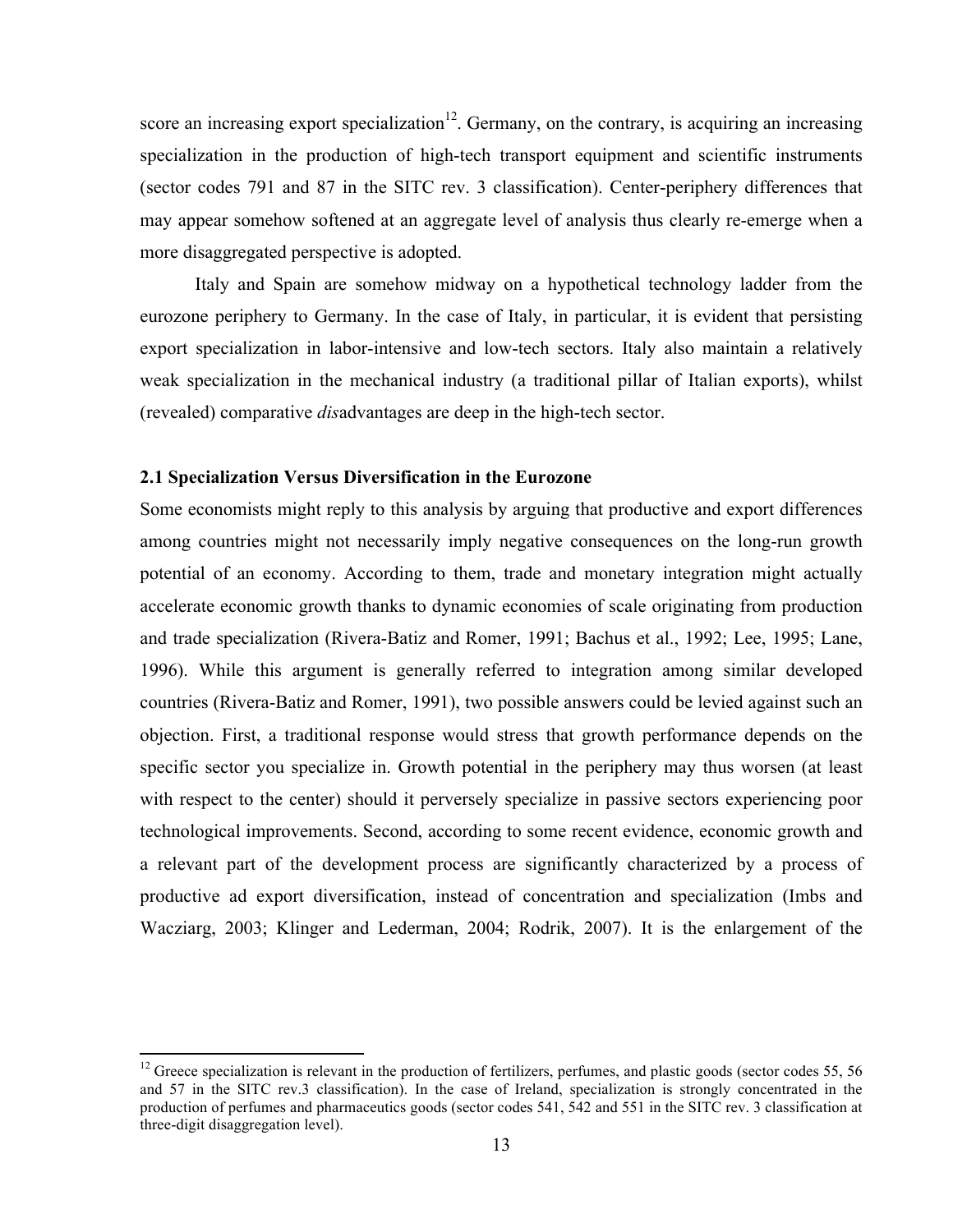production (export) space of a given economy that allows for growth acceleration and catching up with more advanced countries (Herzer and Novak-Lehmann, 2006; Rodrik,  $2007$ <sup>13</sup>.

In light of this evidence, here we re-elaborate the analysis carried out in the previous section in order to stress differences between central and peripheral countries as to the diversification of their productive and export bases. Indeed, when we emphasize the need for a process of structural convergence between central and peripheral economies, we do not mean that all them should adopt exactly the same productive structure and export the same types of goods. Yet, we stress that peripheral eurozone countries, in particular some small peripheral economies, should undertake a significant process of innovation-led diversification of their production sectors towards high-tech dynamic sectors in order to partially close the structural gap with respect to more advanced central economies.

There is an intrinsic contradiction between revealed comparative advantages, as measured by Balassa index, and the degree of diversification in an economy's production and export base. The more heterogeneous the range of goods you produce and export on international markets, the lower will be the sectoral Balassa indexes $14$ . In order to deal with these technical aspects, in Table 4 we present a series of indicators which, taken together, may perhaps provide a comprehensive perspective on the structural features of selected European countries. Data reported in Table 4 rely on a detailed three-digit decomposition of European countries' exports. In column one we compute the number of manufacturing sectors showing values of Balassa index higher than 0,9 (i.e. those sectors that present or are close to presenting an apparent comparative advantage)<sup>15</sup>. Column two reports the median value of the sectoral Balassa indexes. We put emphasis on median Balassa index instead of average one because the former is more robust than the latter. In addition, average values of sectoral Balassa indexes are

<u> 1989 - Johann Stein, markin film yn y breninn y breninn y breninn y breninn y breninn y breninn y breninn y b</u>

 $13$  The specialization/diversification divide may be at least partially reconcile if you think that specialization in the industrial sector away from natural-resource based industries (i.e. a main feature of the development process) generally entails the expansion of the range of home-made manufactured goods. In a way, product diversification may lie behind specialization in manufacturing or traded-good sectors which characterizes fast-growing economies in two-sector models by Krugman (1981) and Matsuyma (1992) among others.<br><sup>14</sup> Indeed, this is why average Balassa indexes are generally higher in relatively backward countries with export

structures concentrated in a restrict bunch of sectors than in more diversified advanced economies.

<sup>&</sup>lt;sup>15</sup> Statistics reported in column 1 in Table 3 are computed according to a Balassa index threshold level lower than 1 (i.e. the traditional boundary between revealed comparative advantage and disadvantage), and equal to 0,9. We do so in light of the above consideration on the inverse relationship connecting revealed comparative advantages and the diversification of an economy export structure. The lower-than-usual threshold we adopt allows us to take into account in our statistics also those industries that register Balassa indexes slightly lower than 1 but that might wrongly be considered as uncompetitive. Their apparent lack of competitiveness may actually derive from a widening of the home economy export base rather than from country's exclusion from international markets.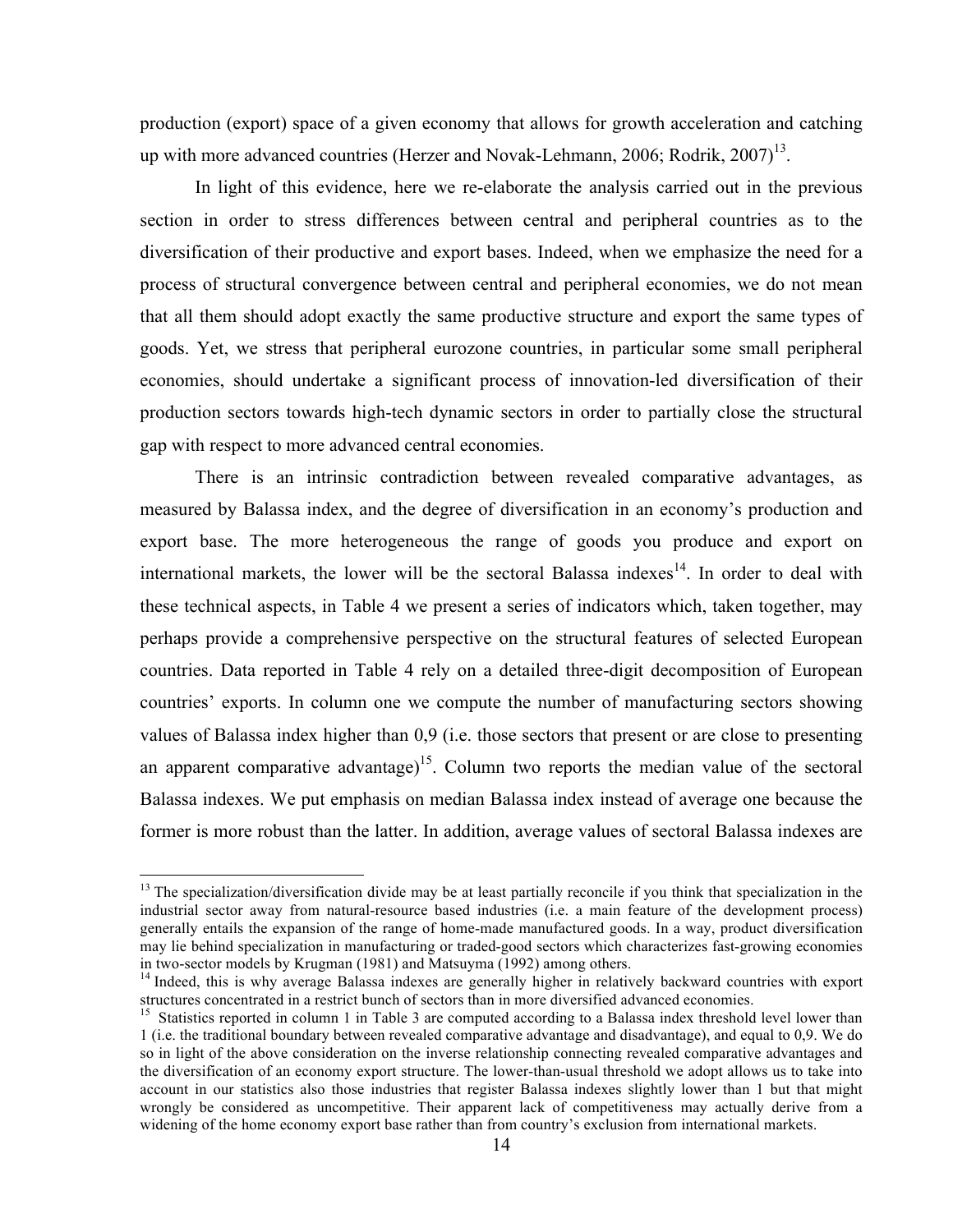influenced by in-built asymmetries characterizing the computation of such an indicator: average sectoral Balassa index, taken alone, might provide a distorted image of a country's external competitiveness.<sup>16</sup> Finally, in the third column of Table 4, we report the inverse of sectoral Balassa indexes' variance. We label such an indicator as the concentration index, since it might provide information about the degree of homogeneity of a country's export structure. Values in parentheses in column three are average values of the sectoral Balassa indexes. Figure 1 graphically reproduces data reported in Table 4. In Figure 1, bubbles' dimensions stand for the abovementioned concentration index. The larger (the lower) the bubble, the higher the sector's comparative advantage concentration (dispersion) around its mean value.

According to Table 4, in Germany, 106 sectors out of 166 manufacturing industries were included in the Standard International Trade Classification (SITC) rev.3, with three-digit classification score Balassa indexes higher than 0,9. This figure is the highest registered amongst the European countries under observation, and far higher than the same statistics recorded in most peripheral countries with the partial exception of Italy. Consistent with the above results, the median Balassa index in Germany is rather high and equal to 1,01. It is much higher than those characterizing peripheral countries (with, again, the exception of Italy). In the case of Portugal, Greece and, in particular, Ireland, median Balassa indexes are considerably lower than 1. This means that these countries feature highly concentrated export structures: the vast majority of manufacturing sectors show revealed *dis*advantages, whilst comparative advantages emerge only in a few of them. Such a perspective is corroborated by both the considerable gap that divides median from average Balassa indexes in the above economies (the latter being considerably higher than the former), and by the high dispersion of sectoral comparative advantages (indexes) around corresponding mean values (see small bubbles associated to small peripheral economies in Figure 1). The median and average Balassa indexes are almost equal in Germany. Further, from Figure 1 it becomes astonishingly clear that the deep level of concentration of German manufacturing sectors' Balassa indexes are around the corresponding mean value (dashed vertical line in Figure 1). Needless to say, this is a sign that, on top of increasing price competitiveness, Germany's enthusiastic export performance

 

<sup>&</sup>lt;sup>16</sup> By construction, Balassa index rages between zero and, potentially, infinite. Accordingly, arithmetic average of sectoral Balassa indexes will naturally increase in case of highly concentrated productive structures. Median values of the above index, on the contrary, better reflect the degree of sectoral polarization of a country productive and export vector.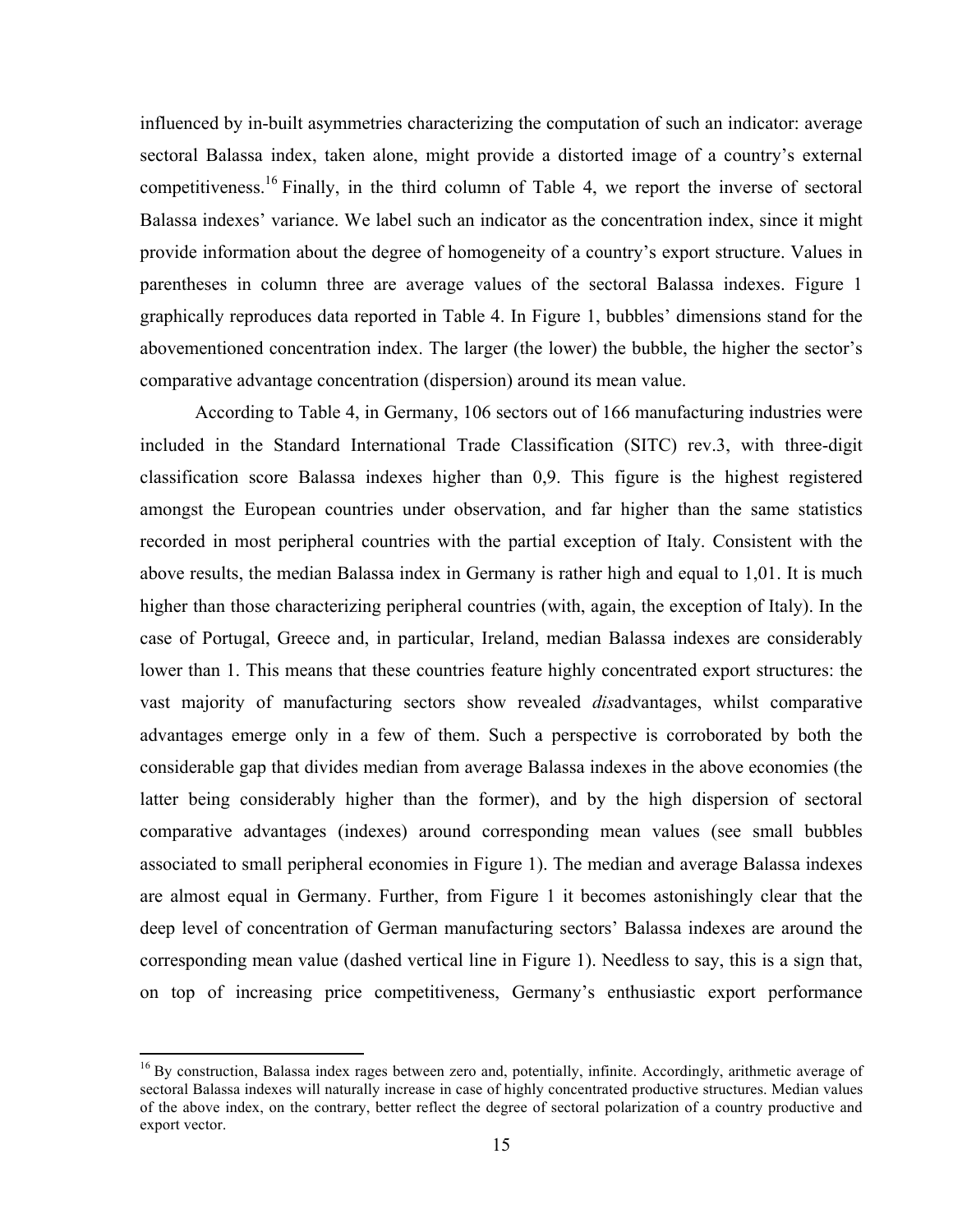significantly depends on structural causes, i.e. the diversification of Germany's productive structure and the capability to export a wide range of goods.

|                       | <b>Industrial Sectors with RCA</b> | Media       | <b>Concentration Index (Average Balassa)</b> |
|-----------------------|------------------------------------|-------------|----------------------------------------------|
|                       | > 0.9                              | $\mathbf n$ | Index)                                       |
| Austria (AT)          | 96                                 | 1,14        | 0,65(1,34)                                   |
| <b>Czech Republic</b> |                                    |             |                                              |
| (CZ)                  | 83                                 | 0,88        | 0,78(1,22)                                   |
| France (FR)           | 78                                 | 0,86        | 1,61(1,03)                                   |
| <b>Germany (DE)</b>   | 106                                | 1,01        | 5,53(1,06)                                   |
| Greece (EL)           | 53                                 | 0,47        | 0,14(1,07)                                   |
| Ireland (IE)          | 19                                 | 0,16        | 0,11(0,79)                                   |
| Italy (IT)            | 99                                 | 1,12        | 0,41(1,32)                                   |
| Poland (PL)           | 77                                 | 0,84        | 0,53(1,25)                                   |
| Portugal (PT)         | 68                                 | 0,69        | 0,01(2,09)                                   |
| Spain (ES)            | 78                                 | 0,85        | 1,17(1,07)                                   |

*Table 4* Export (Productive) Structure Differentiation in Selected European Countries, 2012

Source: Author's calculation on data from UNCTAD.



*Figure 1* Export (Productive) Structure Differentiation in Selected European Countries, 2012

Source: Author's elaboration on data from UNCTAD.

Note: Countries abbreviations are based on Eurostat's system: Germany (DE); Italy (IT); Austria (AT); Portugal (PT); Greece (EL); Spain (ES); Ireland (IE); Czeck Republic (CZ); France (FR); Poland (PL).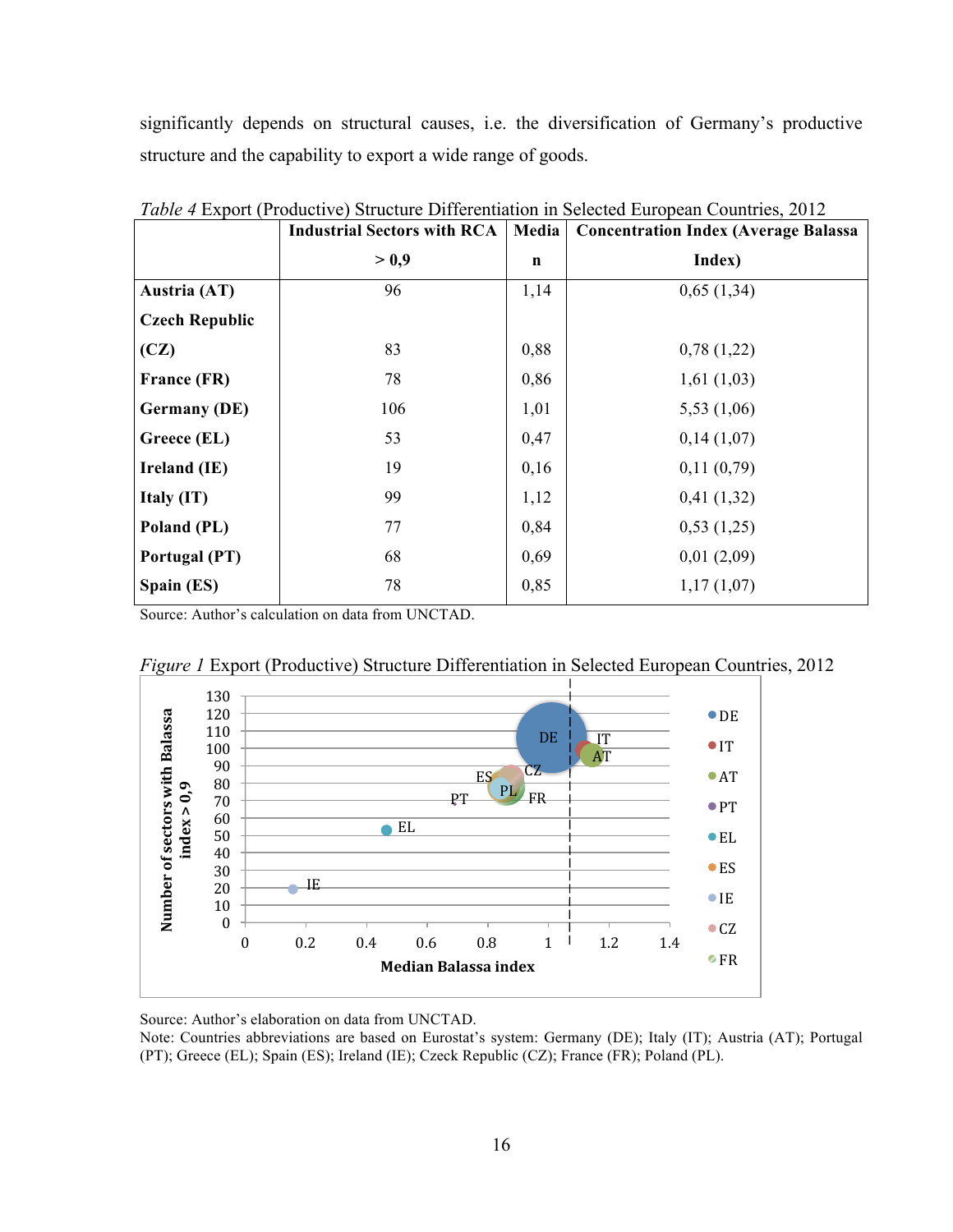The results presented in Table 4 and Figure 1 deserve three more comments. First, the impressive GDP per-capita growth rates registered in Ireland in the second half of the 1990s and before the outbreak of the global financial crisis largely hinged on the expansion of a few dynamic sectors. The huge drop in Irish growth records and relative GDP per-capita (with respect to central economies) since 2007 now questions the sustainability of previous trends in the absence of a much wider process of structural change and productive structure diversification.

Second, large peripheral economies such as Spain and Italy appear much closer to Germany in terms of productive and export diversification than small peripheral countries do. In Italy, in particular, the majority of manufacturing sectors present Balassa indexes higher than 0,9 (99 sectors out of 166). This is likely due to the long-lasting Italian tradition in the production of some manufactured goods. This fact notwithstanding, the Italian economy seems to be stuck in a sort of structural hysteresis. In line with data contained in Table 3, Italian manufacturing strength remain concentrated in labor and low-skill intensive sectors, while more technologically advanced sectors are largely absent from the Italian production panorama. This fact is reflected in the high level of polarization (i.e. a low concentration index) of apparent comparative advantages that characterizes the Italian economy.

Productive and export diversification have been relatively intensive in the Czech Republic and Poland. These countries are now better ranked than small peripheral eurozone countries as to the widening of their production space. Such structural changes may have favored convergence in GDP per-capita that has recently emerged between these countries and peripheral eurozone economies like Portugal and Greece (see Figure A.1). However, their longlasting effects on Poland's and the Czech Republic's growth potential are still to be verified. These effects will largely depend on the deepness of the aforementioned structural changes. Questions to be answered are the following: do structural changes in East European countries only reflect the delocalization in the home economy of low-skill labor intensive stages of more complex processes carried out by western corporations? Alternatively, do they entail some vertical integration of domestic production? A well-calibrated answer to these questions should take into account a detailed analysis of the contribution of new and export-oriented sectors to manufacturer's aggregate value added. For the time being, this topic is out of the scope of the present paper, but it certainly deserves to be considered in upcoming research efforts.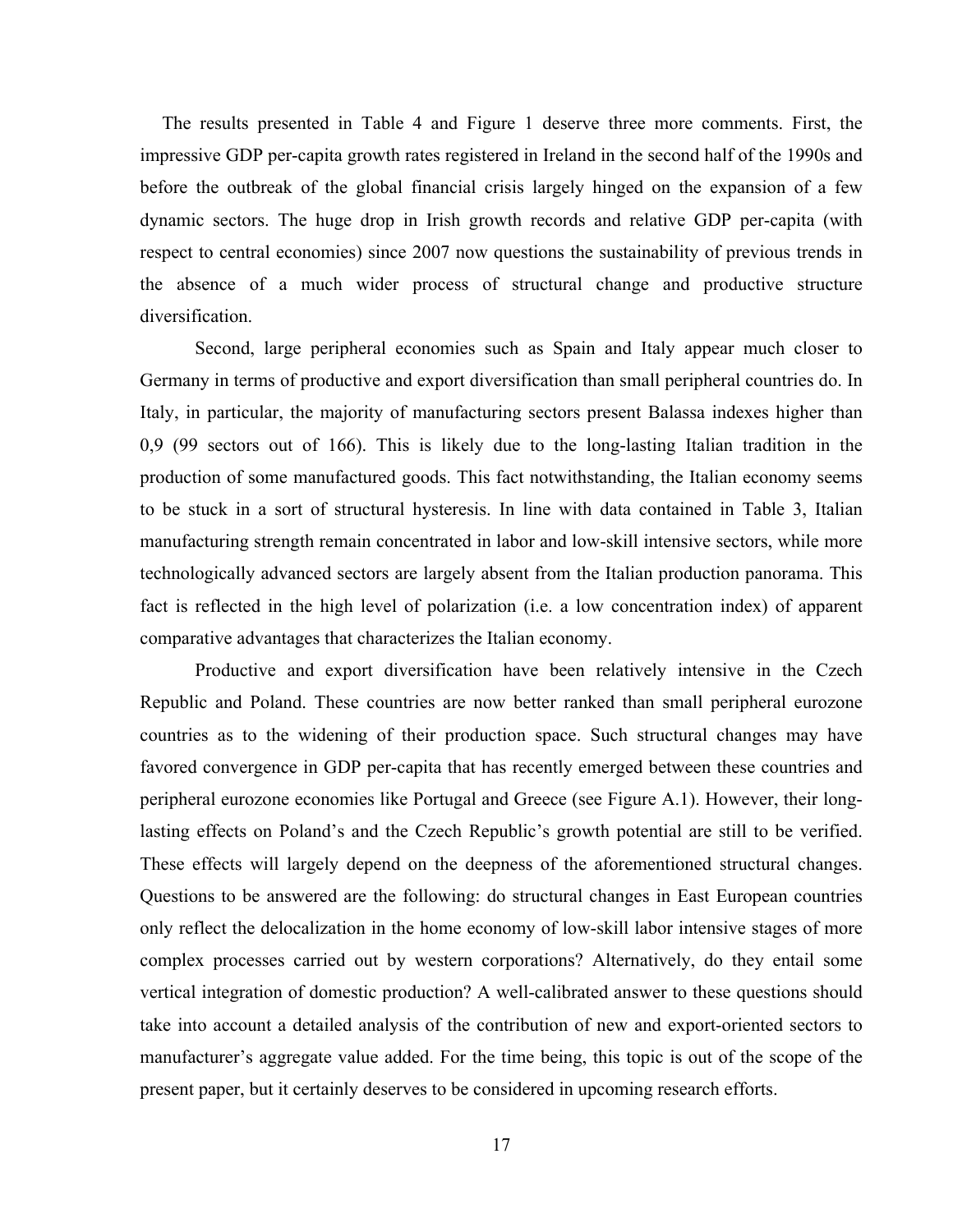# **3. PRODUCTIVE ASYMMETRIES AND TECHNOLOGY DYNAMICS IN THE EUROZONE**

A considerable body of literature has traditionally placed great emphasis on the problems arising from economic (and monetary) integration between asymmetric economies. Balance-ofpayments-constrained models, for instance, have clearly shown that productivity backwardness in the periphery can induce peripheral countries to persistently fall behind more developed economies if the trade account equilibrium is binding (see McCombie and Thirlwall, 1994). Even admitting the possibility of running current account deficits and accumulating external debts, these imbalances must be short-lived. Very often, they have been conducive to exchange rate and/or financial crises that may ultimately have long-lasting negative effects on growth performances of an economy. The economic scenario now prevailing in the periphery of the eurozone is no exception, and there exists mounting concern about hysteretic effects of the ongoing crisis on long-run growth and employment dynamics in the periphery of the eurozone (Fitoussi and Saraceno, 2013).

In the past, the strategic answer of most less developed countries to recurrent (external) imbalances and economic downswings was the intervention of the public sector in the economic sphere so as to support domestic industrialization and eliminate structural asymmetries with respect to more developed economies. Since the beginning of the 80s, however, the ruling policy regime has changed conformingly to the newly set neoliberal agenda. Sectoral industrial policies have been abandoned, and protectionist measures removed. Market liberalization has been implemented in order to increase competitive pressures. Industrial policy has mostly taken the form of *horizontal* measures. According to this view, innovation should have emerged from market-driven business initiatives rather than public sector-targeted actions. Further, sectoral allocation of productive inputs should have been driven by unfettered market mechanisms, while industrial policy should have attended to increasing the availability of productive inputs only (i.e. stimulating people to participate in the labor market by flexibilizing it; favoring capital accumulation by attracting foreign direct investment; neutrally supporting R&D activities). Indeed, in the neoliberal perspective, long-run economic growth is a pure supply-side phenomenon.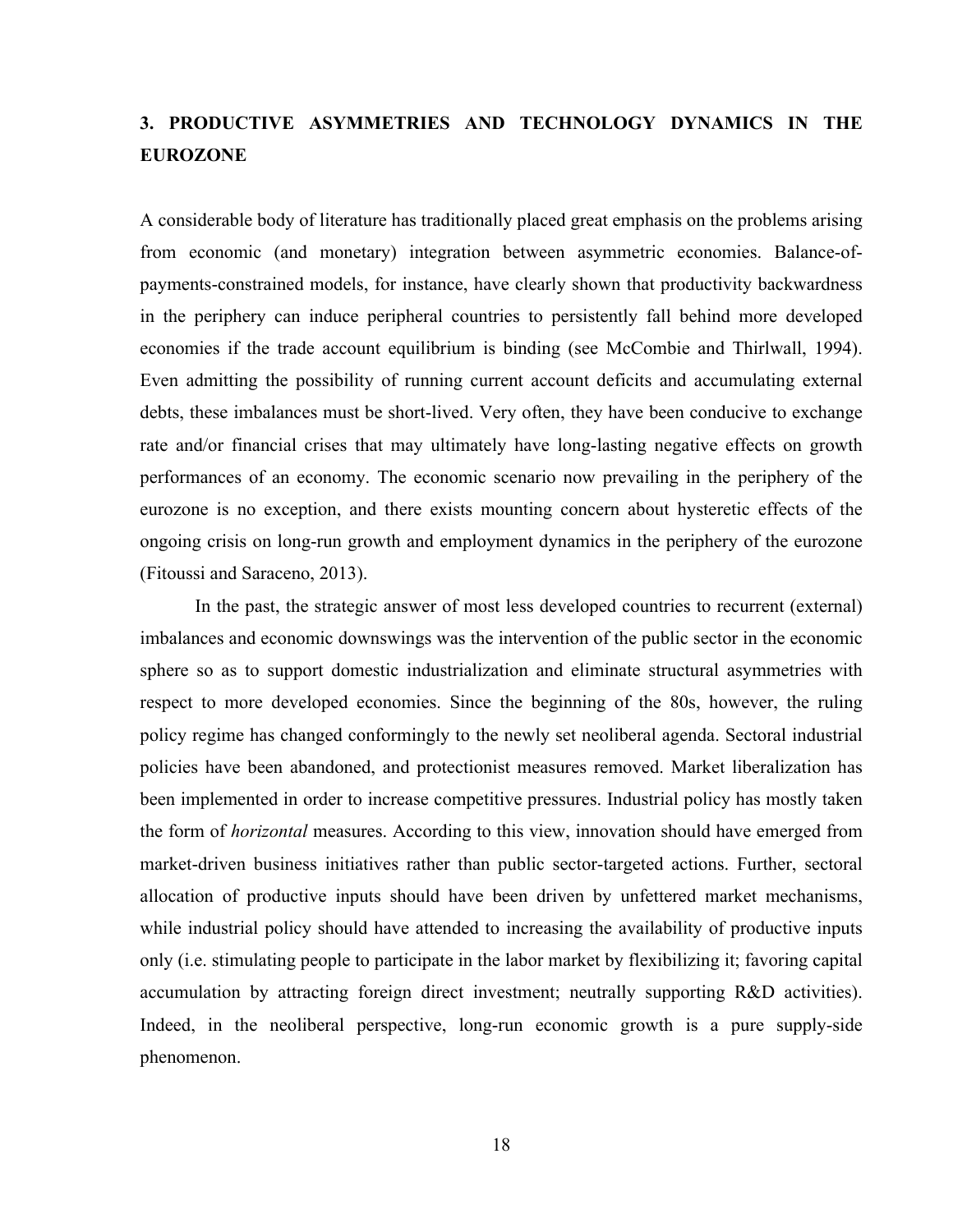The current institutional design of the eurozone is totally inspired by such a philosophy. European institutions' exclusive focus on market integration, market competition, and marketdriven adjustments is nothing but the complementary part of macroeconomic rules that define price stability and balanced public budgets as the only ways to achieve rapid growth. However, protracted crisis in the periphery of the eurozone and persistent center-periphery asymmetries cast doubts on the effectiveness of such an institutional structure (Pianta and Lucchese, 2012). Pressures to rediscover and reconsider sectoral, and perhaps market-distorting, industrial policies are increasing (Aghion, Boulanger, and Cohen, 2011).

There are at least two well-grounded reasons to support such considerations. One comes from the economic theory on structural change and innovation. The other one is based on the observation of some stylized facts within the eurozone.

From a theoretical point of view, the process of structural change and production upgrading implies innovation. New sectors must emerge, and new goods be produced through a more general Smithian process of increasing division of labor (Ricottilli, 1993). New and more efficient technologies must be adopted. Innovation, in turn, requires the acquisition and development of scientific knowledge, of technological and managerial capabilities. All these perhaps intangible productive inputs share the common aspect of being partially sticky and spatially localized (Cimoli at al., 2009). Indeed, innovation and technological knowledge have a *cumulative* and *path-dependent* nature in that their evolution hinges on past innovation and knowledge (Cimoli et al., 2009; Castellacci, 2007). Further, technological competencies involved in complex productions are set in the interaction between interconnected firms and industries. In a way, the technological and productive skills of intertwined firms and sectors could be thought of as pieces of a more complex puzzle, so that they are strictly complementary to each other. Accordingly, the profitability of any single production process highly depends on the (perhaps close) availability of other connected activities, so that coordination problems may impede new production initiatives to be viable in relatively backward economies. Market failures arising from lack of coordination among interdependent productive initiatives emerge as leading sources of cumulative diverging processes between developed and (relatively) underdeveloped economies (Ros, 2000; Lorentz and Llerena, 2004). These kinds of development traps still provide strong arguments for calling public intervention in the economic sphere back so as to stimulate structural change and economic development.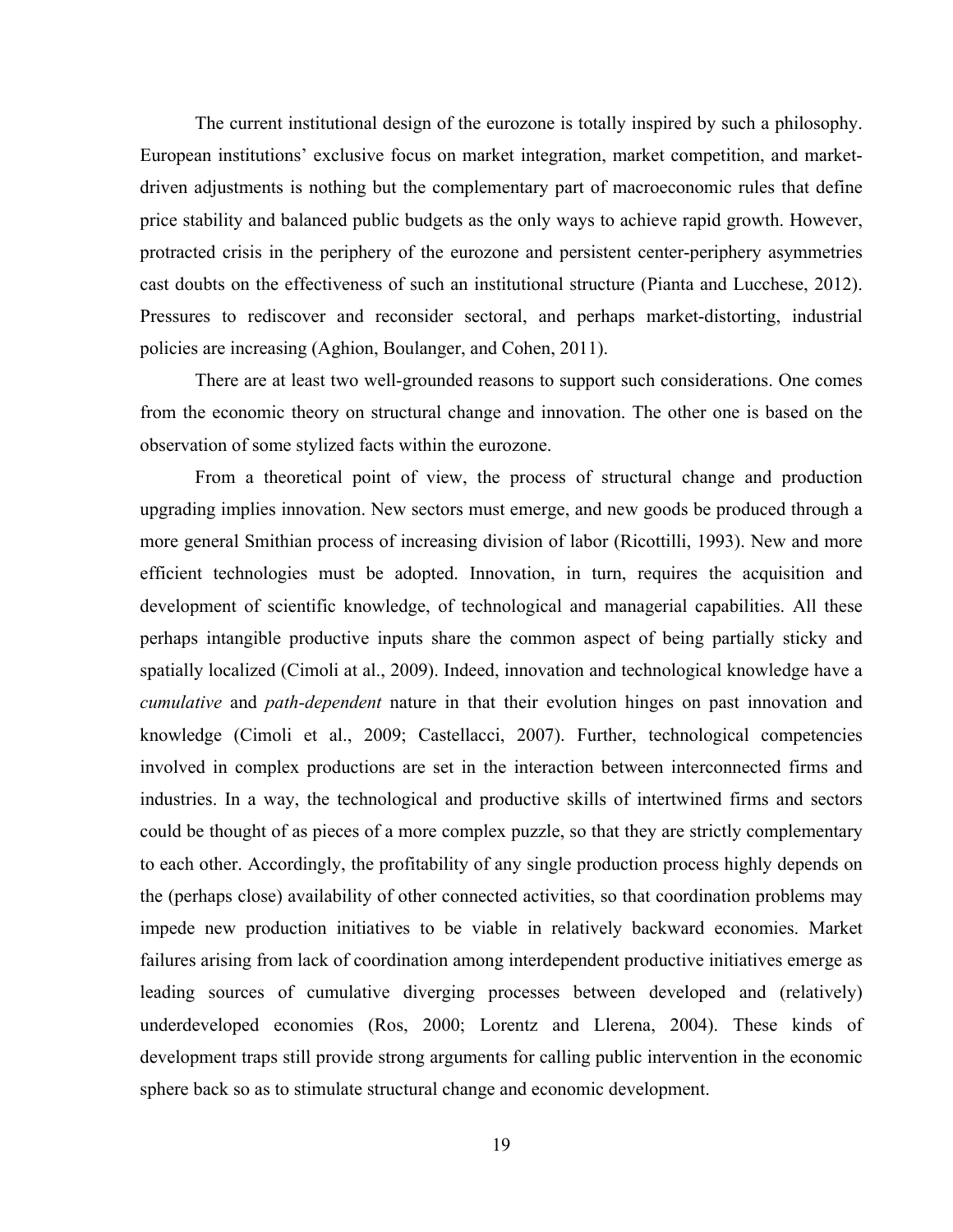Five years after the outbreak of the global financial crisis, empirical evidence tells us that economic convergence between central and peripheral euro countries looks like a pale memory and a temporary perhaps unsustainable phenomenon. Indeed, converging trends concerned some macro-aggregated real and financial variables (see De Grauwe and Mongilli, 2005). Under the surface, however, structural and technological differences largely persisted  $17$ . These asymmetries, coupled with opposite financial positions on capital markets, capital flights away from the periphery, and diverging macroeconomic environments (interest rate hikes, credit crunch and tough austerity programs mainly concentrated in the periphery) all (inter-) acted to transform a common symmetric shock (i.e. the 2007-2008 financial meltdown) into asymmetric scenarios: a quick export-led recovery in the center versus deepening and protracted recession in the periphery. In light of these facts, the hypothesis of the endogenous nature of the eurozone as an optimal currency area is no longer credible.<sup>18</sup>

This picture gets even more dismal if we consider that some recent empirical evidence suggest center-periphery structural differences and technological gap might even widen in the foreseeable future. According to Filippetti and Archibugi (2010), "countries endowed with stronger national innovation systems [read central economies] are less affected and are better able to respond, at least in relative terms, to the present recession (Filippetti and Archibugi, 2010, page 10)". The European Commission clearly states in the 2013 Innovation Union Scoreboard that, from 2008 to 2012, "the overall process of [innovation performance] convergence witnessed in previous IUS editions has come to a halt […] and has been reversed into divergence in 2012 (EU, 2013, pp.  $11 - 12$ )". In the case of Greece, in particular, innovation performance has dramatically weakened since 2008 on, scoring the worst negative percentage variation (-1,66% yearly) among European countries.

<u> 1989 - Johann Stein, markin film yn y breninn y breninn y breninn y breninn y breninn y breninn y breninn y b</u>

 $17$  The European Commission evaluates European countries' innovation performances by computing a eightdimension index covering several aspects of the innovation process (i.e. public and private support to R&D activities, availability of high-skilled labor, firms interaction into production networks etc…etc). Results of such analysis are published in the Innovation Union Scoreboard (IUS). According to the 2013 Innovation Union Scoreboard, peripheral countries are still classified as "moderate innovators". On the contrary, Germany is classified as one of the most innovative worldwide economic systems together with Finland, Denmark and Sweden. Most of the other central developed economies are defined as "innovator follower". Ireland is the only exception among peripheral countries, since that it belongs to the "innovation follower" group.

<sup>&</sup>lt;sup>18</sup> Frankel and Rose (1998) first proposed the idea that monetary integration among different countries may eventually lead them to develop those properties characterizing an optimal currency area. De Grauwe and Mongilli (2005) tried to assess whether these mechanisms were at work in Europe after the introduction of the common euro currency. Their findings were cautiously on the positive.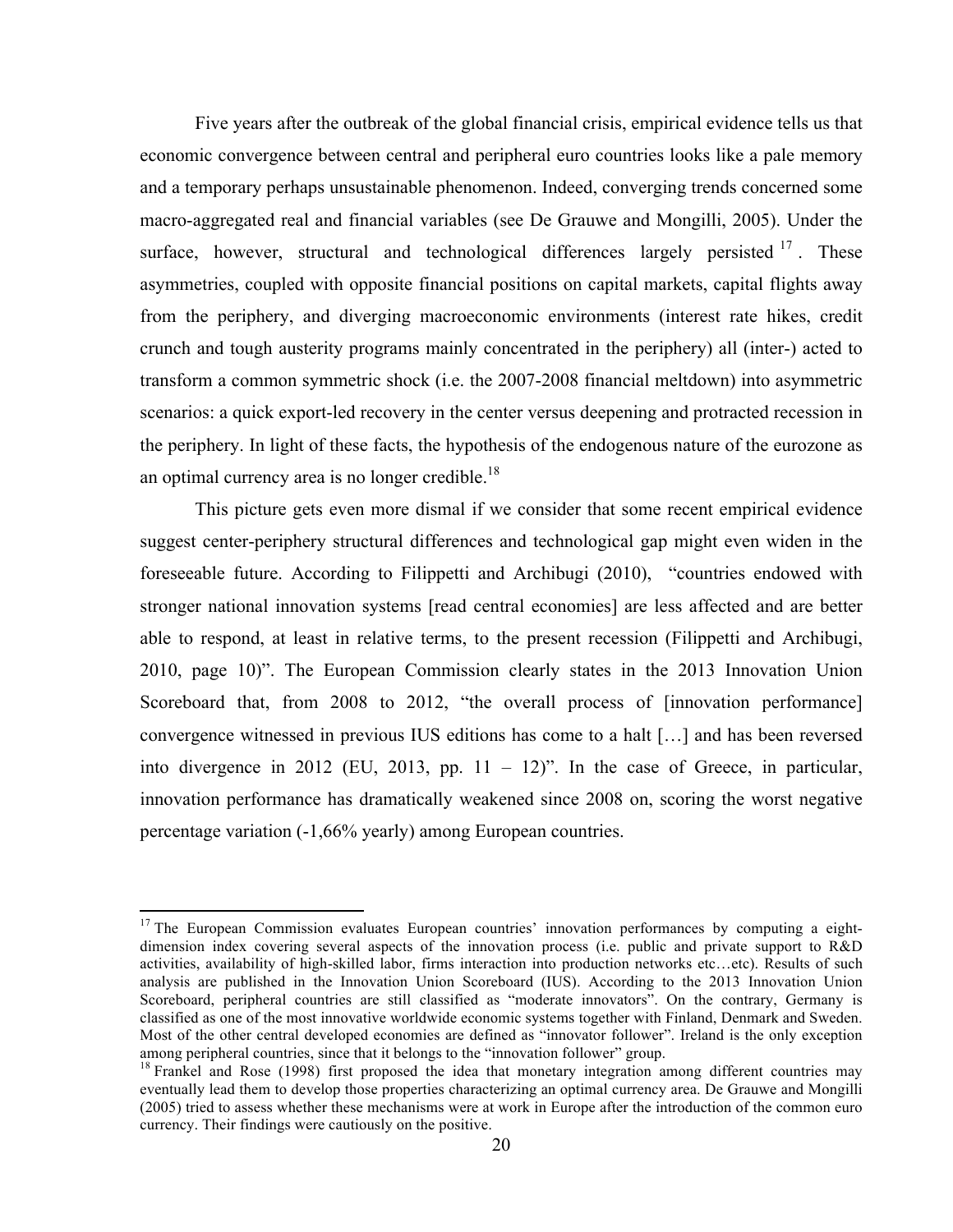The Innovation Union Scoreboard takes into account all the 28 member states of the European Union in evaluating converging and diverging patterns inside Europe. Nonetheless, a narrower focus on central and peripheral euro countries seems to confirm the above findings. In Table 5 below we first assess changes in the degree of dispersion of euro countries' innovation performances through the well-known Theil index. We do so since that decomposition techniques applied to the Theil index allow us to measure how much of converging/diverging trends in euro countries' innovation performances might be imputed to "within-group" and/or "between-group" differences. In Table 5, we also check for the emergence of beta convergence as reflected by the degree of correlation between countries' innovation records at the beginning of a period and subsequent growth rates in innovation/technological deepening. Data on average annual growth rates are taken from Innovation Union Scoreboards 2008 and 2013, and distinguished between two different periods: pre-crisis years from 2004 to 2008, and years from 2008 to 2012.

|                                 | 2006                   | 2007    | 2008       | 2009               | 2010       | 2011       | 2012       |  |
|---------------------------------|------------------------|---------|------------|--------------------|------------|------------|------------|--|
| <b>Dispersion in Innovation</b> |                        |         |            |                    |            |            |            |  |
| Performances (Theil index)      | 0,034                  | 0,033   | 0,028      | 0,030              | 0,026      | 0,029      | 0,031      |  |
| "Within-Group" Difference       | 0,012                  | 0,011   | 0,007      | 0,009              | 0,007      | 0,010      | 0,009      |  |
| (percentage of total)           | (34%)                  | (33,3%) | $(25,5\%)$ | (28,9%)            | (26,6%)    | (34,7%)    | $(30,9\%)$ |  |
| "Between-Group" Difference      | 0,022                  | 0,022   | 0,021      | 0,021              | 0.019      | 0.019      | 0,022      |  |
| (percentage of total)           | (66%)                  | (66,7%) |            | $(74,5\%)$ (71,1%) | $(73,4\%)$ | $(65,3\%)$ | $(69,1\%)$ |  |
|                                 | 2004-2008<br>2008-2012 |         |            |                    |            |            |            |  |
| <b>Beta Convergence</b>         |                        | $-0,54$ |            | 0,33               |            |            |            |  |
| <b>Beta Convergence</b>         |                        |         |            |                    |            |            |            |  |
| (excl. Greece)                  |                        |         |            | $-0,004$           |            |            |            |  |

*Table 5* Converging/Diverging Trends in Innovation Performances, Central and Peripheral Eurozone Countries

Source: Author's calculations on data from Innovation Union Scoreboards 2008, 2010, 2013.

Note: Central economies are Austria, Germany, Netherlands, Finland. Peripheral economies are Greece, Ireland, Italy, Portugal, Spain. Theil index's values are computed on the base of data provided by Innovation Union Scoreboards 2010 and 2013. Beta convergence calculations for the 2004-2008 time span rely on data provided by 2008 Innovation Union Scoreboard. Data contained in the 2013 Innovation Union Scoreboard are used for assessing beta convergence since 2008.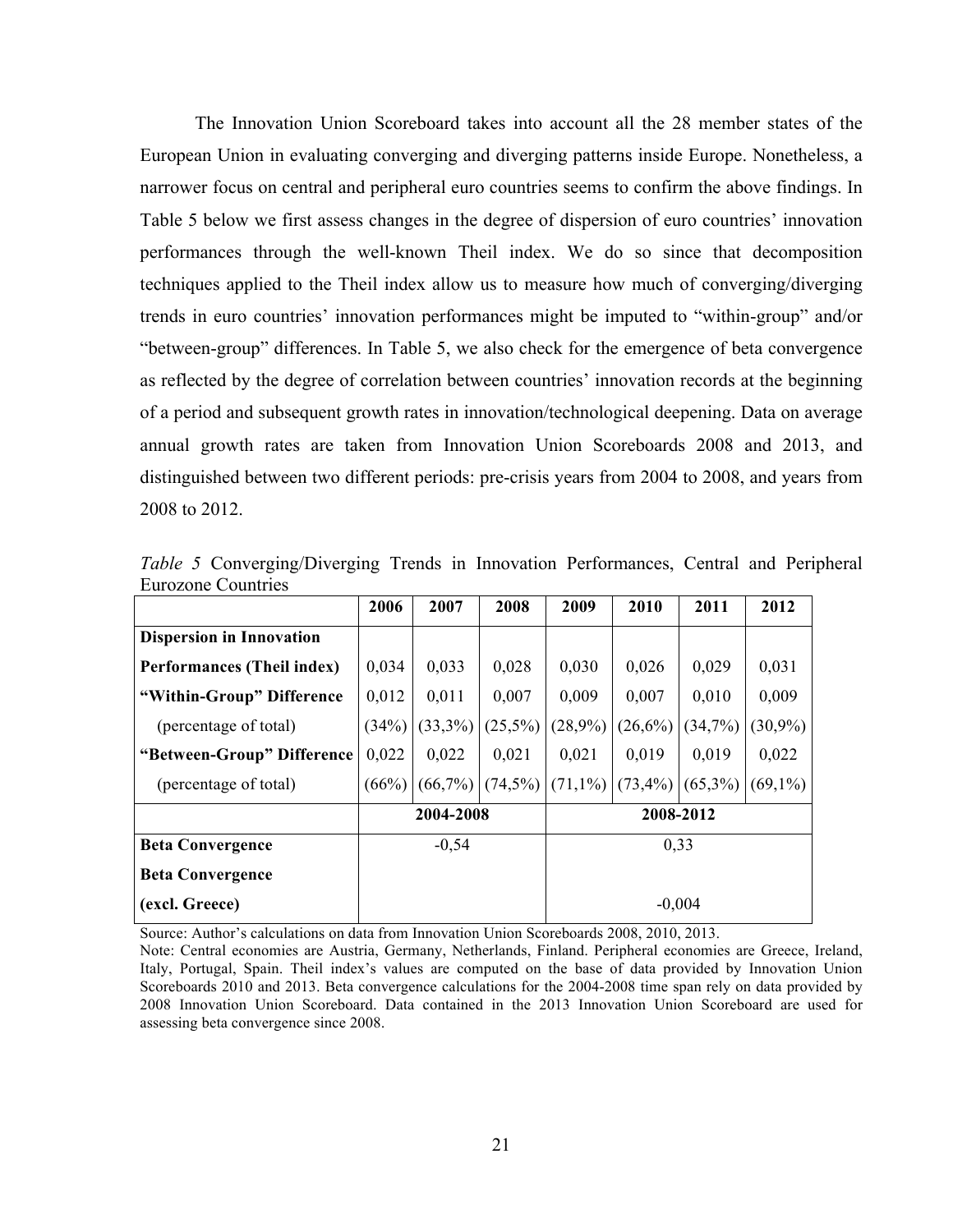According to Table 5, mild signs of decreasing heterogeneity between central and peripheral euro countries were registered between 2006 and 2008. Most of this trend, however, was due to higher "within-group" homogeneity, rather than lower technological differences between central and peripheral countries. Indeed, "between-group" differences remain sustained and broadly unchanged all along the time span covered by our analysis. They still account, on average, for more than two-thirds of the observed dispersion.

Data contained in the 2008 Innovation Union Scoreboard seem to show some sort of beta convergence between central and peripheral countries. This data, however, should be viewed with caution since subsequent revisions of European countries' innovation performances generally updated upward evidence about the central-periphery technological gap. Furthermore, the above tendency seems to be reversed since 2008 on, so that a deepening innovative gap now divides peripheral from central economies. This last result is highly influenced by the worrisome negative innovative performance characterizing Greece during the last five years. Nonetheless, even dropping Greece from our sample, center-periphery technological convergence has stopped and substantially vanished since the outbreak of the present crisis. This picture could get even worse if we consider that several pieces of information contained in the multi-dimensional innovation performance index are updated until 2010. It is very likely that they do not reflect in a full extent the perverse effects of a protracted recession on the innovation parabola of peripheral economies.

A closer look at the single components of the aggregated innovation performance index computed by the European Commission reveals that center-peripheral gaps are particularly relevant in three fields. First, peripheral economies (with the exception of Ireland) lag far behind central economies as to the accumulation of human resources as measured by the percentage of new doctorate graduates per thousand inhabitants (aged 24-64), and by the percentage of people completing upper secondary and tertiary education levels. Second, private and public financing of research activities and innovation, and firms involvement in R&D expenditures are particularly disappointing in peripheral countries with respect to data registered in central economies. Finally, peripheral countries seem to be persistently afflicted by a low capability to create shared innovations through (productive) linkages inside their own national innovation systems.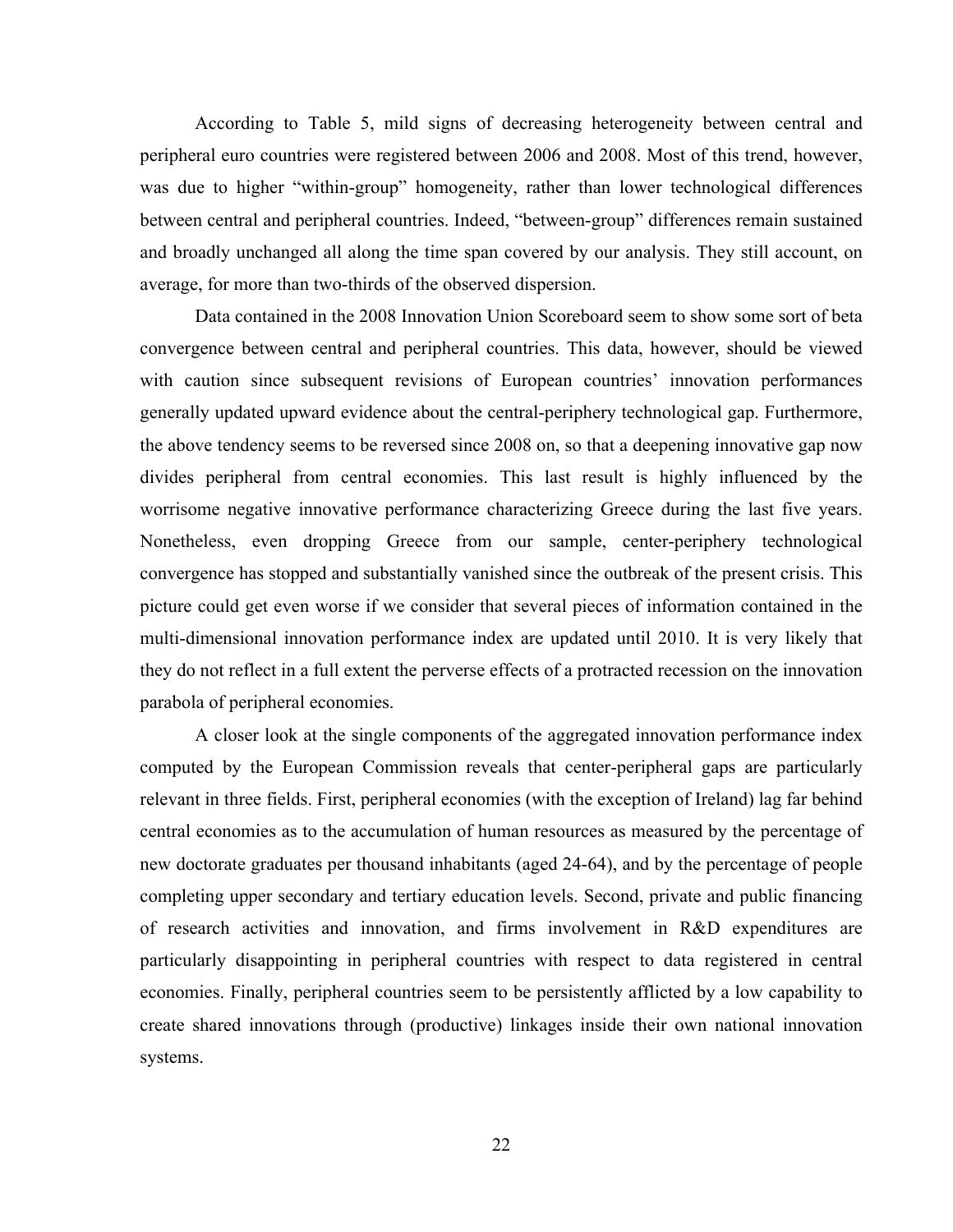Such empirical evidence is not surprising. According to the cumulative nature of innovation processes outlined above, productive structure asymmetries are naturally reflected in cross-country different intensities with which private agents undertake innovative activities (Bilbao-Osorio and Rodriguez-Pose, 2004; Filippetti and Archibugi, 2010). In light of this, public authorities in the periphery should try to (more than) compensate private sector backwardness and overcome technology lock-in phenomena by devoting special attention to innovation (both directly and indirectly by properly incentivizing private sector-led innovation). However, data on R&D expenditures (as a percentage of GDP) by the government and high education sector seem to describe a different reality (see Figure 2).

*Figure 2* Government Plus High Education Sector and Private Expenditures on R&D Activities in Percentage of GDP, Selected Countries, 2011



Source: Author's calculations on data from Eurostat.

Note: Data on Greece (EL) refer to 2007. Data on United States (US) refer to 2009. Country sample in Figure 2 also includes Belgium (BE), Denmark (DK), Nederland (NL), Norway (NR), Sweden (SW), United Kingdom (UK), and United States (US).

Indeed, peripheral countries are clustered in the south-west part of Figure 2 with respect to the north-east position of central economies. In the periphery, a low propensity to invest in innovative activities by the private sector is exacerbated by insufficient efforts by national governments and high education systems.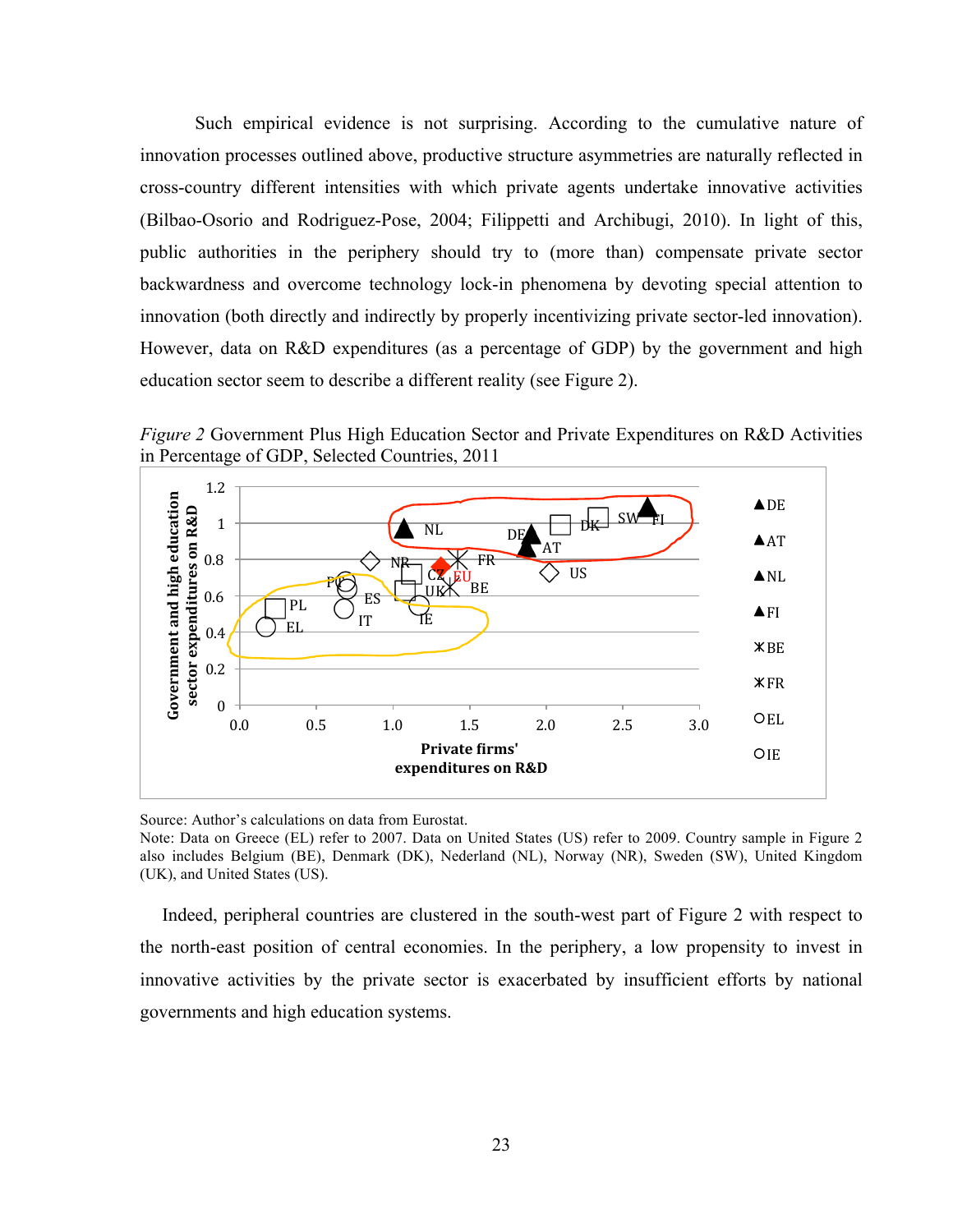### **4. WHAT'S NEW FOR EUROPEAN INDUSTRIAL POLICY?**

Structural and technological convergences are not automatic outcomes of economic and monetary integration. On the contrary, according to Cimoli at al. (2009), specific institutional settings and public policies are required to deal with structural asymmetries between countries. The central-peripheral technological divide in the eurozone does not seem to be an exception.

So far, European industrial policy has largely amounted to a considerable body of rules aiming to eliminate market barriers, limit national governments' actions that may distort market mechanisms, and enforce a business-driven approach to innovation. These measures are likely inappropriate and insufficient to confront with persisting (or widening) center-periphery technological and economic gaps in the eurozone. This is even more so if we think that current "economic union consists of the internal market and a *very modest* set of cohesion [read regional] policies (Pelkmans, 2006, p.5)". Given the above evidence, two general principles should guide the reform of European industrial policy and the implementation of a new industrial strategy in the upcoming years.

First, future European industrial policy should have a strong *regional* character. With this term, we mean that peripheral countries' productive development should become the main goal of industrial measures undertaken by European institutions, and that industrial policy should emerge as the strongest action to favor regional cohesion and center-periphery convergence. Cohesion funds, structural funds, and financial resources devoted to R&D and innovation should become parts of a unique integrated policy focused on peripheral countries' productive development. Indeed, more balanced productive and trade links would likely rise inside the eurozone should center and peripheral countries present more technologically homogeneous productive structures, and compete on more equitable bases. A strong emphasis on regional productive development may likely become the main way for "europeanizing" the European productive system and removing the existing center-periphery dichotomy.

Second, market coordination failures due to productive assets complementarities (see complementarities between a high-skilled labor force, and R&D and physical investment, for instance) shape structural changes in the center and in the periphery of the eurozone. As a consequence, European industrial policy should consider *demand-side factors* alongside supplyside ones as relevant forces determining productive structures' evolution and productivity dynamics inside Europe. Productive structures in the periphery may credibly upgrade only if

24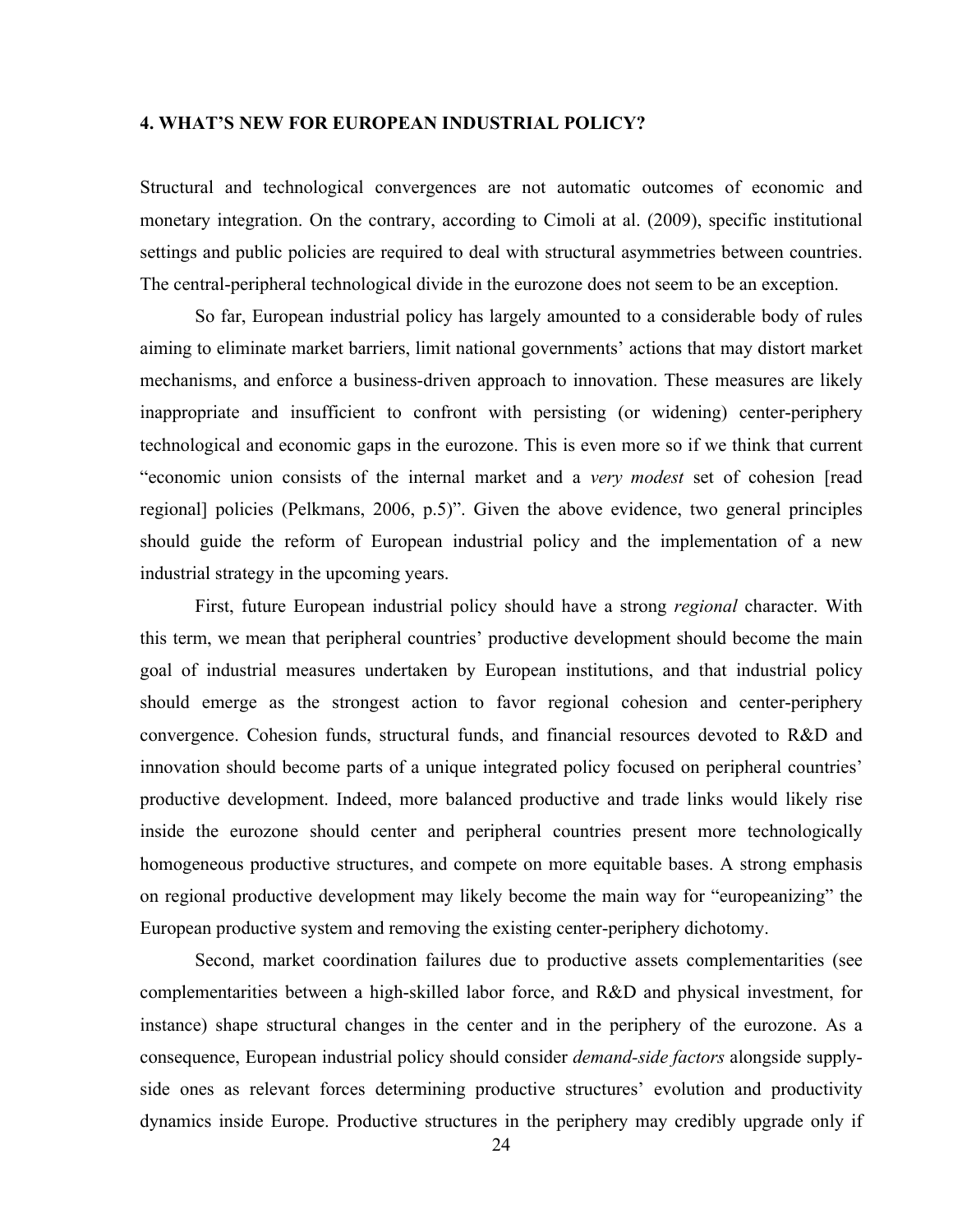efforts to improve labor force skills would be coupled with rising regional demand for high-skill workers due to increasing productive investment and newly established high-tech productions.

What are the concrete implications of the above principles for the EU budget for industrial policy, as well as for the sectors expected to be most relevantly affected by EU intervention; and what are the specific measures to adopt? Let us discuss some points.

The sovereign debt crisis and the ensuing constraints (self-imposed by EU institutions or set by financial markets) to member States' budgets largely prevent national governments from implementing vigorous industrial measures. Thus, European institutions should take a much more interventionist stance, and considerably expand financial resources devoted to an integrated cohesion-industrial-technology policy. Obviously, this would entail providing EU institutions with more conspicuous financial resources than there are now. Eurobond issuances in a future European or at least in a eurozone federal entity might be the financial vehicle needed to pursue this task. Unfortunately, following Fiorentini and Montani (2013), the European Council seems to have recently preferred taking a different way, downsizing the EU budget instead of expanding it<sup>19</sup>.

The 2013 European Innovation Scoreboard clearly stresses peripheral eurozone countries' deep lags with respect to both central economies and international foreign competitors with respect to the accumulation of human resources, identified here as higher education level and professional skills attained by the domestic labor force. This fact notwithstanding, from 2008 to 2012, the ongoing crisis has forced most peripheral economies to cut high education funding. Cuts amount to far more than 10 percent of pre-crisis resources in Greece, Italy, Portugal, Spain and Ireland. By contrast, public support of higher education has increased in Germany and Austria (European University Association, 2012). EU industrial/cohesion funds provided to peripheral countries might primarily aim to fill such a widening discrepancy. Two actions are suggested. First, EU funds to the periphery should support domestic expenditures on high education systems so as to perhaps indirectly favor a larger domestic availability of high-skilled workers. EU financing of fellowship programs, and of modern and technologically advanced education infrastructures are examples of possible

<u> 1989 - Johann Stein, markin film yn y breninn y breninn y breninn y breninn y breninn y breninn y breninn y b</u>

<sup>&</sup>lt;sup>19</sup> On  $8<sup>th</sup>$  February 2013, the European Council has decided to cut EU budget to 1% of EU GDP. Further, a eight percentage points cut in cohesion and regional funds has been prospected in the framework of the 2014-2020 multiperiod financial planning. Ultimately, Horizon 2020, i.e. the European Commission 2014-2020 R&D program, establishes that European funds for R&D and innovation activities will amount to 80 billion from 2014 to 2020, i.e. 0,08 percent of 2012 EU GDP yearly. It is very hard to see how these modest (to be fair) measures could effectively address inside-Europe discrepancies noted in the paper.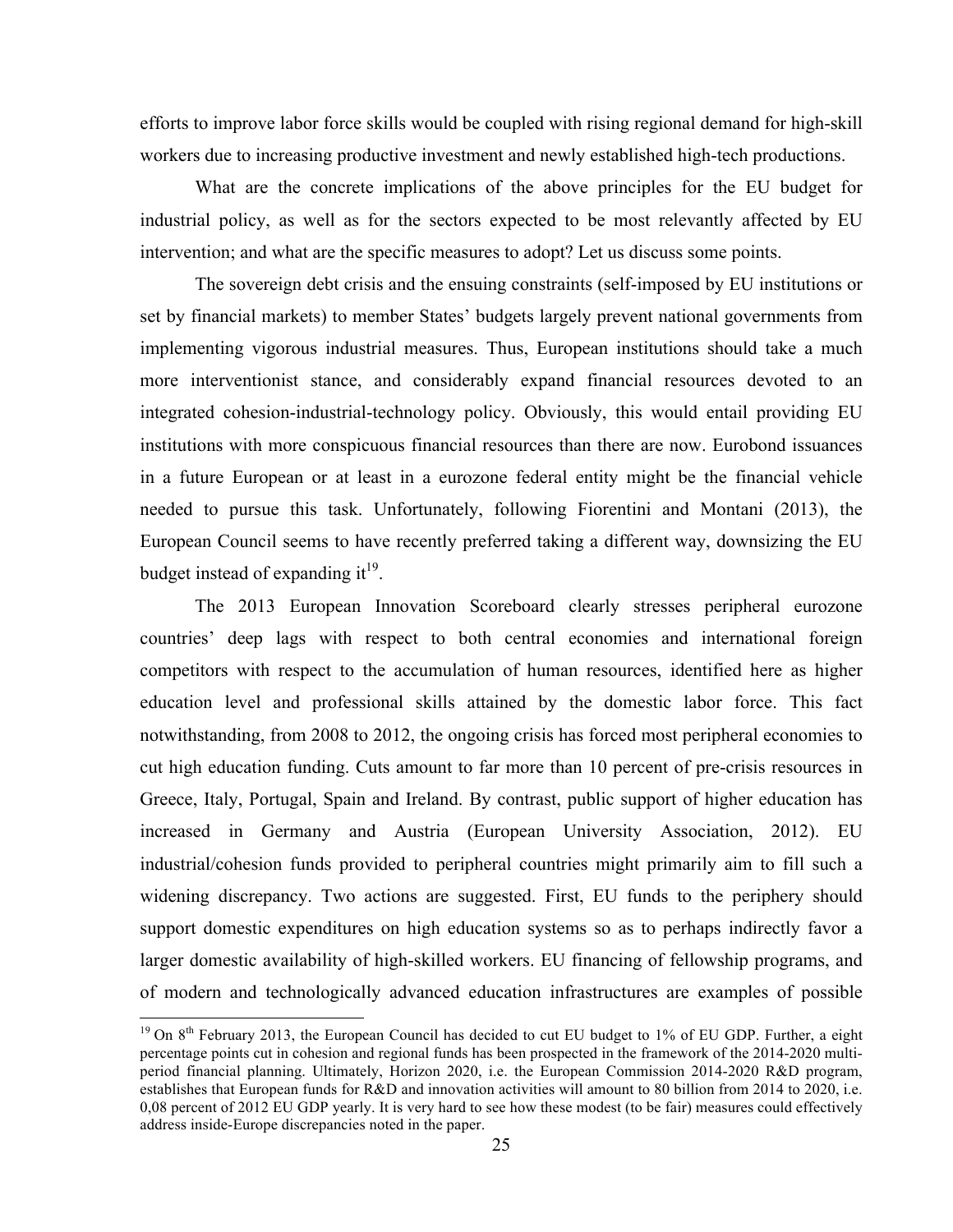measures in this vein. Second, and in line with the previous point, EU emphasis on higher education systems should also encourage research activities to be carried out by universities and governmental-public centers in peripheral economies. In this sense, EU support should aim at strengthening physical infrastructures (say labs) devoted to host research activities; enlarging the domestic research community; and financing international research programs held in peripheral countries. Positive spill-overs of these kinds of initiatives on the economic performances of peripheral countries may be expected to be considerable, though not immediate. Indeed, according to Filippetti and Archibugi (2010), the more skilled and wellprepared a country's labor force is, the more resilient it is to economic downswings. Further, according to Dosi et al. (2006), increasing efforts on basic research by higher education and governmental institutes are functional in creating more business-friendly environments.

Institutions involved in the national innovation system are often not well integrated in peripheral countries. A further goal of EU industrial policy may thus focus on tightening and widening innovation linkages inside local productive systems. We think about the creation of EU-funded research centers in the periphery that should involve higher education institutions and private enterprises in joint innovation processes. On the one hand, these centers should focus on applied innovations, perhaps based on new basic scientific knowledge. In this sense, it would be fundamental to develop their links with the university system, and support researchers' mobility among research centers (from basic research to applied one, for instance) in order to facilitate knowledge dissemination. On the other hand, research centers' linkages with the private business sector would be intended to ease commercially valuable applications of technological innovations. Indeed, EU-funded research centers may purse three distinct but connected tasks. First, they may act as catalysts of production investment aiming to exploit joint public-private innovations. Second, they may act as *autonomous embedded* public institutions recollecting and sharing information on firms' needs and innovation opportunities that are so important to properly implement industrial and innovation policies (Rodrik, 2008). Third, they may track the effectiveness of R&D efforts in terms of innovations applicable to commercial uses.

Coordination failures very often prevent radical structural changes to take place in relatively poor productive structures. In this sense, the above initiatives may well turn out to be useless insofar as a better trained labor force, more qualified workers, and a higher stock of scientific knowledge do not find adequate employment opportunities in the domestic productive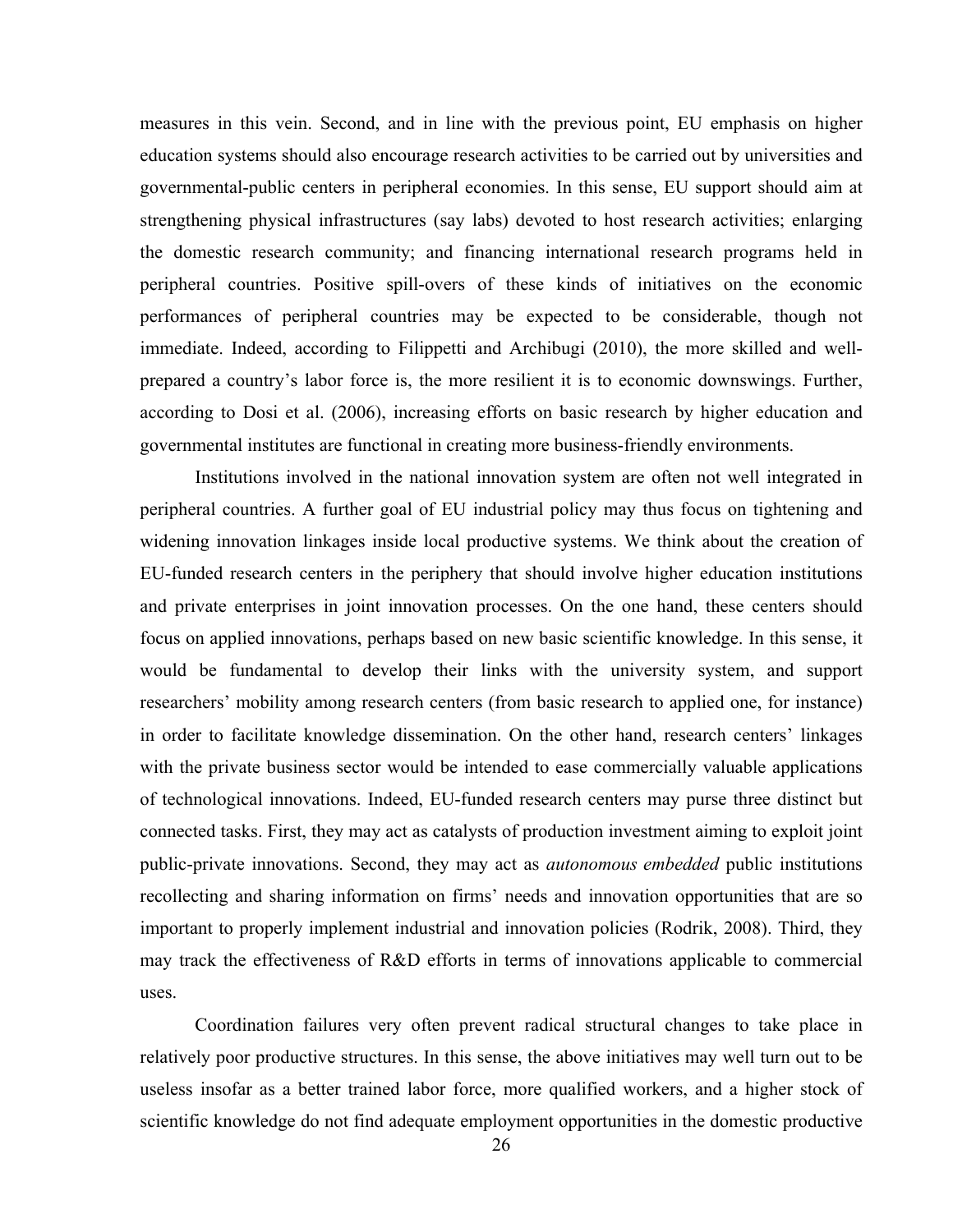system. With such employment opportunities lacking, periphery-to-center brain drain would likely emerge or intensify, eventually reinforcing center-periphery technological asymmetries (Brussels Think Tank Dialogue, 2013).

According to the intrinsic properties of technological knowledge, innovative firms would not naturally localize in backward economies. EU future industrial policy should take this into account, and question if unfettered market competition between asymmetric productive structures constitutes a sort of *unfair* competition between differently equipped competitors. Paradoxically, competitive pressures may intensify in the long run once public institutions *temporaryily* defend *initial* losers.

In terms of our analysis, the above consideration might suggest that a European industrial development authority should be created to interact with economic agents and coordinate investment initiatives in order to foster innovation in the European Union as a whole, and in peripheral countries in particular. Historical experience of the Japanese Ministry for Trade and Industry (MITI) might somehow inspire the design of European institutions capable of implementing EU industrial policy. EU industrial policy should then envisage some perhaps market-distorting measures incentivizing innovative firms' localization in peripheral countries. Public support to innovative activities may take the form of easy credit or public financing of productive investments, as well as tax incentives and subsidies linked to R&D efforts.

As to the financing of innovative entrepreneurial initiatives, regionally-oriented easy credit policy might likely be fundamental to restore growth in the periphery should the ongoing credit crunch persist and credit accessibility remain extremely difficult in those economies. Specifically, such kinds of intervention may be implemented through the action of the European Investment Bank (EIB). From the very onset, EIB has been conceived as a public development bank providing funds mainly for infrastructural projects (Griffith-Jones and Tyson, 2013). More recently, it has started to focus on the development of technologically advanced small and medium size firms, as well. In the near future, EIB's commitment to industrial development goals should be reinforced. Indeed, EIB's concern about infrastructure financing, although appreciable, cannot fully remove economic bottlenecks and coordination failures that prevent productive upgrading to take place in the periphery of the eurozone. EIB's financial support to productive development should thus become a main pillar of EIB's action. EIB's intervention should first go far beyond the provision of public guarantees to private agents' financing of innovation efforts. It may be asked to adopt a perhaps riskier direct financial stance. Second,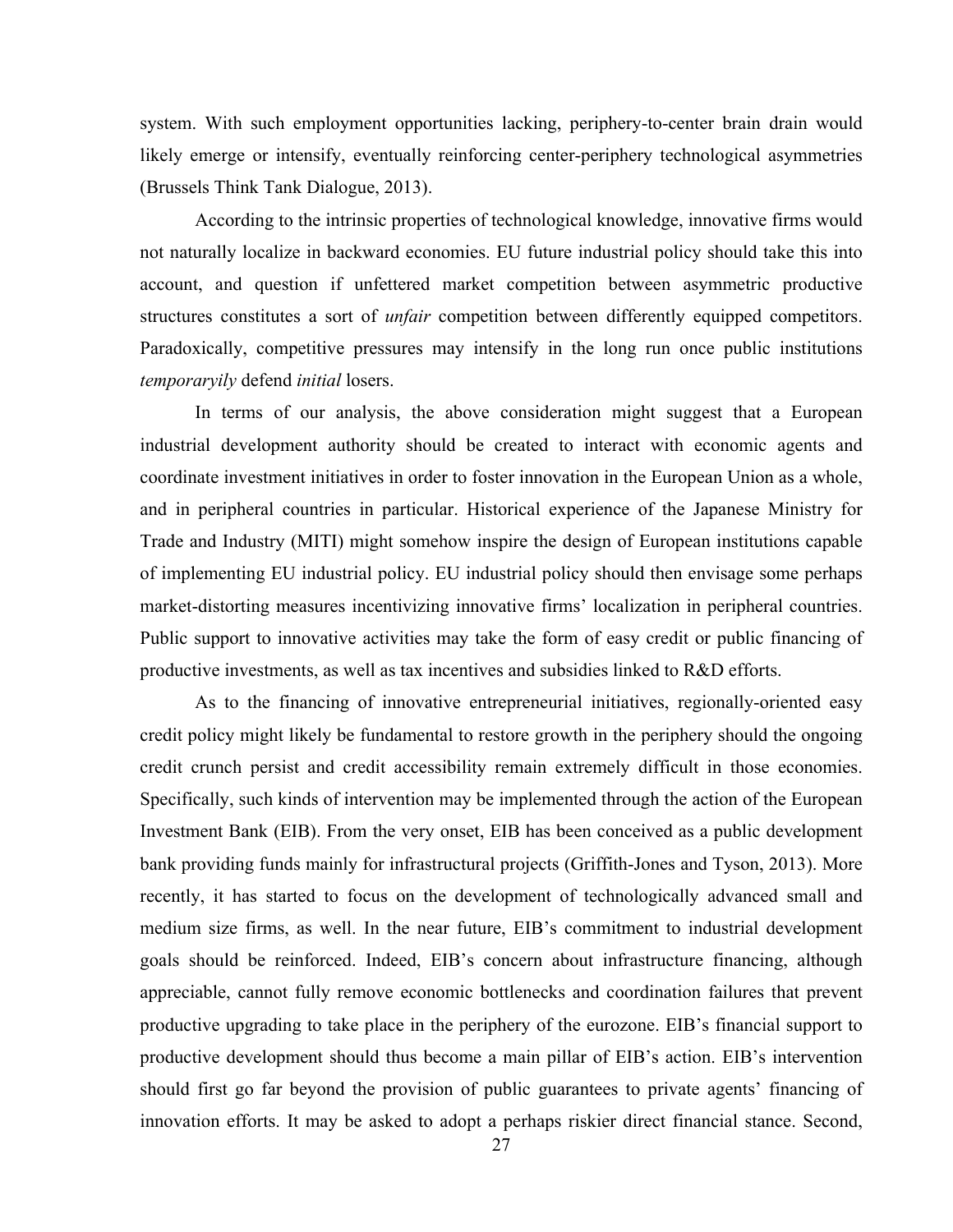EIB's credit policy should be anti-cyclical in nature. Actually, the co-financing philosophy that informs the EIB's operation intrinsically has a pro-cyclical character whenever austerity programs cut national funds for public investment and depress private agents' propensity to take on risk (let's say animal spirits). EIB's financial load of supported projects should thus increase in time of financial and economic distress. Last but not least, EIB should start to consider program financing as a policy tool for supporting coordinated innovation initiatives. Such a farsighted, wide financial perspective may likely improve EU institutions' capability to effectively address coordination failures in backward productive systems.

As to the adoption of tax and subsidy incentives, such measures should be graduated according to the degree of embeddedness of new production activities in the local productive system. For instance, public subsidies or tax exemptions granted to productive investment might augment in case of shared innovation activities among multiple actors that increase the density of peripheral national innovation systems. Further, such regionally-based incentives should be temporary and submitted based on conditionality requirements. According to a well-known carrot-and-stick argument, public support must be gained and (temporarily) maintained provided that supported firms perform well in terms of easily verified targets such as export shares on foreign markets and/or patented innovations.

Some final notes concern EU industrial policy if considered from a wider perspective than the previous focus on its usefulness as a regional development policy tool. First, even though sectoral industrial policies have been largely disregarded by EU institutions in the last decades, they are now implicitly admitted back in the Horizon 2020 program, insofar as the EU Commission identifies some specific fields of research and productive efforts should concentrate in. This is the case of all sectors producing environmentally friendly technologies. Indeed, rising worldwide concern about environment protection seems to suggest that sectors generating such kind of innovations might expand rapidly in the near future. Accordingly, industrial policy spurring development in those fields may turn out to be divisive in leading Europe in acquiring competitive advantages in the production of, let's say, energy-saving goods. In line with the above observations, such policies should address both the supply-side and the demand-side of the market. As to the supply side, production incentives may stimulate the emergence of highly competitive European production networks in targeted sectors. On the demand side, incentives for the adoption of eco-friendly technologies could create a domestic market large enough that domestic producers can profitably supply. Past empirical experience,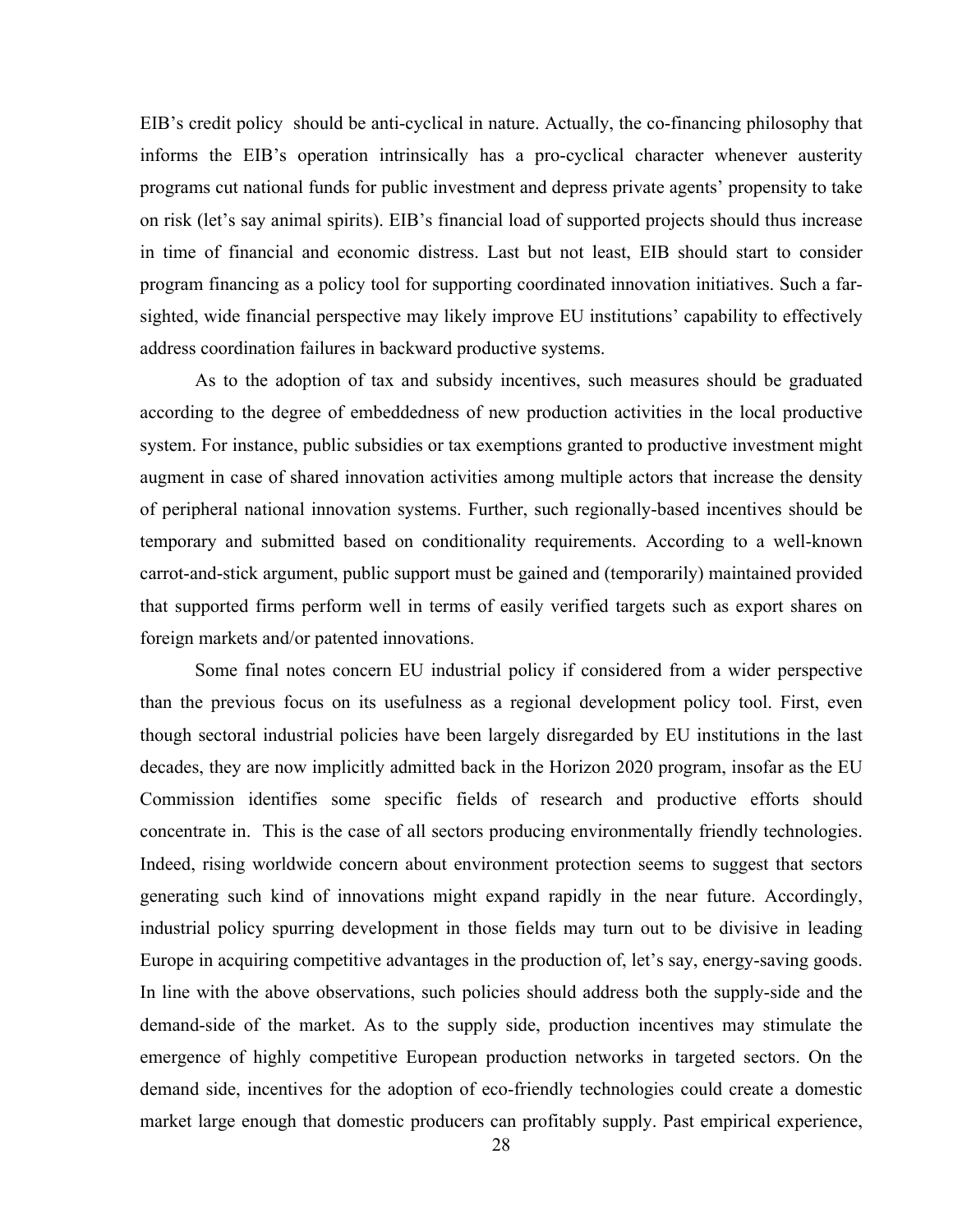for instance, shows that stricter environmental regulation, by expanding domestic demand for renewable energy and energy-saving goods and processes, may eventually lead to improving export performances in those same industries (Costantini and Crespi, 2008).

Second, in contrast to what is supposed by most supply-side growth models, demandside and supply-side factors feedback each other to determine productivity dynamics and countries' external competitiveness. Demand stimuli in the form of EU-level public procurement of European-made new technologies and investment goods may thus contribute to set in virtuous circles between enhanced European competitiveness and expanding European firms' market shares on new dynamic productive sectors. Remarkable increases in EU-level public investment demand may be desirable to both favor recovery out of the present crisis and trace European long-run development path.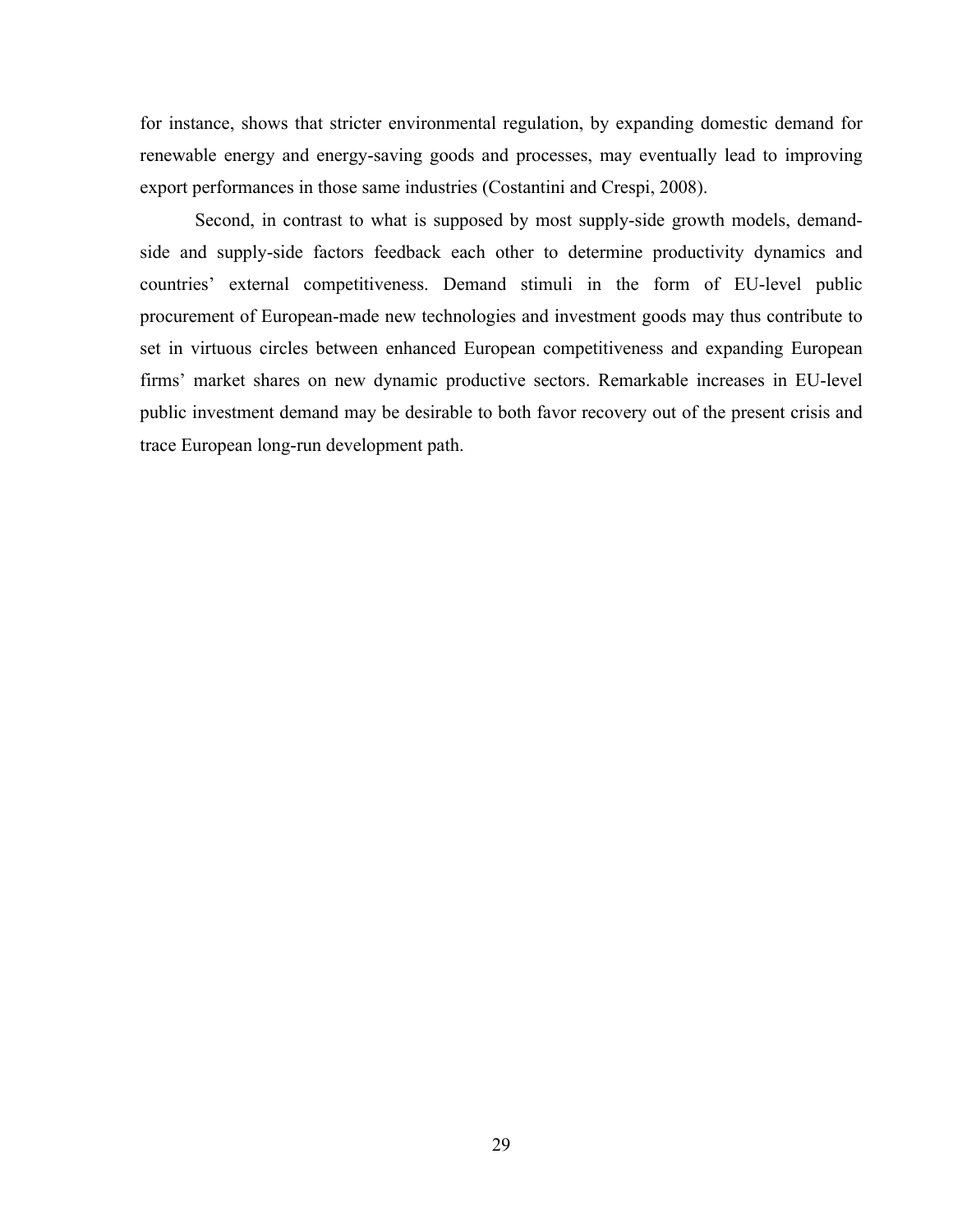### **5. FINAL KEYNESIAN REMARKS**

Peripheral euro countries urgently need investment. Increased demand injections in the form of higher investment expenditures could first act as counter-cyclical forces contrasting the ongoing crisis. More importantly, productive investment could help reduce structural and technological gaps that still divide peripheral from central economies. Actually, should the above structural asymmetries persist, external balance constraints would likely impose protracted stagnation on peripheral countries. Growth spurts would probably be unsustainable and conducive to wellknown macroeconomic imbalances and financial havoc.

Peripheral countries' investment needs call for EU intervention insofar as budget restrictions make national governments anti-cyclical policies inactive. EU intervention should take the form of regionally-focused industrial policy. Such kind of measures should take inspiration from Keynes's lesson on the intrinsic instability of market economies. First, an EU plan for productive investment in the periphery of the eurozone should try to apply Keynes's ideas of a "somehow comprehensive socialization of investment…[as] the only means of securing an approximation to full employment (Keynes, 1972a, pag. 378)". Second, EU industrial measures may try to accomplish with Keynes's perspective on what public intervention aim should be. Indeed, Keynes clearly states in the "End of the Laissez-Faire":

The most important agenda of the State relates not to those activities which private individuals are already fulfilling, but to those functions which fall outside the sphere of the individual, to those decisions which are made by no one if the State does not make them. The important thing for government is not to do things which individuals are doing already, and to do them a little better or a little worse; but to do those things which at present are not done at all (Keynes, 1972b, page. 291)

### Further:

I believe that some *coordinated* [italics is of the authors] act of intelligent judgment is required as to the scale on which it is desirable that the community as a whole should save, the scale on which these savings should go abroad in the form of foreign investments, and whether the present organization of the investment market distributes savings along the most nationally productive channels. I do not think that these matters should be left entirely to the chances of private judgment and private profits, as they are at present (Keynes, 1972b, pag. 292)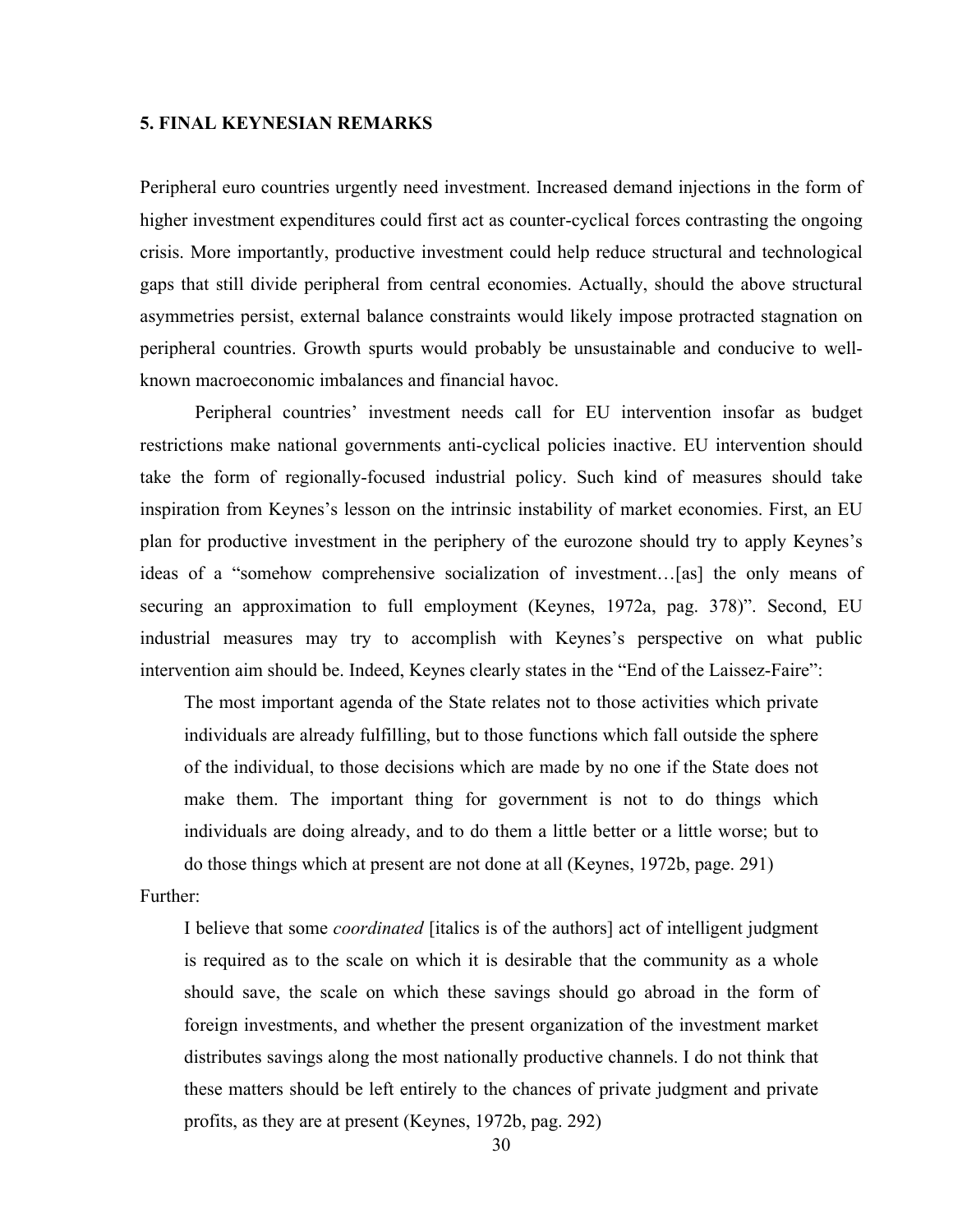Market failures are pervasive in the field of basic research and on financial markets, more so in times of economic contraction and widespread uncertainty. Lack of coordination among possibly intertwined innovation initiatives severely discourages technological improvements and production upgrading in peripheral countries. These constitute structural problems that currently dampen development in the periphery of the eurozone, and put eurozone survival at risk. EU industrial policy should boldly address them in the near future.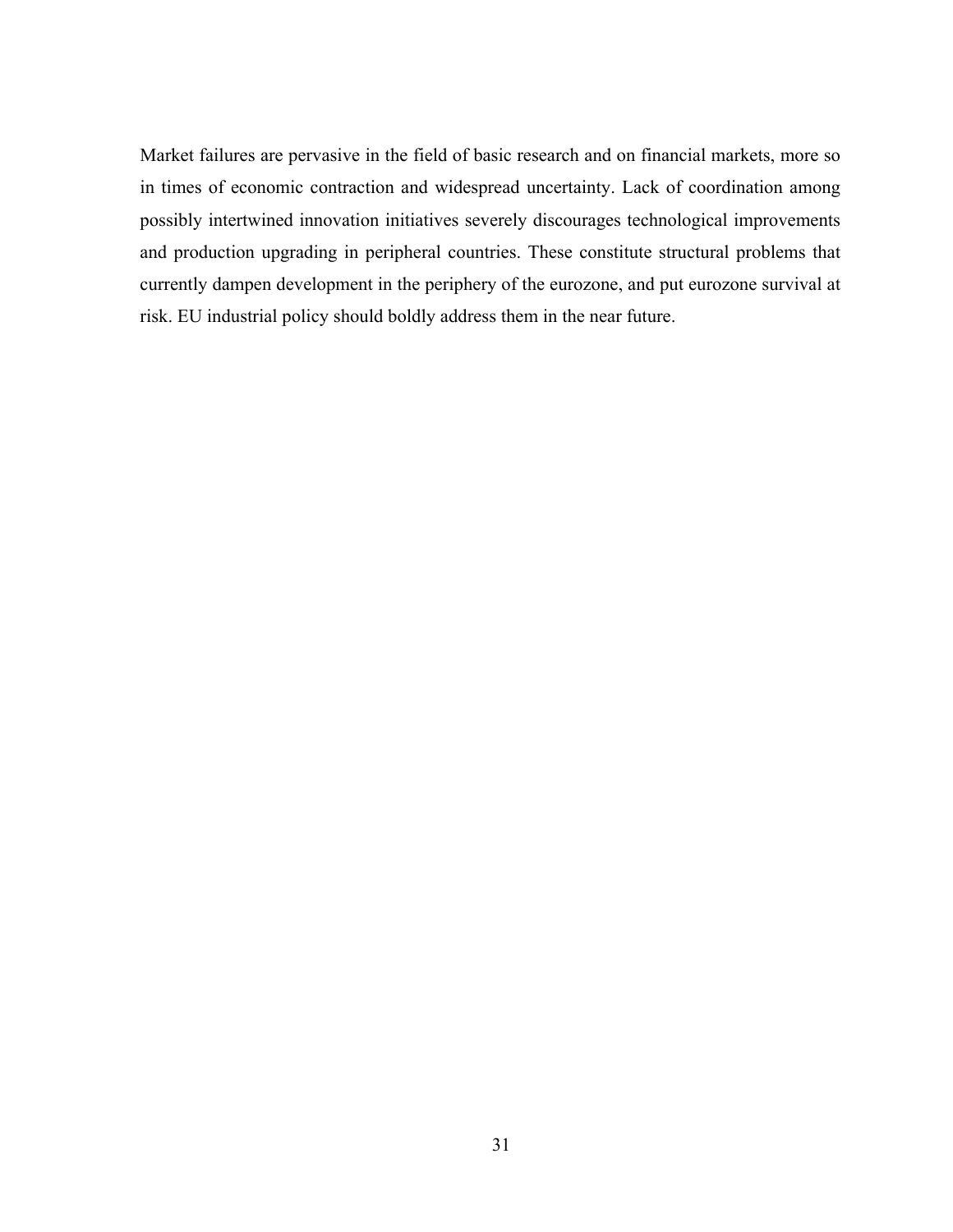## **REFERENCES**

- Aghion P., Boulanger J., Cohen, E. (2011) *Rethinking Industrial Policy*, Bruegel Policy Brief 2001/04.
- Akamatsu K. (1962) Historical pattern of economic growth in developing countries, *The Developing Economies*, vol. 1 (1), pp. 3 – 25.
- Bachus D.K., Kehoe P.J., Kehoe T.J. (1992) In Search of Scale Effects in Trade and Growth, *Journal of Economic Theory*, vol. 58 (2), pp. 377 – 409.
- Best M. (2013) *Productive Structures and Industrial Policies in the EU*, paper presented at the  $19<sup>th</sup>$  Euromemo Group annual workshop, freely downloadable from website: euromemo.eu.
- Bilbao-Osorio B., Rodriguez-Pose, A. (2004) From R&D to Innovation and Economic Growth in the EU, *Growth and Change*, vol. 35 (4), pp. 434 – 455.
- Bibow J. (2012) *The Euro Debt Crisis and Germany's Euro Trilemma*, Levy Economics Institute Working Paper n.721.
- Botta A. (2013a) Fiscal Policy, Eurobonds and Economic Recovery: Some Heterodox Policy Recipes against Financial Instability and Sovereign Debt Crisis, *Journal of post-Keynesian Economics*, vol. 35 (3), pp. 417 – 442.
- Botta A. (2013b) Conflicting Claims in the Eurozone? Austerity's Myopia and the Need for a European Federal Union in a post-Keynesian Center-Periphery Model", forthcoming on *Review of Keynesian Economics*.
- Brussels Think Tank Dialogue (2013) *The EU's Next Industrial Policy: Panacea Against the Rampant Job Crisis?*, Summary of the conference on "Federalism or Fragmentation? Spelling out Europe's F-word". Report downloadable from the website www.egmontinstitute.be.
- Castellacci F. (2007) Evolutionary and New Growth Theory. Are They Converging?, *Journal of Economic Surveys*, vol. 21 (3), pp. 585 – 627.
- Cimoli M., Dosi G., Nelson R., Stiglitz J. (2009) *Institutions and Policies Shaping Industrial Development: An Introductory Note*, in Cimoli, M., Dosi, G., Stiglitz, J. (eds) – Industrial Policy and Development: The Political Economy of Capabilities Accumulation, Oxford: Oxford University Press.
- Costantini V., Crespi F. (2008) Environmental Regulation and the Export Dynamics of Energy Technologies, *Ecological Economics*, vol.66 (2 – 3), pp. 447 – 460.
- De Grauwe P. (2010) *The Financial Crisis and the Future of the Eurozone*, Bruges European Economic Policy Briefings n.21.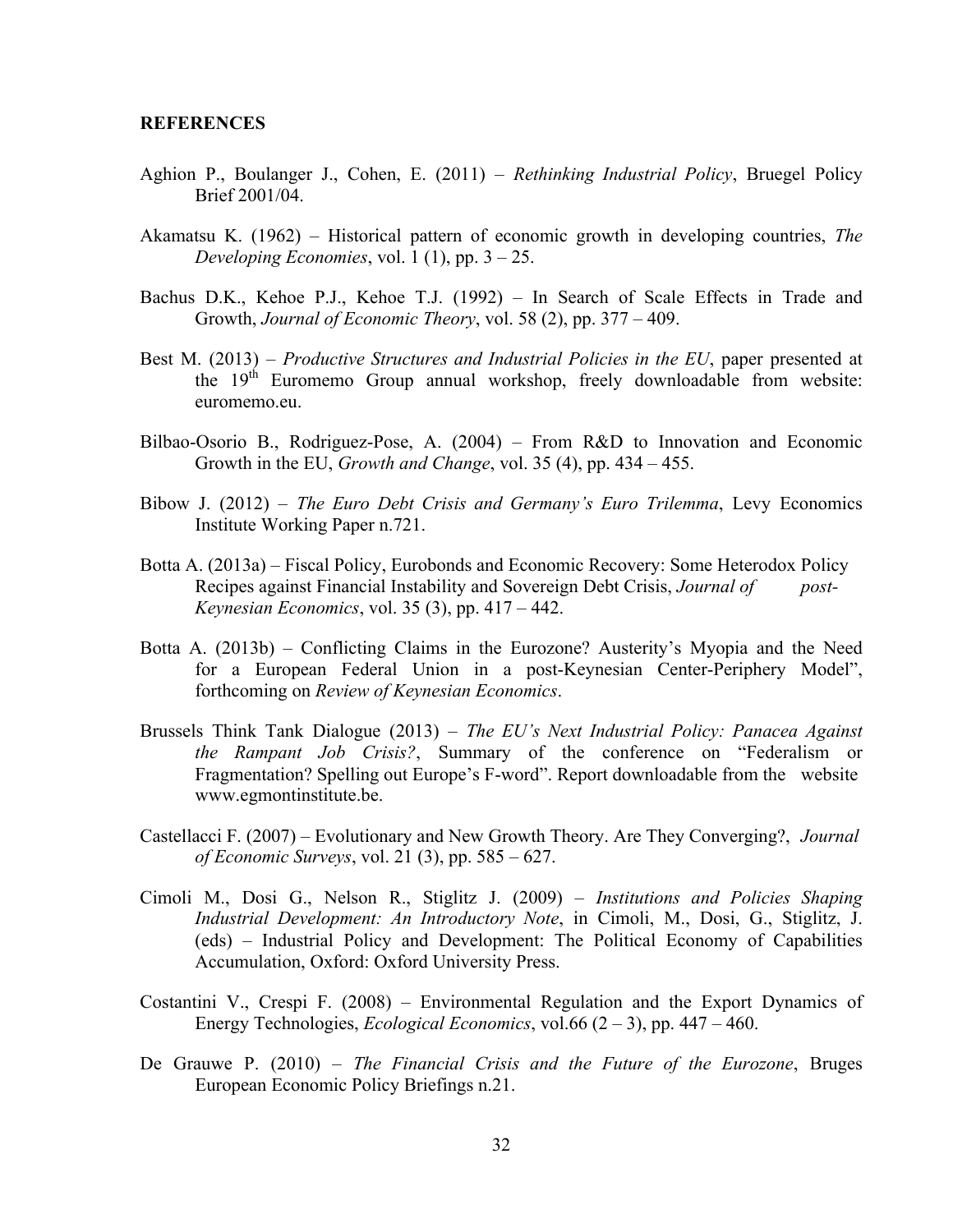- De Grauwe P., Mongilli F. P. (2005) *Endogeneities of Optimal Currency Areas. What Brings Countries Sharing a Single Currency Closer Together?*, European Central Bank Working Paper n.468.
- Dosi G., Llerena P., Sylos Labini M. (2006) The Relationship between science, technologies and their industrial exploitation: An illustration through the myths and realities of the so-called "European Paradox", *Research Policy*, vol. 35, pp. 1450 – 1464.
- Dullien S., Fritsche U. (2009) How Bad is Divergence in the Eurozone? Lessons from the United States of America and Germany, *Journal of Post-Keynesian Economics*, vol.  $31(3)$ , pp.  $431 - 457$ .
- European Commission (2013) *Innovation Union Scoreboard*, Bruxelles.
- European University Association (2012) *European University Association Public Funding Observatory 2012*. Report downloadable from EUA website: www.eua.be.
- Filippetti A., Archibugi D. (2010) Innovation in times of crisis: National Systems of Innovation, Structure, and Demand, *Research Policy*, vol. 20 (2), pp. 179 – 192.
- Fiorentini R., Montani G. (2013) *Beyond Austerity. A European Recovery Policy is Feasible*, Economics Department WP Series n.6, University of Verona.
- Fitoussi J.P., Saraceno F. (2013) European Economic Governance: The Berlin-Washington Consesus, *Cambridge Journal of Economics*, vol. 37(3), pp. 479 – 496.
- Frankel J., Rose A. (1998) The Endogeneity of the Optimal Currency Area Criteria, *Economic Journal*, vol. 108 (449), pp. 1009 – 1025.
- Gibson B., Van Seventer D. (2000), A Tale of two Models: Comparing Structuralist and Neoclassical General Equilibrium Models for South Africa, *International Review of Applied Economics*, vol. 14(2), pp. 149 – 170.
- Griffith-Jones S., Tyson J. (2013) *The European Investment Bank. Lessons for Developing Countries*, WIDER Working Paper n. 2013/019.
- Hein E., Trueger A., van Treeck T. (2011) *The European Financial and Economic Crisis: Alternative Solutions from a (Post-) Keynesian Perspective*, IMK Working Paper 9/2011.
- Herzer D., Nowak-Lehmann D. (2006) What Does Export Diversification Do for Growth? An Econometric Analysis, Applied Economics, *Applied Economics*, Vol.38 (15), pp. 1825 – 1838.
- Keynes, J.M. (1972a) *The General Theory of Employment, Interest and Money*, in: The Collected Writings of John Maynard Keynes, vol. 7 (The General Theory), Macmillan Publishing.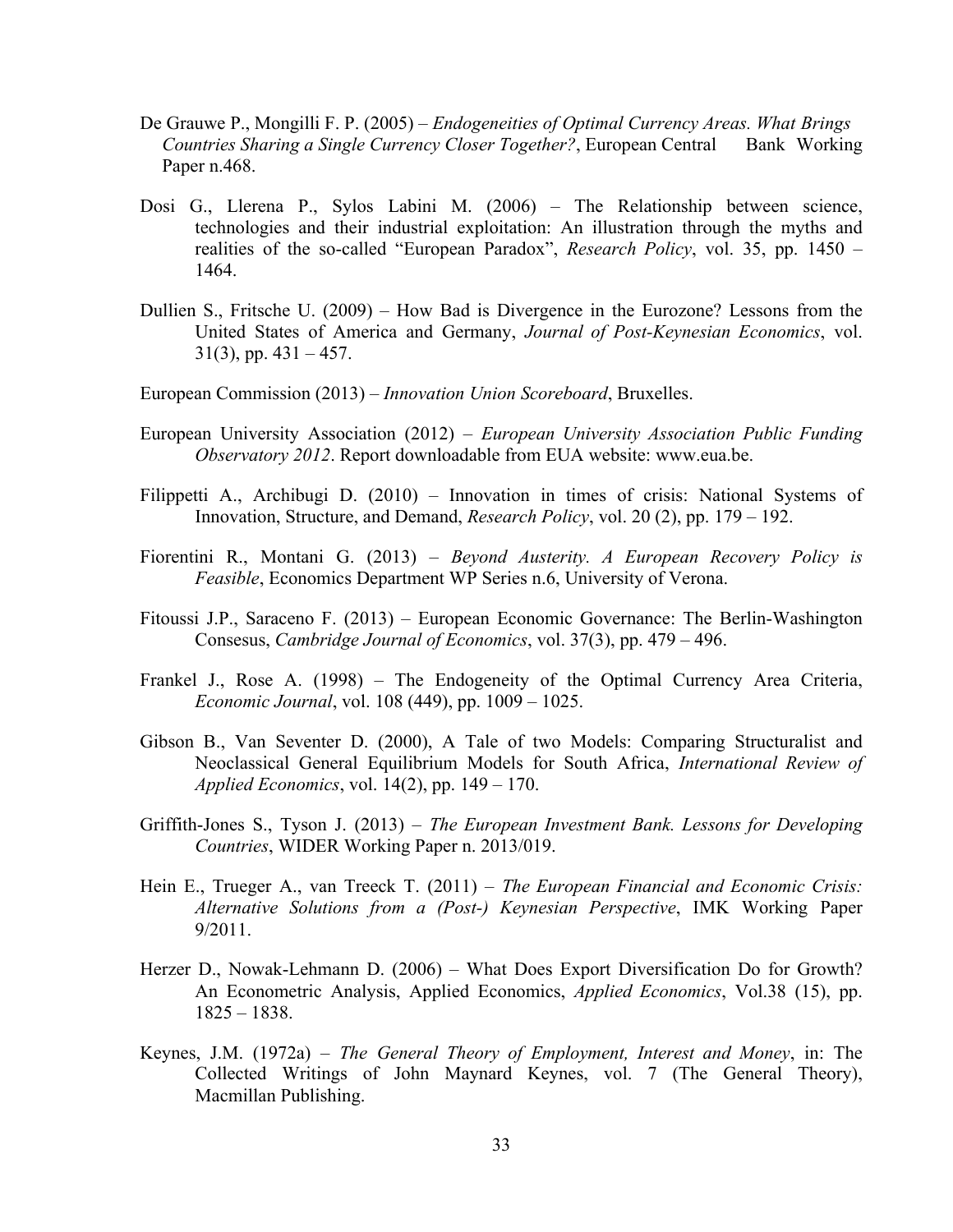- Keynes, J.M. (1972b) *The end of the Laissez-Faire*, in: The Collected Writings of John Maynard Keynes, vol. 9 (Essays in Persuasion), Macmillan Publishing.
- Klinger B., Lederman D. (2004) *Discovery and Development: An Empirical Exploration of "New Products"*, World Bank Policy Research Working Paper n.3450.
- Kojima K. (2000) The "flying geese" model of Asian Economic development: Origin, theoretical extensions, and regional policy implications, *Journal of Asian Economics*, vol. 11 (4), pp. 375 – 401.
- Krugman P. (1981) Trade, Accumulation and Uneven Development, *Journal of Development Economics*, vol. 8 (2), pp. 149 – 161.
- Krugman P. (2009) *The Return of Depression Economics and the Crisis of 2008*, New York: W.W. Norton and Company.
- Imbs J., Wacziarg R. (2003) Stages of Diversification, *American Economic Review*, vol. 93  $(1)$ , pp.  $63 - 86$ .
- Lane P.R. (1996) Trade Specialization, Endogenous Innovation and Growth, *Journal of Economic Integration*, vol. 11 (4), pp. 492 – 509.
- Lee J. (1995) Capital Goods Imports and Long-run Growth, *Journal of Development Economics*, vol. 48 (1), pp. 91 – 110.
- Lorentz A., Llerena P. (2004) Cumulative Causation and Evolutionary Micro-founded Technological Change. On the Determinants of Growth Rates Differences, *Revenue économique*, vol. 55 (6), pp. 1191 – 1214.
- Matsuyama K. (1992) Agricultural Productivity, Comparative Advantage, and Economic Growth, *Journal of Economic Theory*, vol. 58 (2), pp. 317 – 334.
- McCombie J.S.L, Thirlwall A.P. (1994) *Economic Growth and Balance of Payments Constraint*, London: Macmillan.
- Pelkmans J. (2006) *European Industrial Policy*, Bruges European Economic Policy Briefings n. 15.
- Perez-Caldentey E., Vernengo M. (2012) *The Euro imbalances and Financial Deregulation: A Post Keynesian Interpretation of the European Debt Crisis, Levy* Economics Institute Working Paper n.702.
- Pianta M., Lucchese M. (2012) *Industrial and Innovation policies in the European Union*, in Garibaldo F., Baglioni M., Casey C., Telljonhann,V. (eds) – Workers, Citiziens, Governance: Socio-Cultural Innovation at work, Peter Lang International Academic Publishers.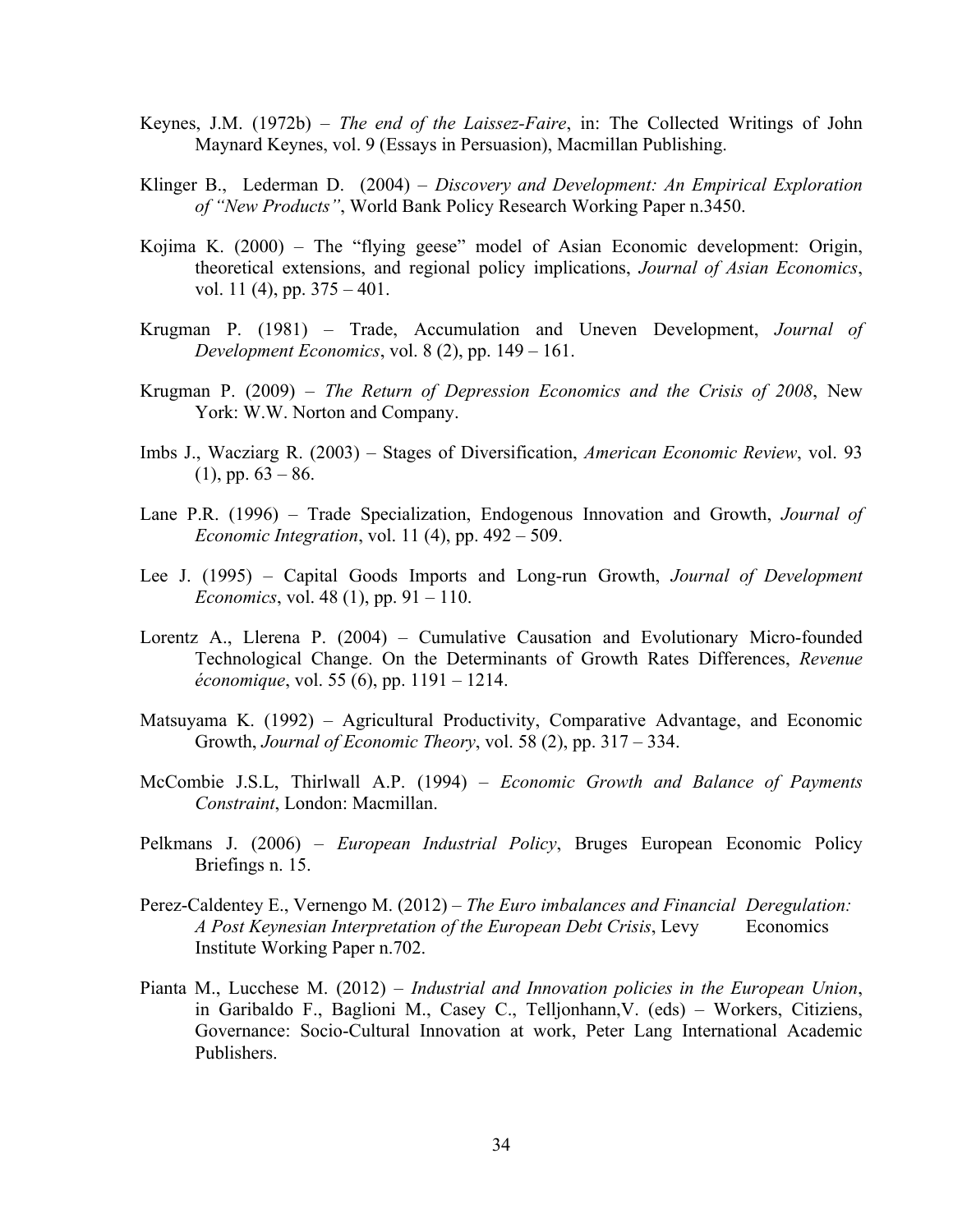- Ricottilli M. (1993) *Technical Progress and Structural Change in the Process of Economic Development*, Proceedings of the 5<sup>th</sup> European Association Evolutionary Political Economy (EAEPE) Conference, Barcelona.
- Rivera-Batiz L., Romer P. (1991) Economic Integration and Economic Growth, *Quarterly Journal of Economics*, vol. 106 (2), pp. 531 – 557.
- Rodrik D. (2007) *Industrial Development: Some stylized facts and Policy directions*, in UNDESA Report "Industrial Development for the 21st Century. Sustainable Development Perspectives", New York.
- Rodrik D. (2008) *Normalizing Industrial Policy*, Growth and Development Commission WP n.3.
- Ros J. (2000) *Development Theory and the Economics of Growth*, Ann Arbor (USA): The University of Michigan Press.
- Simonazzi A., Ginzburg A., Nocella G. (2013) Economic Relations Between Germany and Southern Europe, *Cambridge Journal of Economics*, vol. 37 (3), pp. 653 – 675.
- Stockhammer E. (2012) Euro-Keynesianism? The Financial Crisis in Europe, *Radical Philosophy*, n.175, pp. 2 – 10.
- Taylor L. (1991) *Income Distribution, Inflation, and Growth: Lectures on Structuralist Macroeconomic Theory*, Cambridge (USA): MIT Press.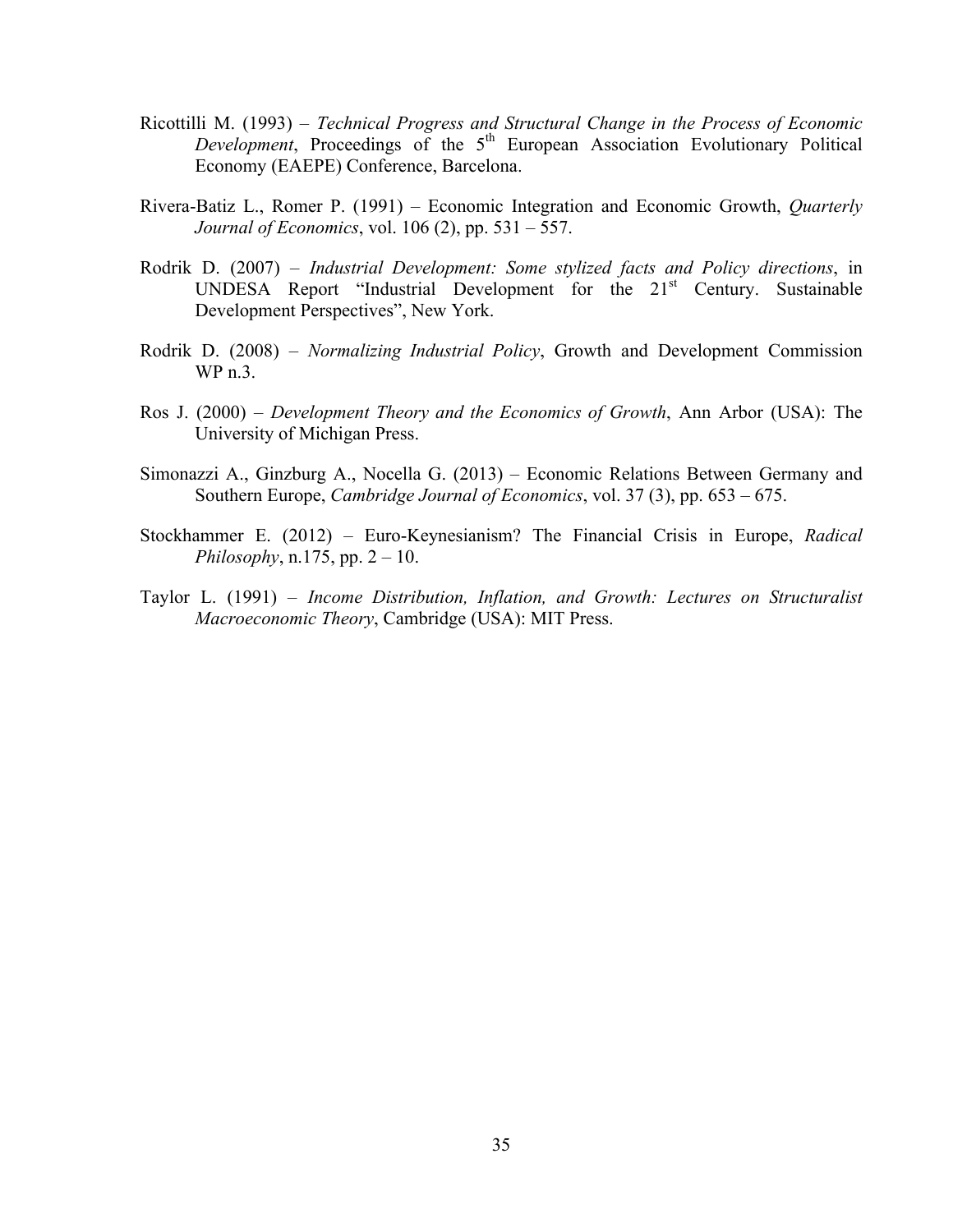## **APPENDIX A. MACROECONOMIC CONVERGENCE-DIVERGENCE TRENDS AMONG SELECTED EUROPEAN COUNTRIES**

Figures A.1, A.2 and A.3 below provide evidence about comparative macroeconomic trends, as well as likely connected external imbalances, among eurozone countries in the last two decades.

Figure A.1 portrays eurozone center-periphery real GDP per-capita convergencedivergence patterns from 1991 to 2012. According to the analysis carried out in the main text, in Figure A.1 we take into account the dynamics of real GDP per-capita in Czech Republic and Poland also. Germany's real GDP per-capita is taken as benchmark. From 1995 until the outbreak of the most recent worldwide financial crisis (grey zone in Figure A.1), increasing economic and financial integration between European countries, here witnessed by converging (and, since 2001, broadly equal) 10-year government bonds' yields (see Figure A.2), fed peripheral countries' catching-up on Germany. Irish macro-aggregated performance and takeover on central European countries is astonishing. Convergence is far more modest but still significant in the case of Spain (since 1995) and Greece (since 2000), as well as in the case of the abovementioned East European countries.

The effects of the ongoing crisis appear clearly since 2007 on. The disappointing Irish performance with respect to Germany is impressive. Perhaps even more worrisome, newly established divergence increasingly divides relatively poor peripheral countries (Greece, Portugal, Spain and Italy) from Germany and the other central economies. At the end of 2012, Greek GDP per-capital is less than 50 percent of the German one (i.e. it is now lower than it was in 2001 at the beginning of the common currency experiment). Finally, Czech Republic and, in particular, Poland seem to have been less vulnerable to the worldwide financial crisis and to the ensuing sovereign debt crisis than peripheral eurozone countries do.

According to the arguments presented in the main text, initial finance-led centerperiphery convergence, when associated to persistent center-periphery asymmetries, has been reflected in widening external imbalances (see Figure A.3). Relevant current account deficits started to emerge in the Balance of Payments of most peripheral countries (Ireland is the exception) in the second half of the 90s (light grey in Figure A.3). They further increased in the years immediately before the 2007-2008 financial meltdown (dark grey in Figure A.3). The worldwide financial crisis has eventually brought to an end irrational euphoria on financial markets. Since 2008, painful macroeconomic adjustments have been improving peripheral countries' external imbalances at the cost of collapsing domestic markets.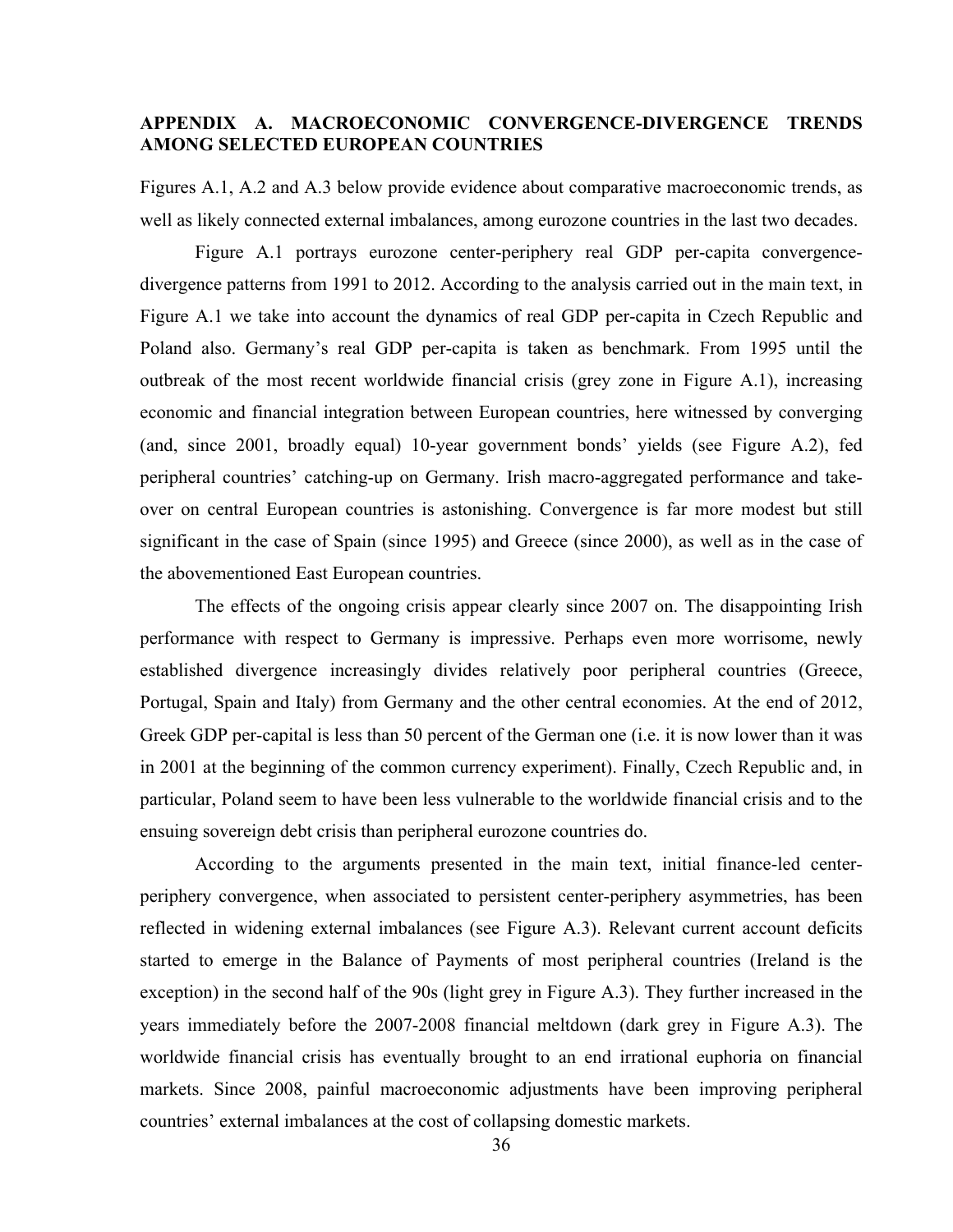

*Figure A.1* Converge-Divergence Pattern in Real GDP Per-Capita Among Selected European Countries (Germany  $= 100$ )

Source: Author's elaboration of data from UNCTAD.



*Figure A.2* Financial Integration Among Eurozone Countries and Interest Rate Dynamics

Source: Author's representation of data from OECD.